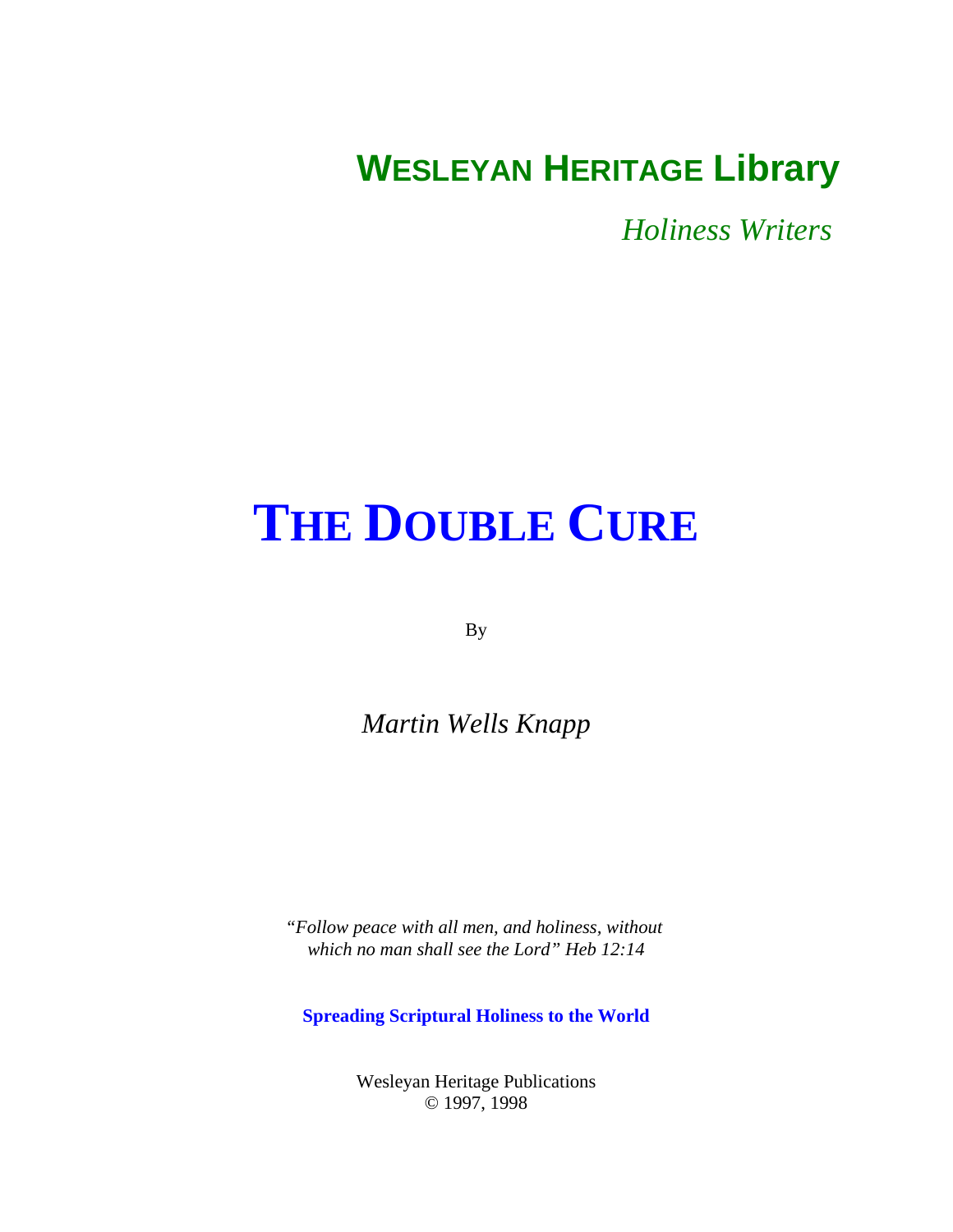#### <span id="page-1-0"></span>**TABLE OF CONTENTS**

#### [ACKNOWLEDGMENT](#page-2-0)

Chapter 1 [What It Is Not](#page-3-0)

Chapter 2 [What Is Meant By It](#page-6-0)

Chapter 3 [The Double Work](#page-10-0)

Chapter 4 [Need Of The Double Cure](#page-12-0)

Chapter 5 [Typified In The Old Testament](#page-15-0)

Chapter 6 [Typified In The New Testament](#page-19-0)

Chapter 7 [The Apostles And The Double Cure](#page-23-0)

> Chapter 8 [Sham Doctors](#page-27-0)

# Chapter 9 [The Incline](#page-33-0)

[Chapter 10](#page-37-0) Witnesses

Chapter 11 [Motives For Seeking The Double Cure](#page-42-0)

> Chapter 12 [The Conditions](#page-44-0)

Chapter 13 [How Retained](#page-49-0)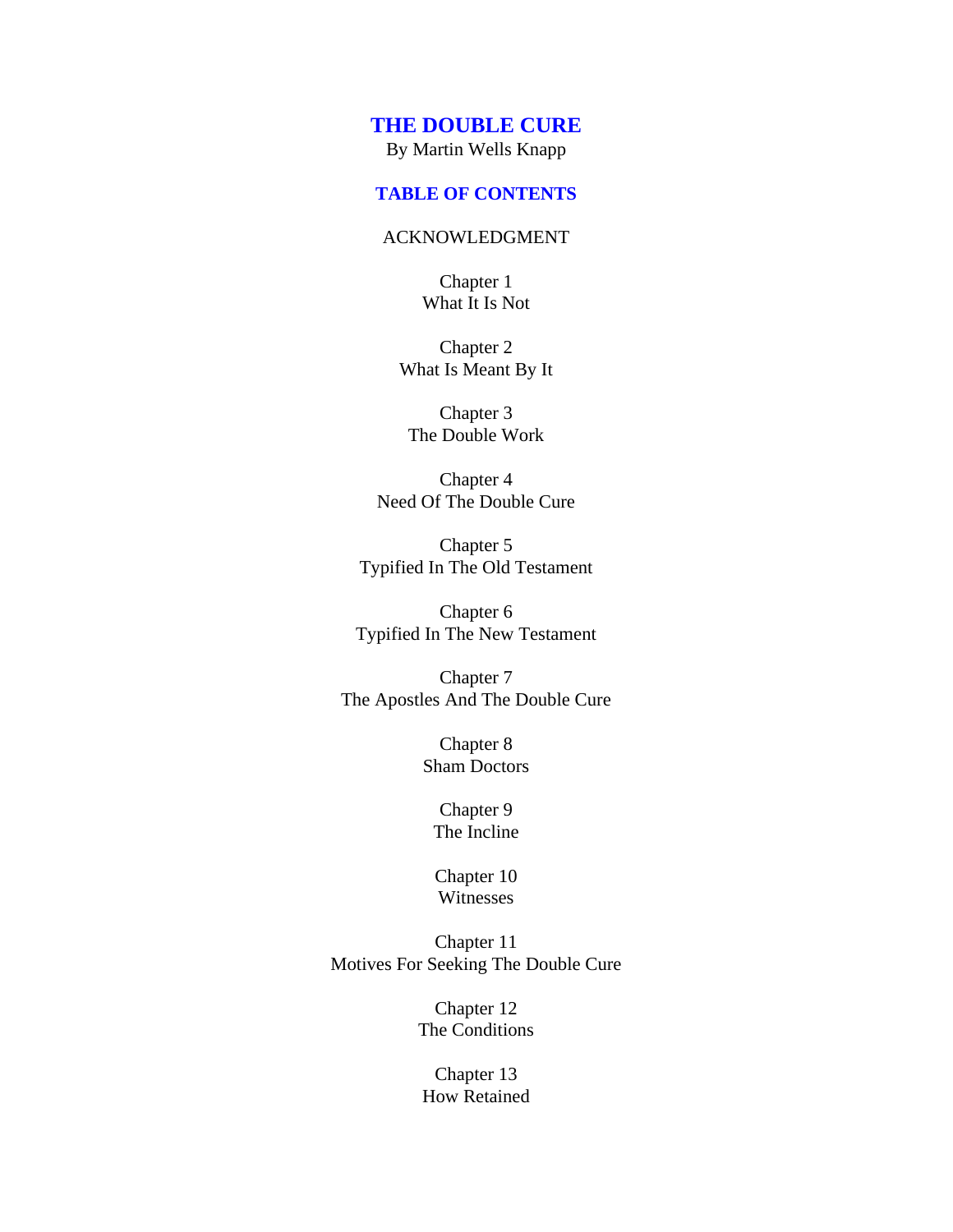# **ACKNOWLEDGMENT**

<span id="page-2-0"></span>The writer wishes to acknowledge God's guidance and illumination while preparing the following pages.

Also his indebtedness to many clear teachers on the subject, for light received and inspiration imparted. He has aimed to present the theme simply, plainly and in a condensed form, He trusts that God may use it in this form, as He has some of it orally, to lead many hungry believers to receive the fullness of the gospel feast; and that in the hands of Christian workers it may prove a weapon to defeat error and defend the truth. He has not written for the learned and the critical, but to aid the "poor in spirit" and the "hungry-hearted," those who long for light and have been hindered from receiving the glad experience herein magnified by erroneous views in regard to it.

The Double Cure is doing so much for him and his that he is constrained to proclaim, as fully and as widely as he can, its blessedness, and that it is free for all.

He believes that all who will lay aside human standards and opinions, and be guided by the Word of God alone, will be convinced that it is the blood-bought privilege of every believer to gain and retain the experience which is here treated under the name of the Double Cure.

That the reader may thus be blessed, and God thereby honored, is the prayer of the writer. To Him be glory forever.

> Martin Wells Knapp. Cincinnati, Ohio.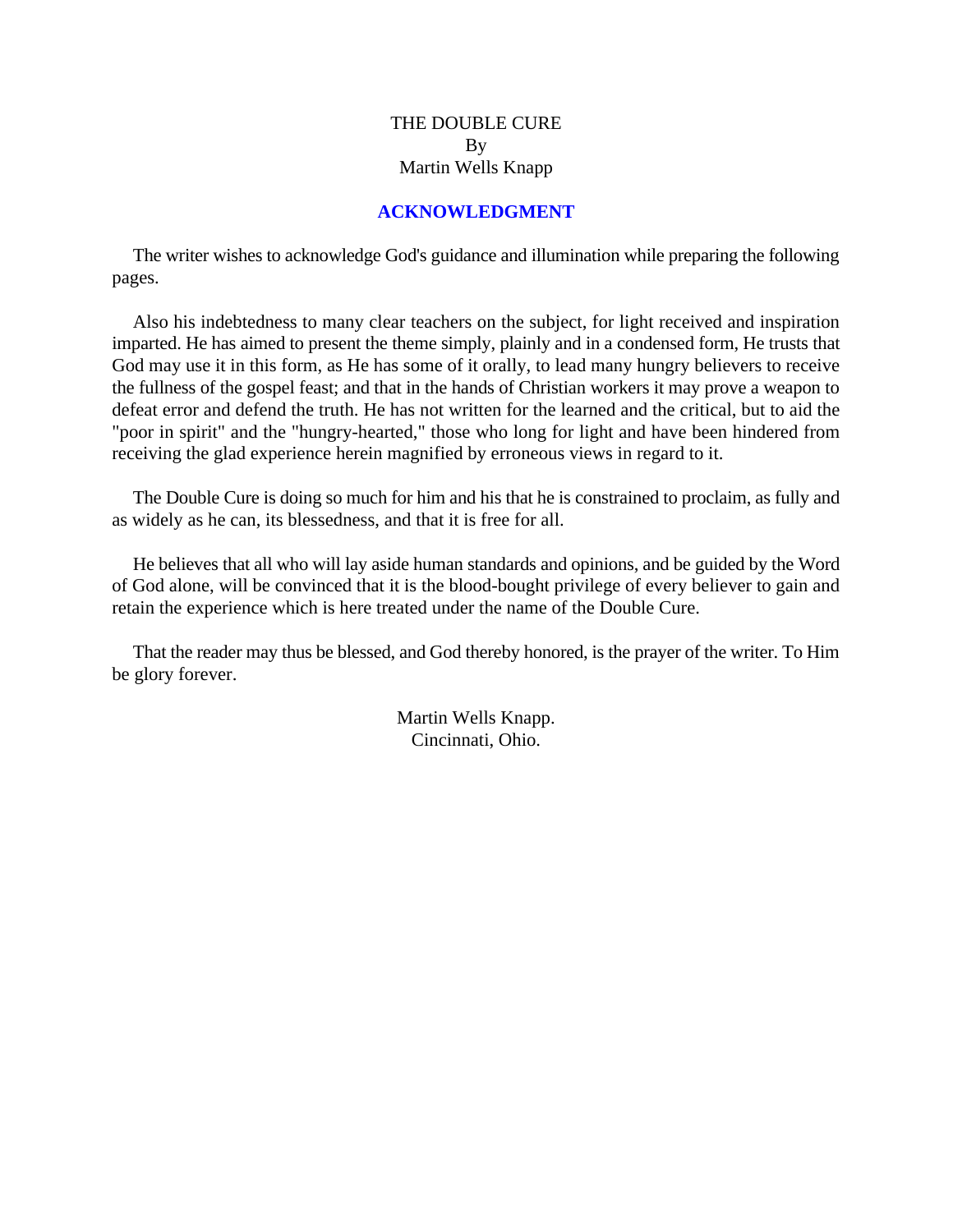#### **CHAPTER 1**

#### **WHAT IT IS NOT**

<span id="page-3-0"></span>It is not bodily healing. Valuable as physical health is, spiritual health is much more so. Many have the "Double Cure" which have not sound bodies, and many have sound bodies who are leagues from any spiritual cure. While the Double Cure does not antagonize faith healing as taught in the Bible, yet it treats a loftier theme.

It is not fanaticism. Fanaticism is "wild and extravagant notions of religion." The Double Cure is a name of the New Testament remedy for sin, and is as far from fanaticism as food is from poison.

It does not offer freedom from human infirmities. That is the work not of present but of post-mortem redemption. Here Jesus is "touched with a feeling of our infirmities." The "Spirit helpeth our infirmities;" so that like Paul though not yet freed from them yet we can "glory" in them. Today grace softens them, in the tomorrow of eternity they will be forever banished.

It is not exemption from mistakes. As it does not cure physical nor mental infirmities, neither does it save from the errors which flow from their possession. Defective powers may lead to defective acts -- sins of ignorance, not of intent.

It does not bestow Adamic, angelic, resurrection, nor divine perfection, yet it does impart perfect soul-health. No more, no less.

It does not exempt from temptation. To be is to be tempted. Temptation is a part of the program of probation. God will have a tried people. Jesus was tempted, and the servant is not above his Lord. "Blessed is the man that endureth temptation." (James 1:12.) It puts man not where the tempter can not reach him, but where he is strong to resist him. It does not kill the devil, but conquers him. A strong, healthy soldier is more likely to win than an invalid.

It does not destroy humanity. The physical functions which God has implanted for high and holy purposes, like the sexual, for food, and others, are not eradicated but controlled and held in their proper spheres. Paul referred to them and not to inbred sin when he said, "I keep under my body and bring it into subjection." (1 Cor. 9:27.) The Double Cure eliminates carnality, purifies, elevates, and controls humanity.

It does not mean an experience where one "can not sin;" No one can commit a known sin and at the same time remain a child of God. (1 John 3:9.) All may sin; none need to sin. Perfect health does not exempt from the liability of disease, nor the Double Cure from the liability of a spiritual relapse. As seen it neither kills the devil nor destroys man's freedom, nor does it make a mere machine of him. Hence it is folly to claim that any state of grace makes it impossible to commit sin. "Watch ye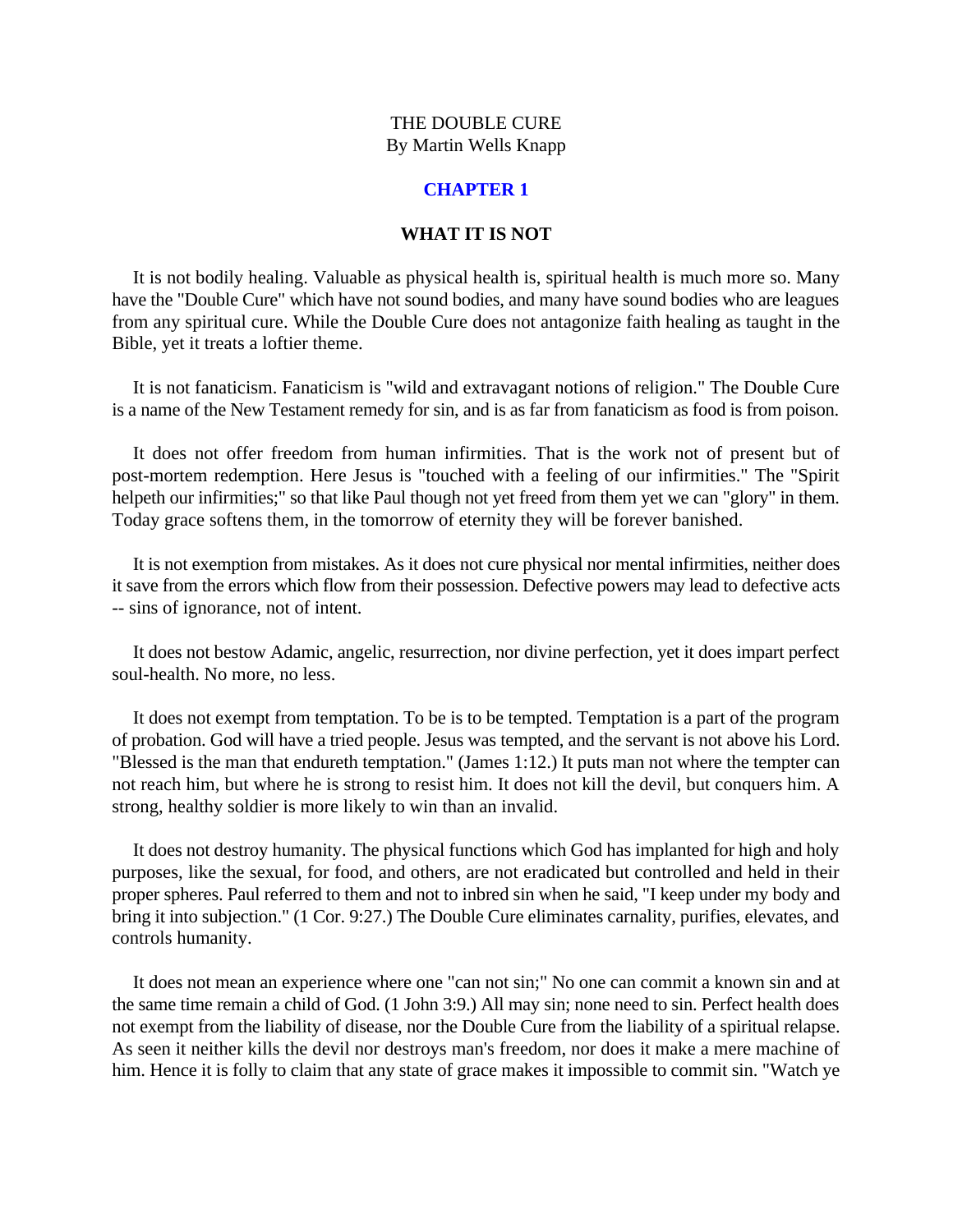and pray, lest ye enter into temptation." (Mark 14:38.) "Wherefore let him that thinketh he standeth take heed lest he fall." (1 Cor. 10:12.)

Nor does it mean simply reformation. It includes it but is deeper. It does not mean simply to lay aside bad habits and unscriptural practices, like giving up tobacco and whisky, and laying aside jewelry and worldly attire. It goes deeper and so transforms the soul and captivates the will that everything contrary to God's will is abandoned and abhorred. You can not stop a saloon by tearing down the signboards, nor reform a peacock by pulling the feathers out of its tail. Both instances demand an internal work. Get the saloon-man right and his business is abandoned and his sign goes down. Get the strut out of the peacock and down goes its tail. Get sin out of the inside and properly instructed, the whole outside will conform to the law of right and the teachings of the Word.

It locates sin in the soul, not in the corporeal body. The words "flesh" and "body" are used in Scripture to mean man's unsanctified, carnal spiritual nature. The hand or foot of a man can no more sin than the house he lives in or the dagger he strikes with. It is as ridiculous to talk of sin being in the material flesh as it would be to locate it in one's boots or coat or carriage. When the law hangs Winchesters for murder and cuts off the hand for forgery, it will then be time to talk about sin being located in muscle, blood, and bones.

It is not "cranktification." This is a state which people get into by opposing the Double Cure or refusing to accept of it. This fully cranktifies people. The cure fully sanctifies them. That is the difference.

Nor does the Double Cure mean conversion. It includes it but is much more than it. One is the impartation of spiritual life, the other the expulsion of spiritual disease, and the soul health which follows.

Nor does it mean consecration. Consecration is the act which places the spiritual patient fully and unreservedly into the bands of the Soul-healer. The cure is the act which heals. "Consecration," as some one has said, "is the thing you do just before you are fully sanctified."

It is not growth in grace. The Double Cure is weeding and watering the soul-garden. Growth is the result of the act. The garden grew with the weeds and without the water, but it needed to be less the one and plus the other. The truly converted soul grows notwithstanding the weeds of depravity, the doubts, fears, and tempers which, like weeds, mar its beauty and hinder its development. It grows without the fullness of the Spirit which the Double Cure brings, but how much faster when the weeds are out and the cloudbursts of salvation showers fall. The Double Cure is not growth, but it is the great inspiration of it.

Nor is it simply doing. It puts people where they can most effectively do, but there is as much difference between it and doing as between work and taking medicine, or health and harvesting. Millions worn, tired and sick spiritually, are working themselves to death instead of taking the Double Cure, which would rest their weariness, heal their spiritual disease, and enable them to exult in such newfound health and strength as would fit them to "do exploits," "mount up with wings as eagles, run and not weary, walk and not faint."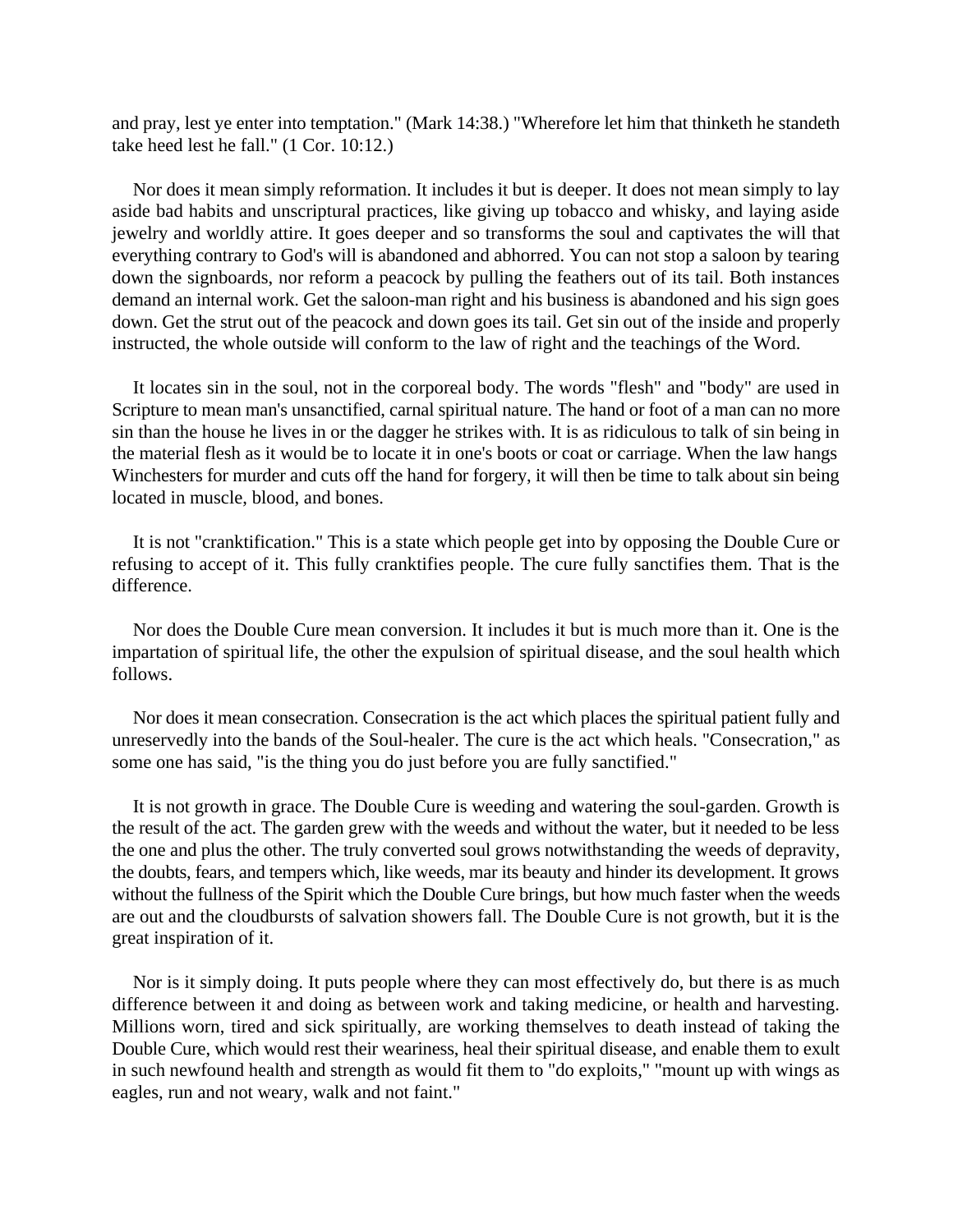It is not maturity. It is a soul cure and tonic. Spiritual maturity is the result of it and the spiritual growth which it facilitates, just as good health speeds the development of a child into healthful manhood.

The Double Cure should not be confounded with any of the things above mentioned.

What it is will, by God's help, be more fully shown in the following chapter.

May the Holy Spirit take these things of God and make them plain to all who read.

Savior of the sin-sick soul, Give me grace to make me whole, Finish Thy great work of grace, Cut it short in righteousness.

Speak the second time "be clean!" Take away my inbred sin; Every stumbling-block remove, Cast it out by perfect love. --Sel.--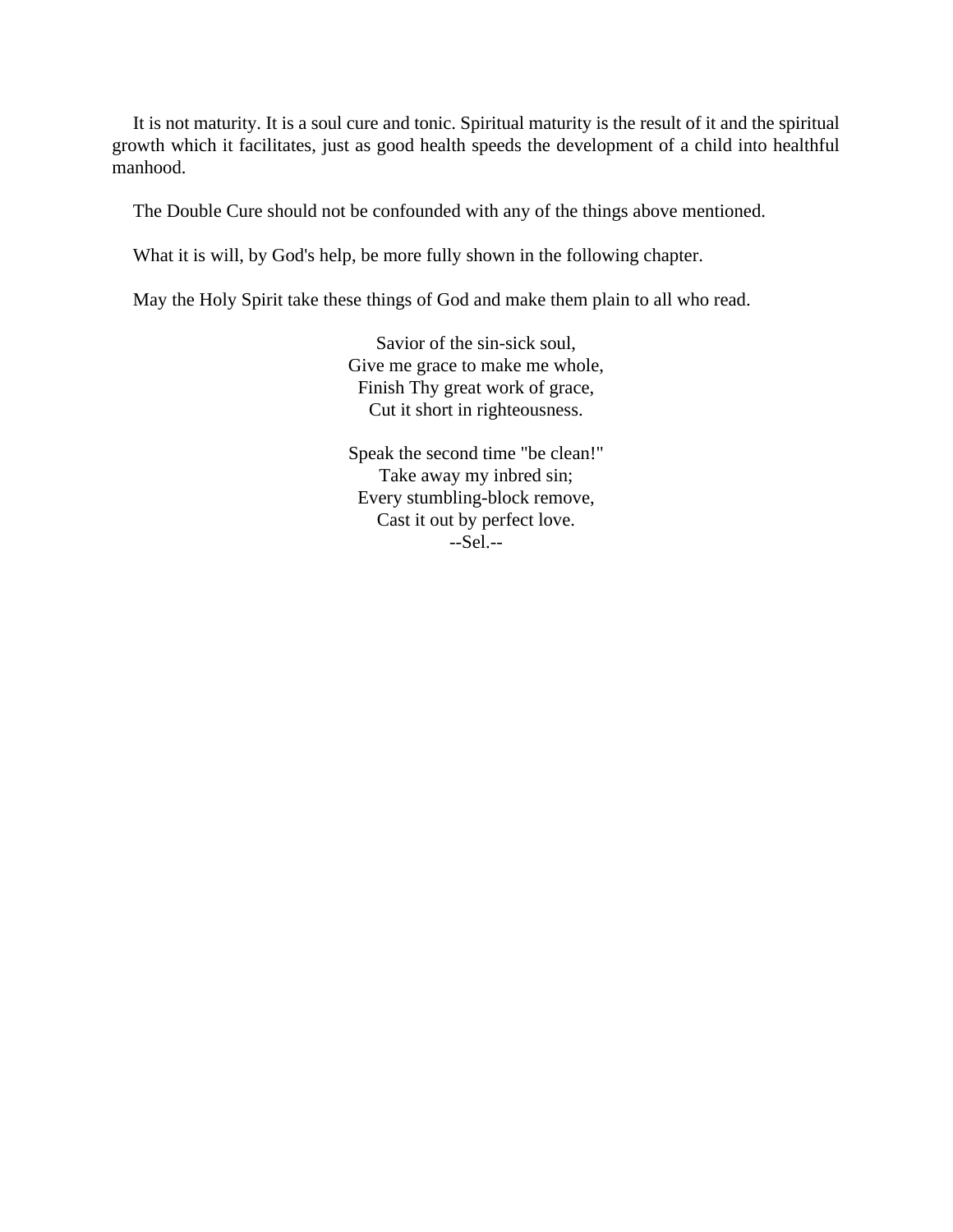# **CHAPTER 2**

## **WHAT IS MEANT BY IT**

<span id="page-6-0"></span>We mean by it the act of soul-healing and soul-toning which Jesus has provided for all believers. It is often alluded to in the Word in the following and their related terms:

Deadness to sin. "Likewise reckon ye yourselves to be dead indeed unto sin, but alive unto God through Jesus Christ our Lord." (Rom. 6:11.) "Knowing this, that our old man is crucified with him, that the body of sin might be destroyed, that henceforth we should not serve sin." (Rom. 6:6.) "1 am crucified with Christ: nevertheless I live; yet not I but Christ liveth in me." (Gal. 2:20.) These passages teach a dying not only to sin but to reputation, friends, position, self, and everything that may come between the soul and Jesus. A dying

> "So dead that no desire will rise To pass for good or great or wise In any but our Savior's eyes."

The Double Cure embraces this deadness and the new life which follows.

Freedom from sin. Not only from its guilt and its penalty, but from its inbeing. "Thou shalt call His name Jesus; for He shall save His people from their sins [by cleansing out the fount of sin within them.]" (Matt. 1:21.) "If the Son therefore shall make you free, ye shall be free indeed." (John 8:86.) "And ye shall know the truth, and the truth shall make you free." (John 8:32.) "But now being made free from sin, and become servants to God, ye have your fruit unto holiness, and the end everlasting life." (Rom. 6:22.) Here is offered not freedom from mistakes, infirmities, or even diseases, but from SIN in just the sense indicated by the Holy Spirit in the texts quoted.

Purity. "Create within me a clean heart, O God; and renew a right spirit within me." (Ps. 51:10.) "Then will I sprinkle clean water upon you, and ye shall be clean: from all your filthiness, and from all your idols, will I cleanse you." (Ezek. 36:25.) "Blessed are the pure in heart: for they shall see God." (Matt. 6:8.) "Seeing ye have purified your souls in obeying the truth through the Spirit unto unfeigned love for the brethren, see that ye love one another with a pure heart fervently." (1 Pet. 1:22.) "If we confess our sins, he is faithful and just to forgive us our sins, and to cleanse us from all unrighteousness." (1 John 1:9.)

Here inbred sin is referred to under the figure of filth which the perfect cure washes away. For this the fountain was opened in the house of David, that all sin might be washed away, and if all is washed away, then there can be none left, and the soul being purified by faith is meet for service here or reward in heaven.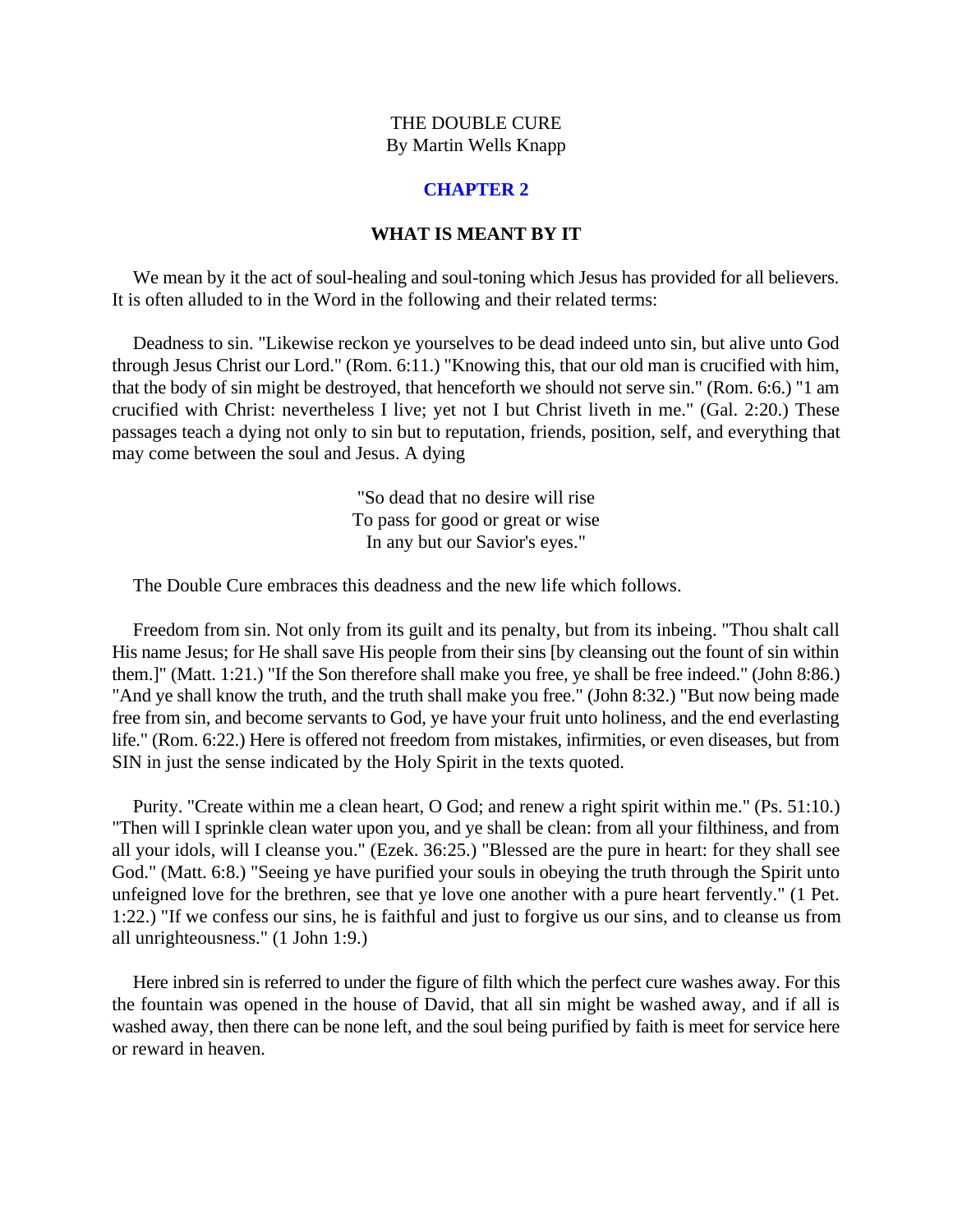Power. "He giveth power to the faint; and to them that have no might he increaseth strength." (Isa. 40:29.) "Behold, I give unto you power to tread on serpents and scorpions, and over all the power of the enemy: and nothing shall by any means hurt you." (Luke 10:19.) "Tarry ye in the city of Jerusalem, until ye be endued with power from on high." (Luke 24:49.) "Ye shall receive power, after that the Holy Ghost is come upon you." (Acts 1:8.) "Strengthened with all might, according to his glorious power, unto all patience and longsuffering with joyfulness." (Col. 1:11.)

Not social, nor intellectual power, but spiritual power. Not the eloquence of the orator, but the unction of the Holy Ghost. In just the sense that the word power is here used the Double Cure imparts it.

"Abundant" blessings. The Double Cure is the doorway into a temple of indescribable loveliness, where all therein are abundantly provided for. The experiences here enjoyed are mentioned in the following and many other Scripture passages: "But the meek shall inherit the earth; and shall delight themselves in the abundance of peace." (Ps. 87:11.) "Now unto him who is able to do exceeding abundantly above all we ask or think, according to the power that worketh in us." (Eph. 8:20.) "And God is able to make all grace abound toward you; that ye, always having all sufficiency in all things, may abound to every good work." (2 Cor. 9:8)

"Filled." "Blessed are they which do hunger and thirst after righteousness: for they shall be filled." (Matt 6:6) "The disciples were filled with joy, and with the Holy Ghost." (Acts 13:52.) "Be filled with the Spirit." (Eph. 6:18.) "They were all filled with the Holy Ghost" (Acts 2:4.) "That ye might be filled with all fullness of God." (Eph. 3:19.) "And I am sure that, when I come unto you, I shall come in the fullness of the blessing of Christ." (Rom. 15:29.)

Receiving the Holy Ghost. The Double Cure is frequently alluded to in the New Testament under this name. "Then laid they their hands on them, and they received the Holy Ghost." (Acts 8:17.) "Have ye received the Holy Ghost since ye believed?" (Acts 19:2 and references.) This is simply another Bible statement of sanctification or the Double Cure.

Oneness with God's will. "Thy kingdom come. Thy will be done in earth, as it is done in heaven." (Matt. 6:10.) In heaven it is done promptly, cheerfully, and always. The Double Cure so establishes the kingdom of heaven in the soul that God's will is so done on earth. "And be not conformed to this world: but be ye transformed by the renewing of your mind, that ye may prove what is that good, and acceptable, and perfect will of God." (Rom. 12:2.) "Not with eye-service, as menpleasers; but as servants of Christ doing the will of God from the heart." (Eph. 6:6.) "That ye might be filled with the knowledge of his will in all wisdom and spiritual understanding." (Col. 1:9.)

These terms signify cheerful acquiescence in all the will of God It is one of the results of the Double Cure.

Pleasing God. "That as ye have received of us how ye ought to walk and to please God, so ye would abound more and more." (1 Thess. 4 1.) "That ye might walk worthy of the Lord unto all pleasing, being fruitful in every good work, and increasing in the knowledge of God." (Col. 1:10.) "And whatsoever we ask, we receive of him, because we keep his commandments, and do those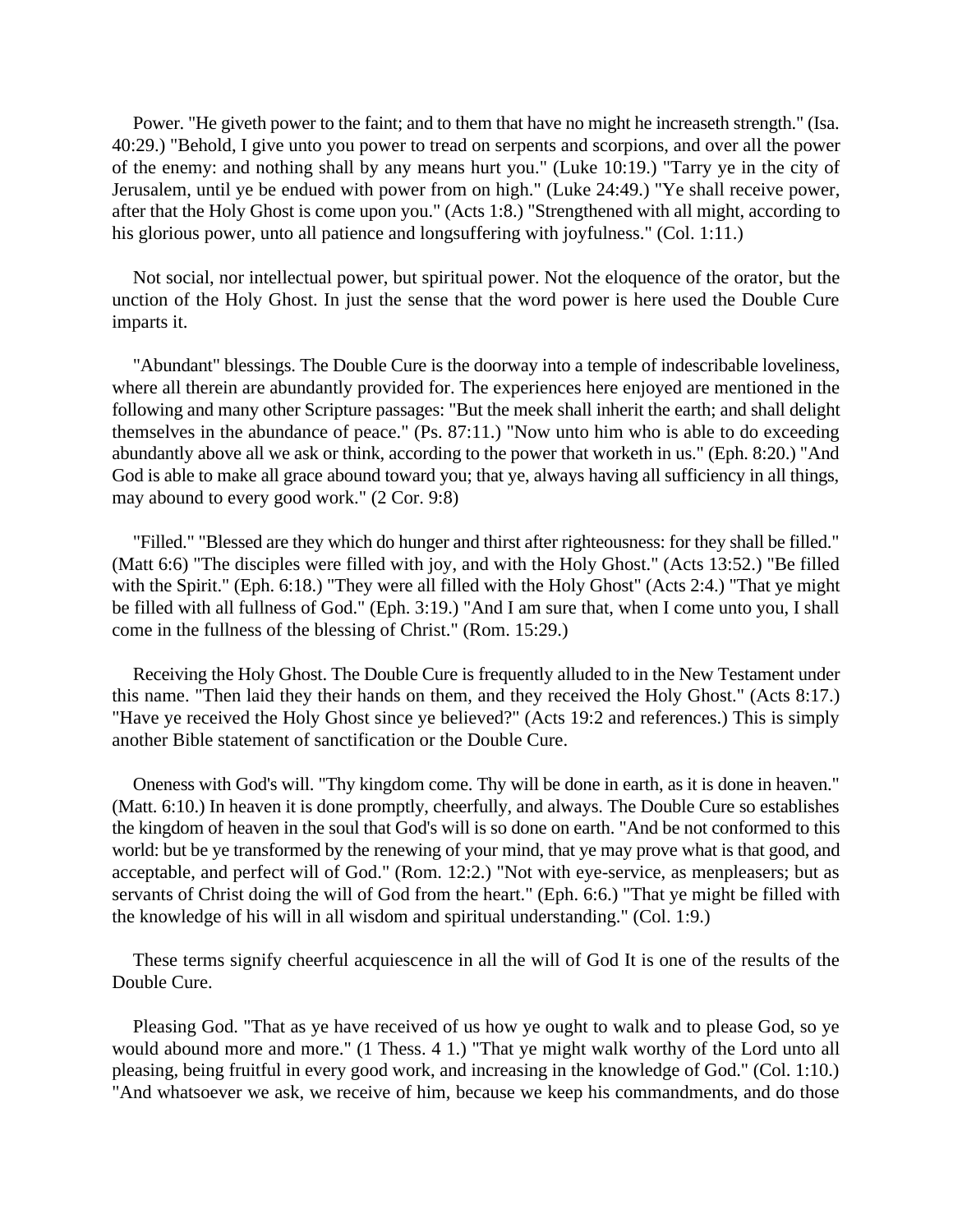things which are pleasing in his sight." (1 John 3:22.) God is always well pleased with healthy spiritual children whose delight is to do His will. Such are all who are subjects of the Double Cure.

Holiness. "Be ye holy; for I am holy." (1 Pet. 1:16.) "Follow peace with all men, and holiness, without which no man shall see the Lord." (Heb. 12:14.) "The temple of God is holy, which temple ye are." (1 Cor. 3:1".) "But ye are a chosen generation, a royal priesthood, a holy nation, a peculiar people." (1 Pet. 2:9.)

Perfect love. "Walk before me, and be thou perfect." (Gen. 17:1.) "Thou shalt be perfect with the Lord thy God." (Deut 13:15.) "Let your heart therefore be perfect." (1 Kings 8:61.) "Be ye therefore perfect, even as your Father which is in heaven is perfect." (Matt 6:48.) "Let us therefore as many as be perfect be thus minded." (Phil. 3:15.) "Perfect love casteth out fear." (1 John 4:18.) "According as he hath chosen us in him before the foundation of the world, that we should be holy and without blame before him in love." (Eph. 1:4.)

A close study of these passages will show that the perfection here taught is not the kind condemned elsewhere, but is the perfection of love, not before man, who may mistake and misjudge, but before God, who can read the thoughts and intents of the heart. No more than this, no less than this, the Double Cure means.

Entire sanctification. "Sanctify them through thy truth." (John 17:17) "The very God of peace sanctify you wholly" (1 Thess. 6:23. See references.) "But ye are washed, but ye are sanctified," (1 Cor. 6:11.) "For both he that sanctifieth, and they who are sanctified are all one: for which cause he is not ashamed to call them brethren." (Heb. 2:11.)

Sanctification is a Bible name for the divine act whereby the soul receives the gift of the Holy Ghost is cleansed from all sin, filled with perfect love, and thus made fully white. It is a synonym, therefore, of the Double Cure.

The Double Cure is Gods remedy for the "ups and downs." Many Christians suffer from this disease. Today victorious, tomorrow defeated. "Sinning and repenting," instead of "keeping themselves from evil," and being "kept by the power of God." To such the Double Cure comes with tidings glad of perfect soul health and the growth and stability which follow it.

The Double Cure is a second work subsequent to regeneration. "But this spake he of the Spirit which they which believe on him should receive: for the Holy Ghost was not yet given: because that Jesus was not yet glorified." (John 7:39.) "And in this confidence I was minded to come unto you before, that ye might have a second benefit." (2 Cor. 1:15.) "Unto you who fear my name shall the Sun of righteousness arise with healing in his wings."..... (Mal. 4:2.)

Here the sanctifying Spirit is represented as being given to those who already believe, the second grace or benefit as being offered to members of the "Church of God," and the healing promised to those that feared the Lord.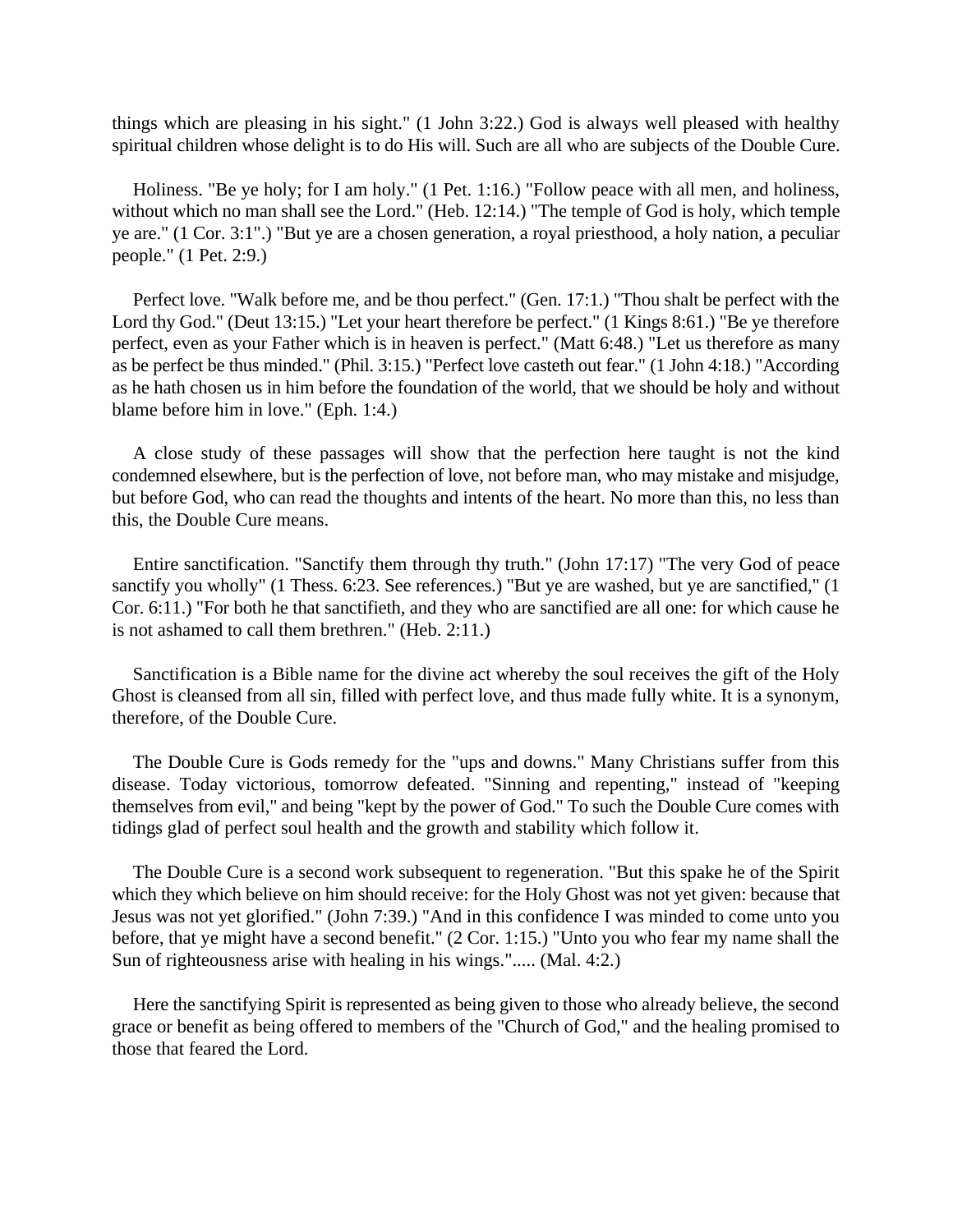The Double Cure is a work wrought instantaneously and by faith. "The Lord whom ye seek shall suddenly come to his temple." (Mal. 3:1.) "Suddenly. there came a sound from heaven as of a mighty rushing wind, and they were all filled with the Holy Ghost, and began to speak with other tongues, as the Spirit gave them utterance." (Acts 2:24.) "And while Peter spake these words the Holy Ghost fell on all them that heard the word." (Acts 10:44.) "And God, which knoweth the hearts, bare them witness, giving them the Holy Ghost, even as he did unto us; and put no difference between us and them, purifying their hearts by faith." (Acts 15:8,9.)

Thus prophecy and inspired experience both declare that the Double Cure is not a state to be obtained by slow development, but a divine work to be wrought on the meeting of simple conditions.

All of the above texts treat on different phases of the same work.

Though their phraseology is diverse, there is a beautiful harmony between them.

Combined they form a resistless Niagara of argument in favor of a holy life on earth.

All that we mean by the Double Cure is included in these texts. It is thus forcibly set forth as an experience to be obtained in this life, and it is in perfect harmony with reason and revelation.

Would that just now each reader might heed the Holy Spirit's voice, and claim this rich and blood-bought heritage.

> He wills that I should holy be, That holiness I long to feel, That full divine conformity To all my Savior's righteous wilt

See, Lord, the travail of Thy soul Accomplished in this change of mine; And plunge me every whit make whole In all the depths of love divine.

On Thee, O God, my soul is stayed, And waits to prove thine utmost will; The promise by Thy mercy made, Thou must, Thou wilt in me fulfill.

-- C. Wesley. --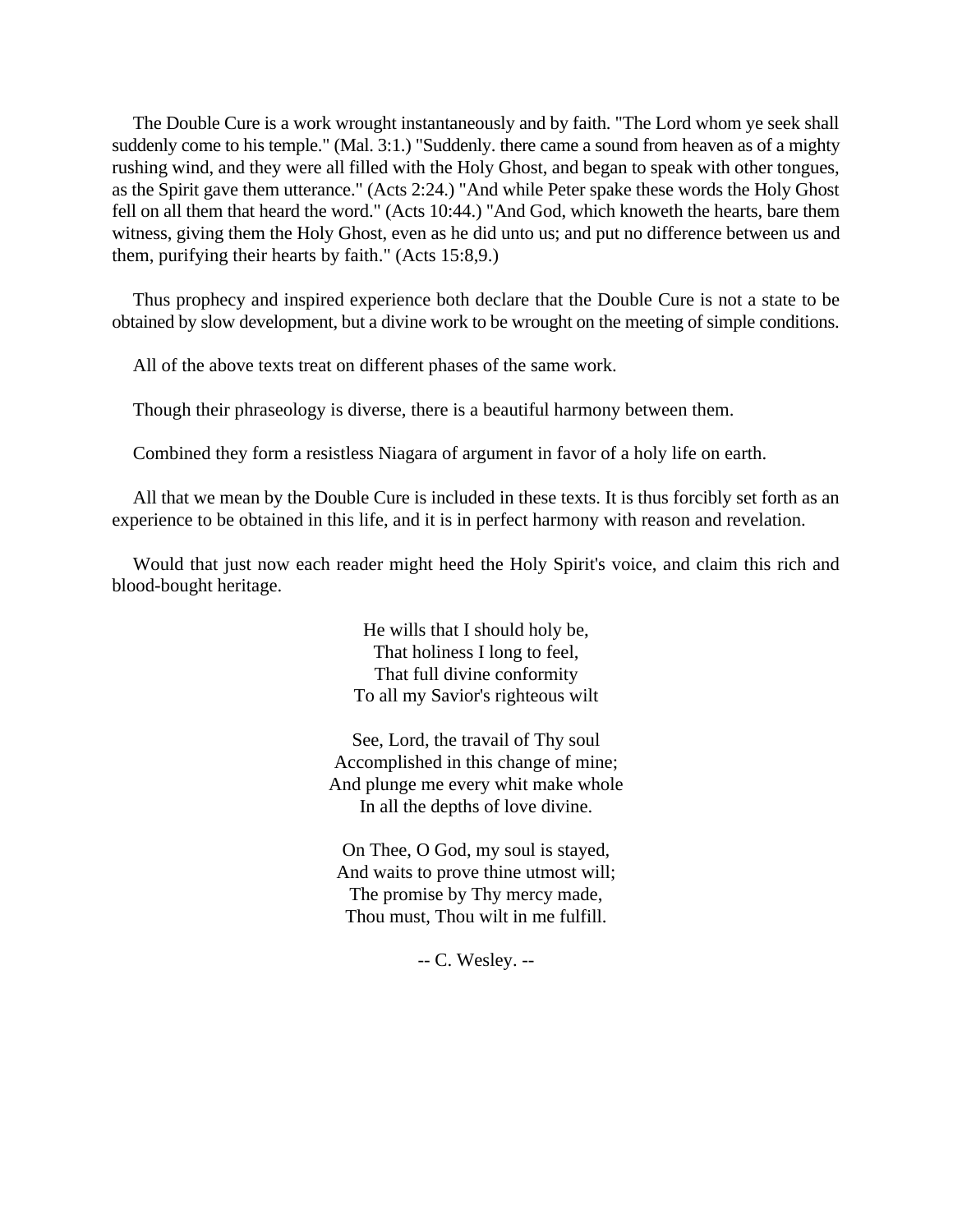#### **CHAPTER 3**

#### **THE DOUBLE WORK**

<span id="page-10-0"></span>Sin is a double disease. It pollutes the soul and also poisons the outer life. It converts the heart into a den of vile passions and the exterior life into a panorama of dark deeds. It's twofold nature is clearly declared in God's word. (See Ps. 51; Zech. 13:1; 1 John 1:9, and kindred Scriptures.)

On these and like texts we base the following diagram which shows the light of the Word on the subject at a glance:

THE DOUBLE DISEASE -- I. Actual transgressions. Rom. 3:23. Wrong deeds. Rom. 3:10-18. Wrong life. Gal. 6:8. Bad fruits. Rom. 7:5; Gal. 5:19-21. Evil waters. Jas. 3:10, 11. Guilt. Rom. 3:19. Death. Rom. 5:12. Eternal punishment. Matt. 25:46.

II. Inbred sin. Rom. 6:6, and 7:19-24. Wrong tempers. 1 Cor. 3:1- 4. Wrong state. 1 Cor. 2:14. Bad tree. Matt. 3:10; 7:18. Evil fountain. James 3:12; Matt. 5:19. Pollution. Ps. 51:5; 2 Cor. 7:1. Sickness. Isa. 1:5; Luke 5:31. Debars from heaven. Heb. 12:14; Rev. 21:27.

THE DOUBLE CURE. -- I. Conversion. Matt. 18:3. Pardon. Isa. 55:7. Adoption. 2 Cor. 6:17, 18. Life. John 3:36. Witness. Rom. 8:16.

II. Entire sanctification. 1 Thess. 5:23. Complete cleansing. 1 John 1:9. Perfect love. 1 John 4:18. Witness. Heb. 10:14, 15.

THE DOUBLE CONDITIONS: -- I. Repentance. Luke 13:3. Sorrow for sin. Matt. 5:4. Giving up sin. Isa. 1:16. Confession. Prov. 28:13. Appropriating faith. John 3:16.

II. Consecration. Rom. 12:1. Death to sin. Rom. 6:6. Yielding to God. Rom. 6:13. Appropriating faith. Heb. 4 3.

In the above and like Scriptures actual transgressions and soul defilement are treated as two distinct phases of man's fall.

The first refers to what men do, the second to what they are.

The first to outward acts, the second to an inner state. The first life defilement, the second heart defilement. The first a result of the second, the second the cause of the first.

The first is like eruptions on the outside, the second the scrofulous soul disease, deeper than muscles, bones, marrow, or nerves, in the very center of the soul life.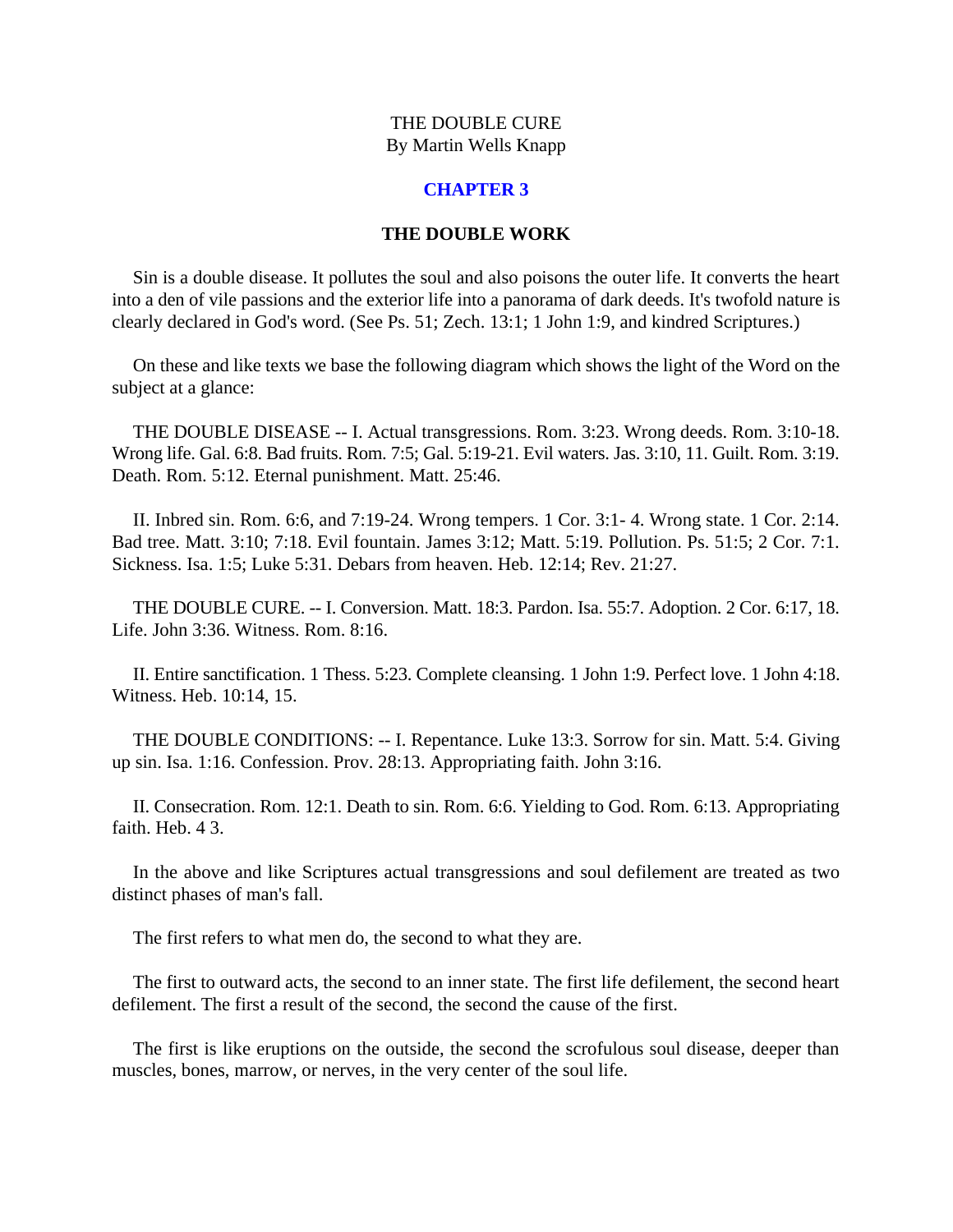The cure and conditions are mentioned here in connection with the disease, and will be more fully noticed in future chapters.

The twofold nature of the disease makes the Double Cure an imperative necessity.

The sinner is like a drowning leper. The leper needs a double work:

(1) To be rescued from a Watery grave; (2) To be cured of his disease. When a life preserver will cure the leprosy it will be time to discard the double disease, the double conditions, and the Double Cure.

The sinner is like a diseased criminal about to be hung for his crime -- he needs the Double Cure of pardon and healing.

When a governor's reprieve will cure the consumption, or doctor's prescription secure a pardon, it will be time to overlook this double work of grace. Until then with the sacred bard shall we not continue to sing:

> "Be of sin the Double Cure, Save from guilt and make us pure."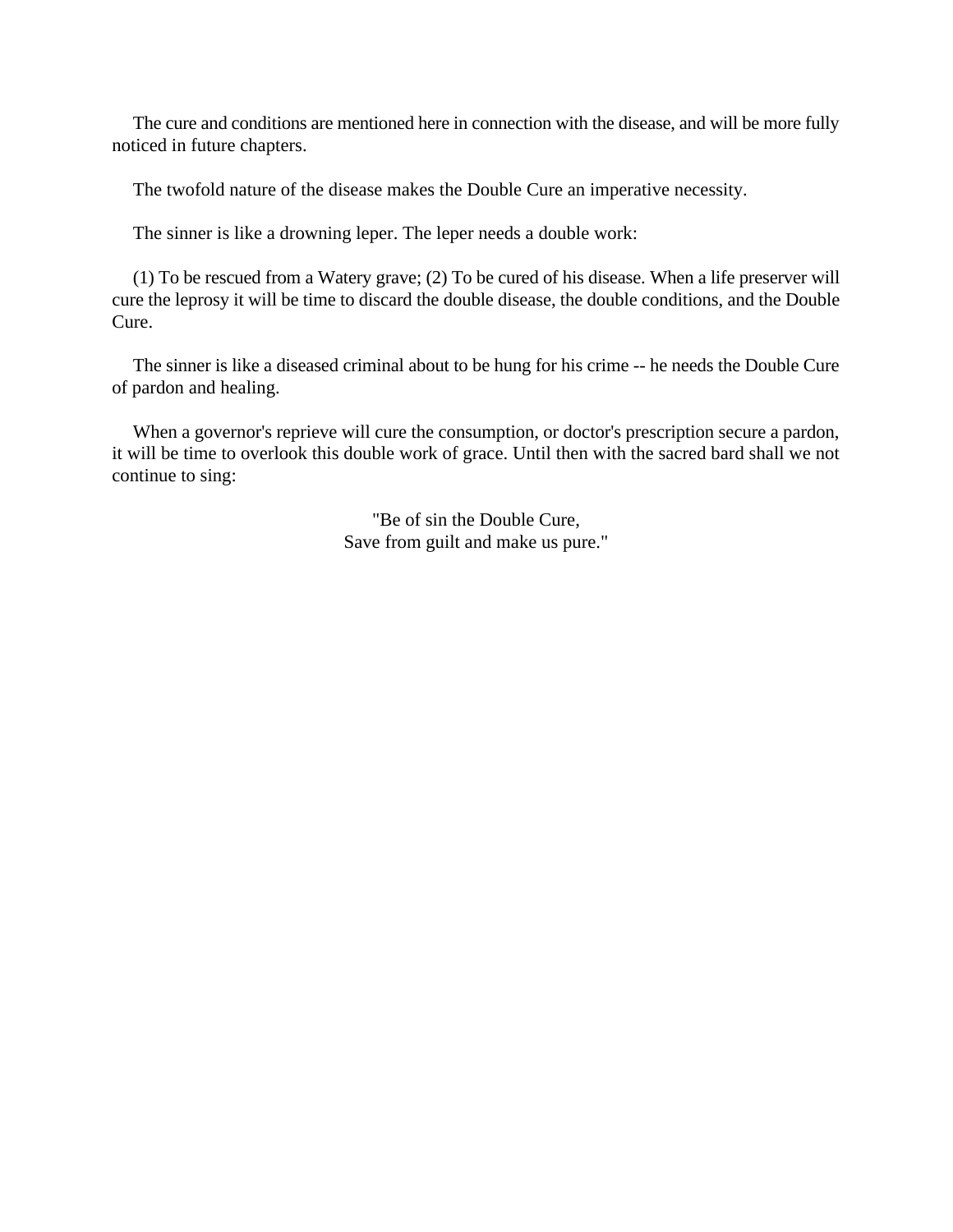#### **CHAPTER 4**

#### **NEED OF THE DOUBLE CURE**

<span id="page-12-0"></span>Conversion is the first cure. It resurrects the dead soul. It forgives all past transgressions. It imparts to the soul spiritual life, spiritual consciousness, spiritual relationships, spiritual possessions, a spiritual appetite, spiritual discernment, spiritual aversions to all sin, actual and inbred, and spiritual loyalty to Christ, its spiritual King. It gives an appetite for spiritual food and thirst for spiritual drink. It checks the inbred sin within and keeps it under. It imparts God's love to the soul. It plants all the graces of the spirit in the soul-garden, and it keeps the weeds of carnality under. That it does not, however, effect a complete cure is clear from the Word, from church creeds, and from the testimony of God's children.

1. The Word. The Bible is replete with commandments for those who are already converted to "be perfect" (Matt. 5:48), "be holy" (1 Pet. 1:16), and to "be filled with the Spirit" (Eph. 5:18). These terms are simply Bible names for soul-health, and believers being urged to seek it proves that conversion does not give it to them.

The Word. is also full of inspired prayers for believers that they may receive the Double Cure. (See John 17:17; Eph. 3:16- 20; 1 Thess. 1:23.) Inspired men would not pray that their converts might receive what they were already possessed of. Bible promises, examples, and confessions all speak in like language on this plain point.

As a glance at the sun proves the existence of sunshine, so a look at the Word reveals the need of and provision for the Double Cure.

2. By church creeds. They all, Catholic and Protestant, agree with the Word that conversion does not effect the Double Cure.

"In the baptized there are remaining incentives to sin." -- Council of Trent.

"His Spirit dwells in us and the flesh struggles against the Spirit in renewed persons." -- Helvetic Confession.

"And this infection of nature doth remain, yea, in them that are regenerate." -- Article IX, Church of England.

"Even after baptism it is still of the nature of sin." -- Calvin.

In fact, there is no church creed that holds the unscriptural fallacy that conversion accomplishes the Double Cure. While creeds are at war on other points, at this one they chime beautifully with each other and with the Word of God.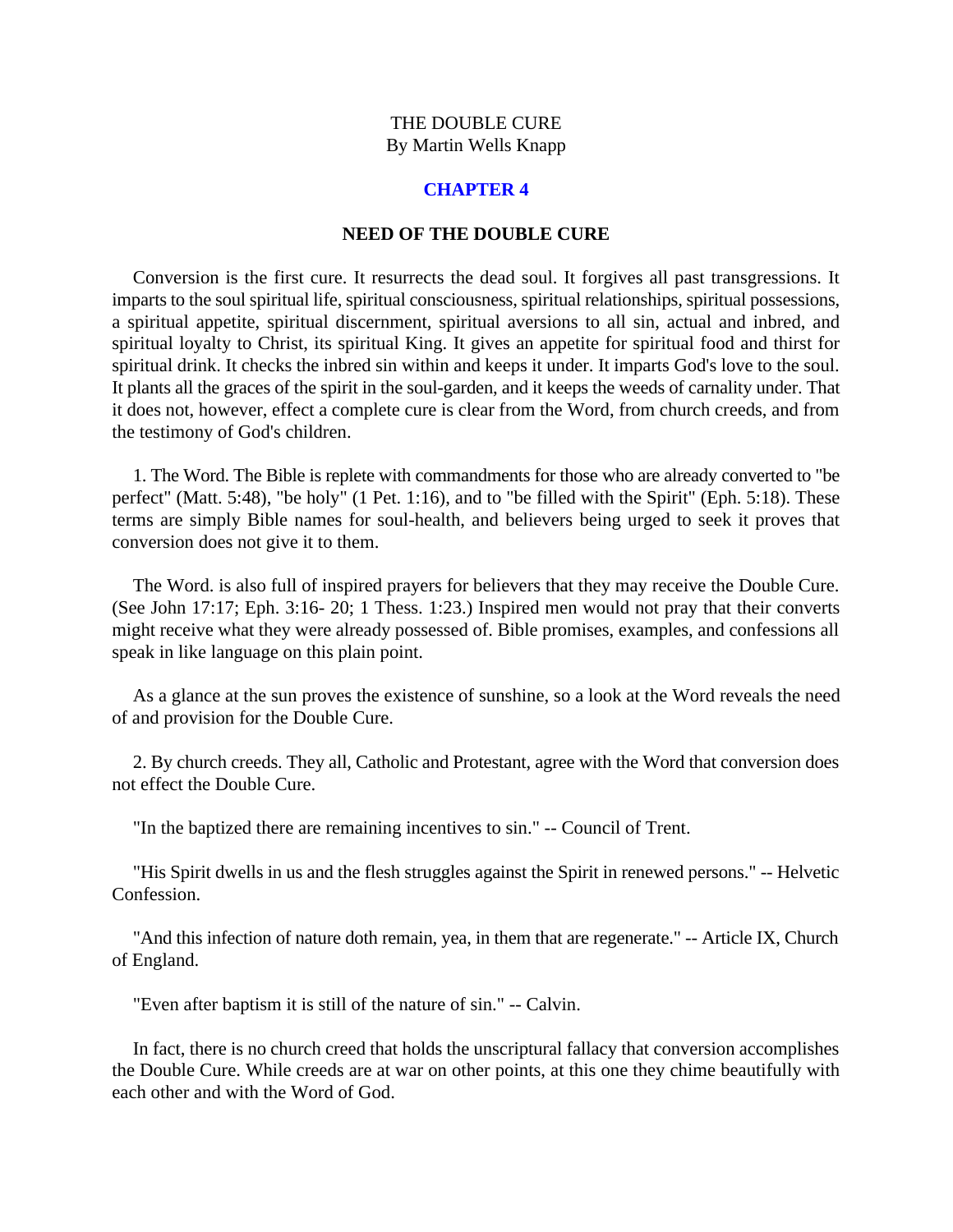#### **TESTIMONY OF CONVERTED PEOPLE OF DIFFERENT DENOMINATIONS**

"When we are born again, a new life, the life of God, is put into us by the Holy Spirit. But the old self-life, which is called in Scripture THE FLESH, is not taken away. The two may exist in the same heart. 'The flesh lusteth against the Spirit, and the Spirit against the flesh.' The presence of this old self-life within our heart may be detected by its risings, rufflings, chafings, and movings toward sin, when temptation calls to it from without. It may be still as death before the increasing power of the new life, but it will still be present in the depths of our nature, as a Samson in the dark dungeons of Philistia." -- Selected from F. B. Meyer by B. F. Mills, Presbyterian.

"I have peace, but it often is broken by the fear that giveth torment. I am conscious of loving God, but, like some sickly, flickering flame, I am expecting every moment too see it expire. I have joy, but, like a shallow brook, the draught exhausts it. The ordinances of religion yield comfort and strength, but I find often that all spirituality and power has departed from me." -- Rev. E. M. Levy, Baptist.

"But, some months after my conversion, although I saw souls continually saved, yet I felt the need of a deeper work of grace." -- Mrs. M. Baxter, Episcopalian.

"Until I had reached middle life my Christian experience was very unsteady and unsatisfactory. God was wonderfully good to me, but the carnal mind was very strong, and ever struggling against the movings of the Spirit. I was a Christian, but not a healthy one. -- Dougan Clark, Friend.

"My chief besetments were, I thought, a speculative mind, a hasty temper, a too ready tongue, and a purpose to be a celebrated person." -- Frances Willard, Methodist.

I saw there was an essential defect in my experience and character as a Christian." -- Asa Mahan, Congregationalist.

"I never asked God once at this time for pardon that I had in my soul already, but it was cleansing, sin eradication that I craved. My prayer was for sanctification." -Rev. B. Carradine, M. E. Church, South.

"During this period I was often convicted of remaining corruption in my heart, and of my need of purity. I desired to be a decided Christian, but I was often conscious of deep-rooted, inward evils and tendencies in my heart unfriendly to godliness. I found my bosom foes troubled me more than all my foes from without. They struggled for the ascendency..... I was more strongly convicted of my need of inward purity than I ever had been of my need of pardon." -- Rev. J A. Wood, Methodist.

These are only a few kernels from the great granary of a dual experience at this point.

Thus the Word, church creeds, and the individual experience of God's children of different churches all unite in proclaiming with a Niagara voice that conversion is not complete cleansing, but that all believers who have not yet received it still need the Double Cure.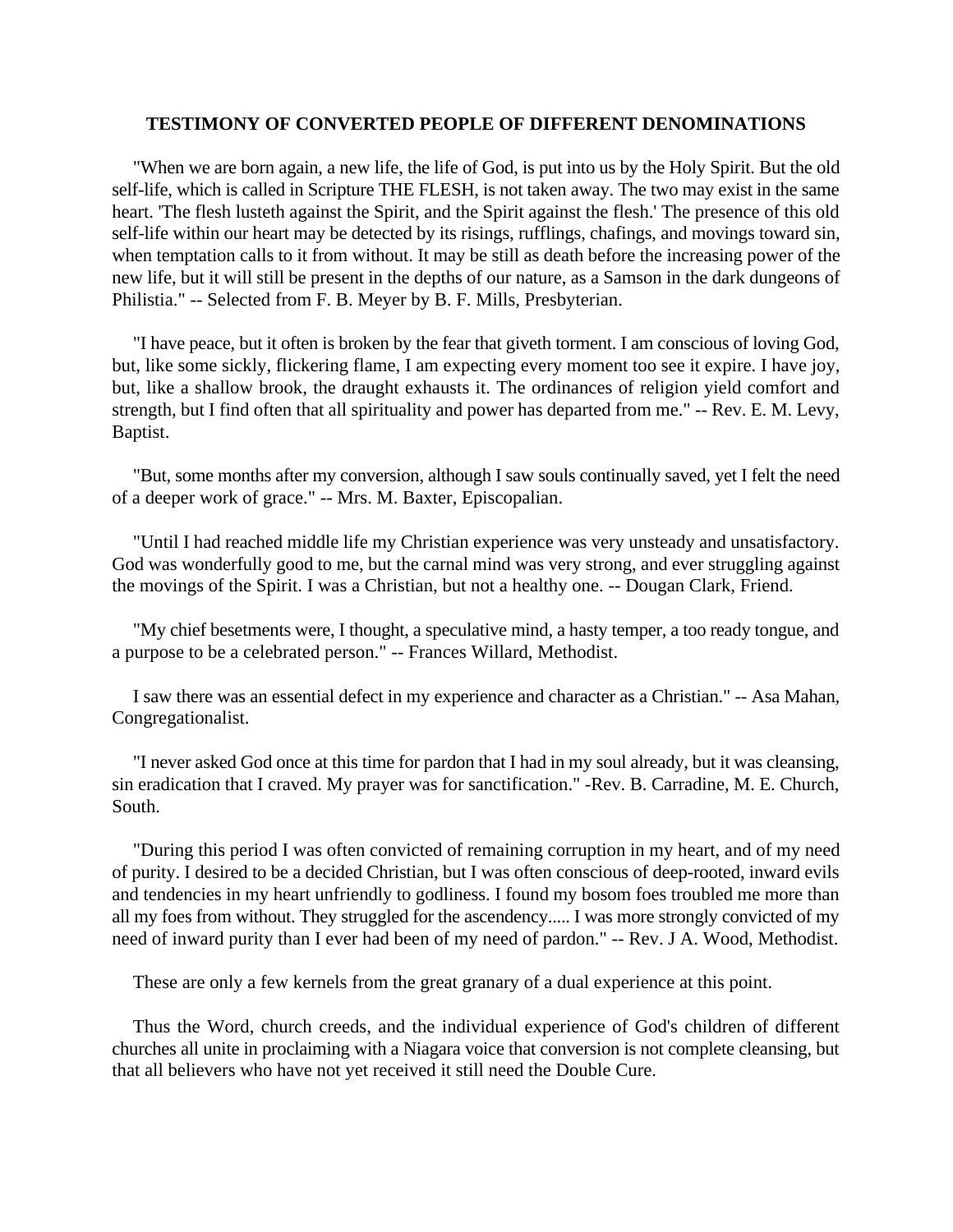All who are not too busy to hear these voices, and are humble enough to heed them, will shortly be convinced of their truthfulness. If such will follow the flutterings of their longing hearts they soon will know the blessedness of full salvation, and then

> With voices glad and hearts made pure, Will magnify the Double Cure.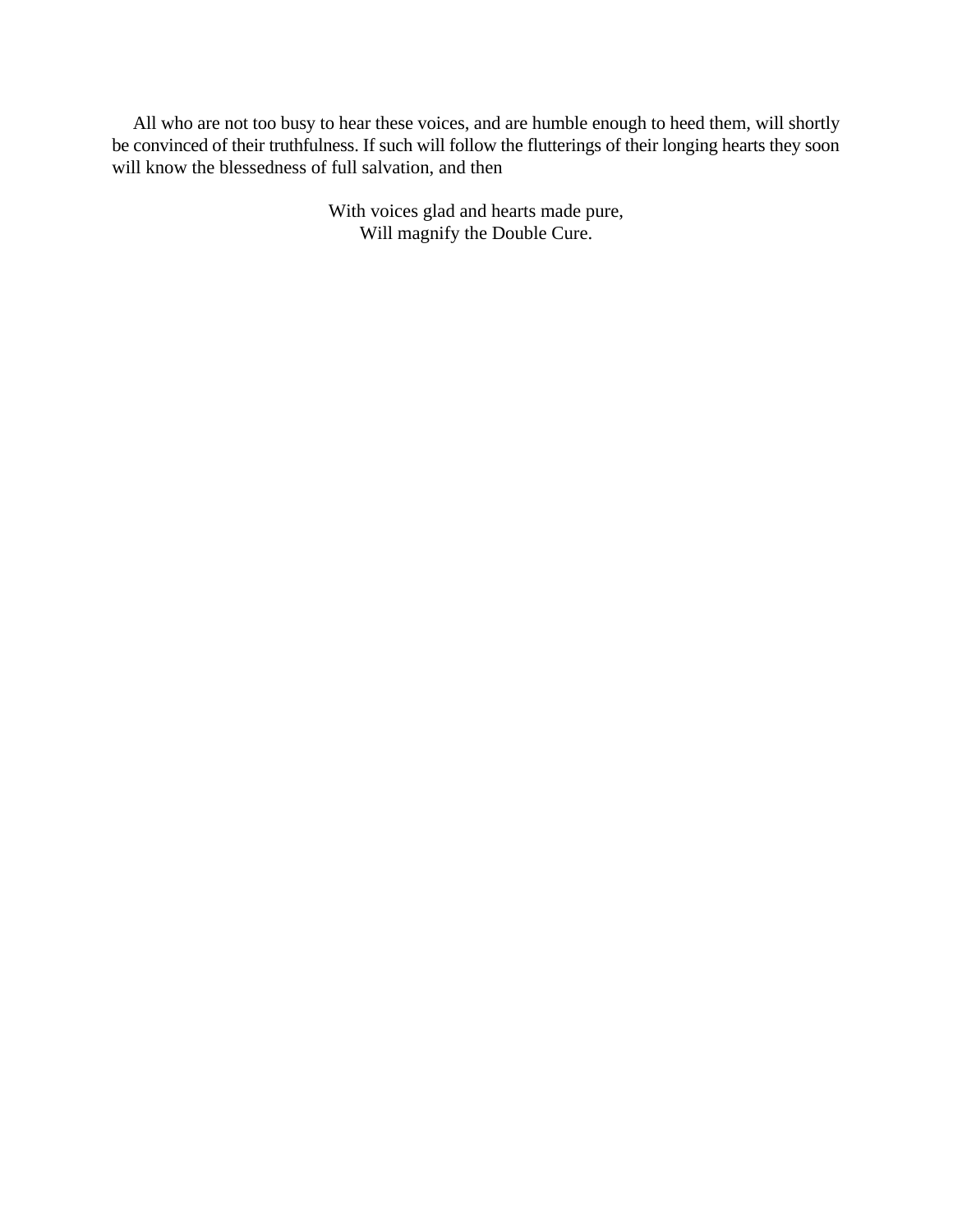#### **CHAPTER 5**

#### **TYPIFIED IN THE OLD TESTAMENT**

<span id="page-15-0"></span>The Scripture firmament fairly glistens with typical stars of the first magnitude, which shine with holy light upon this theme. Those who ignore symbols, and others who try to make them mean more than the Word warrants, lose this light, but others rejoice in it.

Service and freedom. "If thou buy a Hebrew servant, six years shall he serve, and in the seventh he shall go out free for nothing." (Ex. 21:2.)

The first cure brings service in the King's employ with His wages, approval, and servants. The Double Cure makes that service a song and delight. Multitudes serve God; few delight to do His will; yet it is the privilege of all to receive the Double Cure and serve Him with joy forever.

Rachel and Leah. "And Laban said, it must not be so done in our country to give the younger before the first-born." (Gen. 29:26)

Justification is the first-born and sanctification the elder. The first cure must be sought ere the other can be had. The Leah of conversion must precede the Rachel love-union of full salvation. What God hath joined together let no man put asunder.

Usurper and prince. (Ex. 32:28.) when Jacob prevailed with God and received the Double Cure, his name was changed from "Jacob, Usurper," to "Israel, Prince of God." The Double Cure thus transforms a man. Carnality within is the usurper. Complete cleansing banishes it, and the soul then is indeed a prevailing prince. To God be the praise!

Ishmael and Isaac. (Gen. 21:2-10.) Ishmael, the first-born, was a trial to Sarah and a constant menace to Isaac, who was the destined heir. He mocked Isaac, and sought to lord it over him, and was finally "cast out." (See Gal. 4:22-30.)

Inbred sin is inborn in the being. It is the Ishmael of depravity, which, through priority of birth in the soul, seeks to rule over and expel the Isaac of grace which is received at conversion. The Double Cure casts it out and crowns completely grace in its stead.

Isaac born and Isaac weaned. (Gen. 21:8.) Isaac born is a type of the first cure, Isaac weaned of the second. He had life, an appetite, and his senses before he was weaned. He has also grew in years and stature, but the weaning was a second marked experience in his life.

There are many babes who are born of God but have never been weaned. They cry for the bottle, and can not masticate strong meat. They are very sensitive and sometimes peevish, cross, and self-willed. The Double Cure is the only remedy. (1 Cor. 3:1-3.)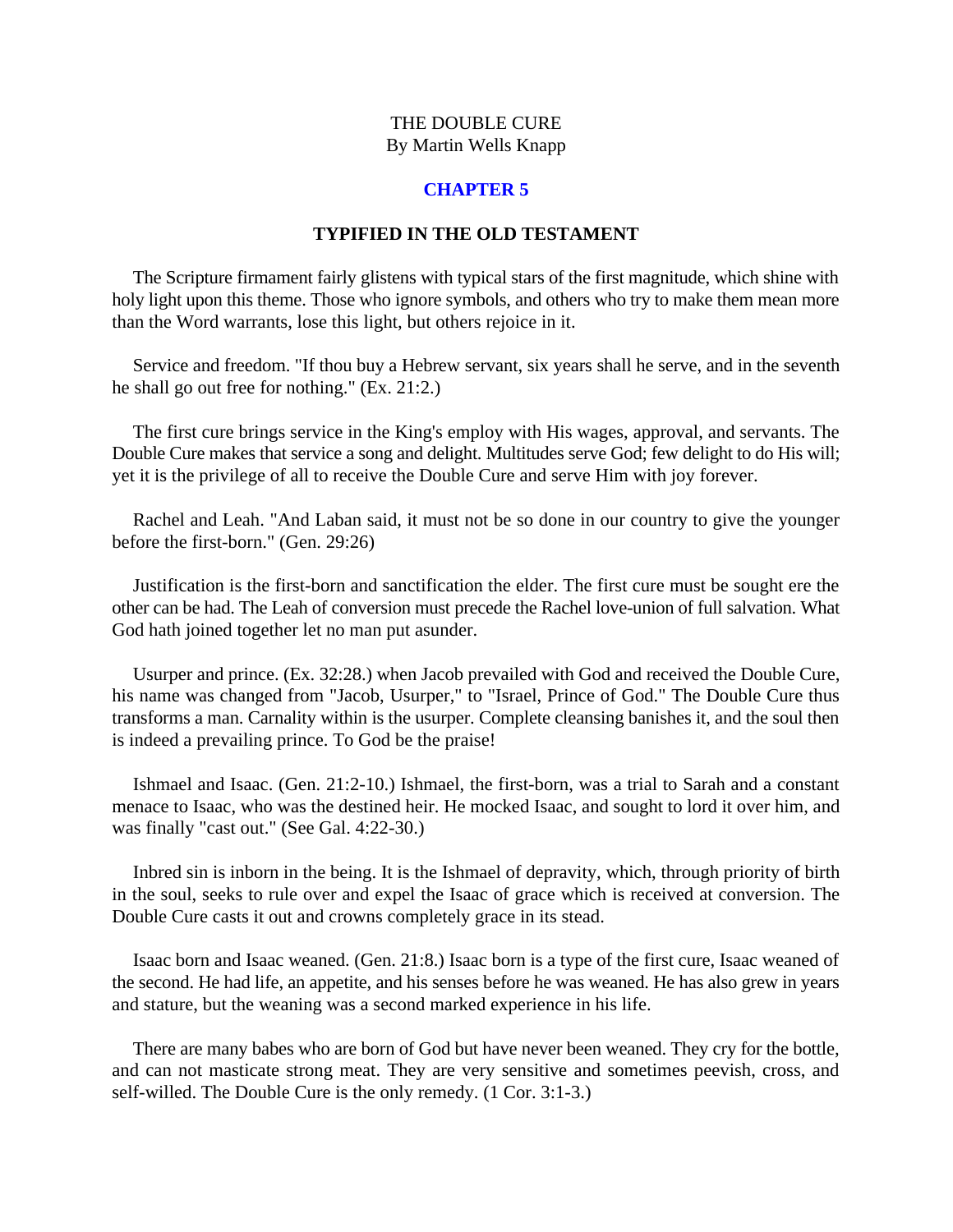The burning bush. (Ex. 3:2.) Ordinary fires, unless replenished from without, soon die. The difference between the burning bush and them was that "the bush burned with fire, and the bush was not consumed." Beautiful illustrations! The first depending largely on outside help for its sustenance; the second supplied like a lamp with oil from an exhaustless fountain. so that it continues to burn on forever. The first experience easily discouraged and tired out; the second, though burning constantly and brightly, like Bishop Taylor amid Africa's darkness, yet "not consumed."

The two crossings.. the Red sea and Jordan. (Ex. 14:13-31; Josh. 1:2, 3.) At the Red sea Israel escaped the bondage of Pharaoh and the destruction of his armies. At Jordan it was led into "a land of corn and wine and victory." In both instances God did the work, and they through faith were victorious. So at conversion man escapes the bondage of Satan and the destruction of his sins. At the Jordan of the Double Cure he is triumphantly led into the Beulah Land of complete cleansing and perfect love. As they crossed "by faith," so he is justified and entirely sanctified "by faith." "Being made free from sin and become servants to God, ye have your fruit unto holiness and the end everlasting life." (Rom. 6:22.)

The wilderness and Canaan. (Neh. 9:12, 13, 15; Num. 13:27.) The wilderness with its wanderings, inconsistencies, and yet frequent manifestations of God's presence, is a type of the justified life. Canaan is a fully saved life where the believer tests the blessedness of the promise which declares "that we should be saved from our enemies and from the hand of all that hate us; to perform the mercy promised to our fathers, and to remember his holy covenant; the oath which he sware to our father Abraham; that he would grant unto us, that we, being delivered out of the hand of our enemies, might serve him without fear, in holiness and righteousness before him all the days of our life." (Luke 1:71-75.)

Water and fire. (Isa. 1:16, and 6:6.) The washing of water in this connection refers to the "ceasing to do evil and learning to do well," which is experienced at conversion. The live-coal purgation symbolizes the complete cleansing from inbred sin, with its brood of fears and doubts and troublesome tempers, which makes men, like Isaiah was, cowards where they should be brave.

Snow, and whiter than snow. (Isa. 1:18; Ps. 51:7.) Snow is white but not perfectly white. It is full of little specks, often visible to the naked eye, and surprisingly manifest under a magnifying glass. To become perfectly pure it must be melted and evaporated. Justification is a work of mighty magnitude, by which the sinner is purified outwardly, and, compared with his past record, becomes as white as snow. The dust of carnality however, still remains, and, under the more than electric light of the Word, is soon discerned. Under the melting power of the Double Cure all the impurity is eliminated, so that the heart actually becomes "whiter than snow."

Fainting and flying. (Isa. 40:29-31.) In verse 29 the weakness and weariness which characterizes the spiritual life of all who have not experienced the Double Cure is called faintness. To such it is promised that "He giveth power." They renew their strength, so that, divinely endowed, they henceforth mount up above their trials, run without weariness or impatience the Christian race, and walk arm in arm with Jesus without fainting. Glory!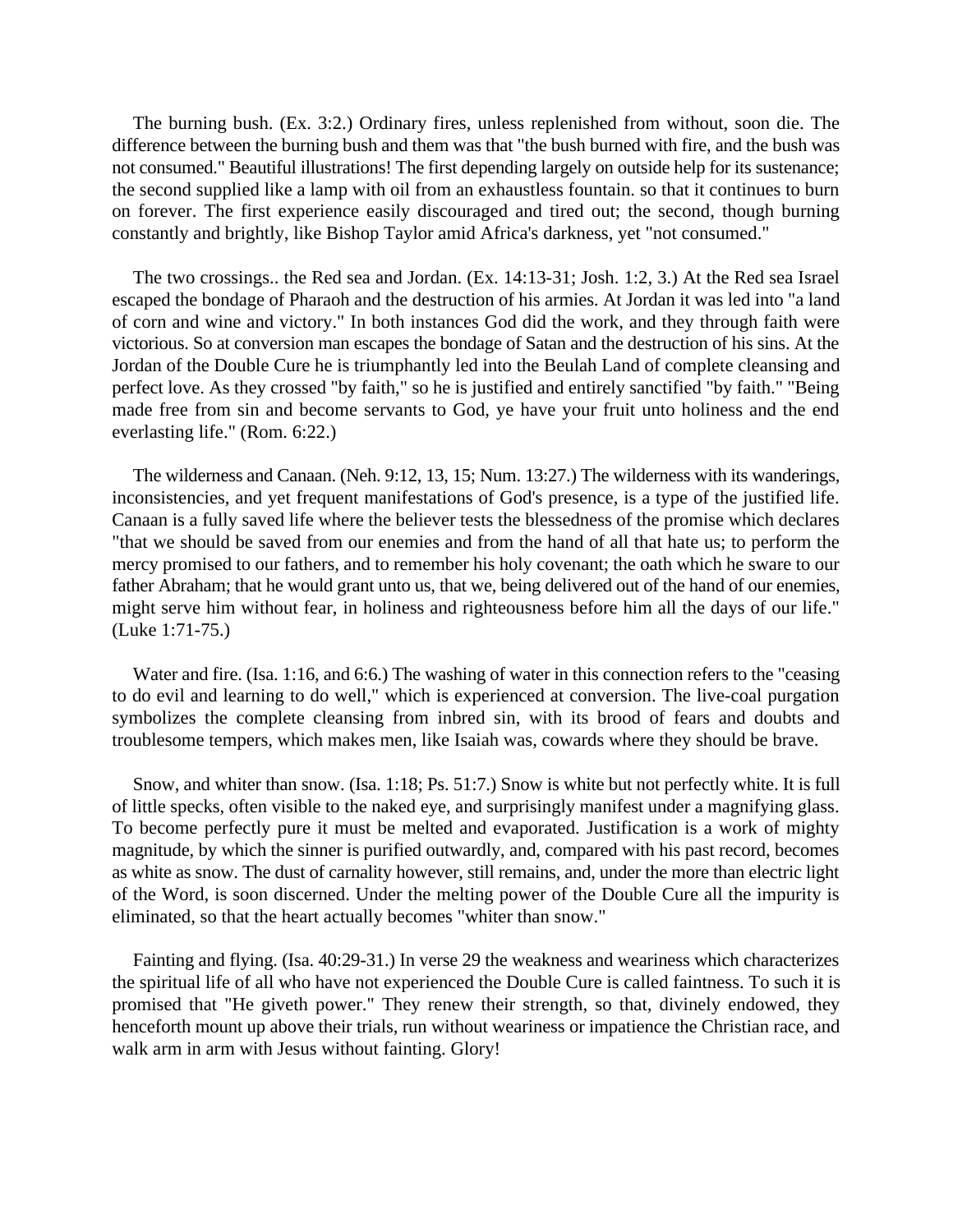The two gardens. (Isa. 58:11.) One garden is parched and full of weeds. The other is fresh and full of flowers. Both are gardens, but what a contrast!

Every believer's heart is a garden. But one garden is parched with drought, and the fruits and flowers of the Spirit languish, and are choked by the noxious weeds of tempers which spring from the soil of depravity in the soul. The other is fresh with perennial springs; the weeds are exterminated and it is like paradise restored. "Its wilderness has become like Eden, and her desert like the garden of the Lord; joy and gladness shall be found therein, thanksgiving, and the voice of melody." (Isa. 51:3.)

The two springs. (Isa. 58:11.) One is an intermittent spring. Its water is good but intermittent. The other is continuous. Its source is in the exhaustless fountains in the mountains above, and its flow is steady and ceaseless. Many Christians are like the intermittent spring. Their religious life and efforts are spasmodic and unsatisfactory, instead of being like the "spring of waters whose waters fail not."

Engaged and married. (Isa. 62:4, 5.) The bride belongs to her affianced just as really before the ceremony is said as after. She receives letters from him and an occasional visit, and gladly anticipates the bridal day. After that her name is changed; she has his continual presence, and her life is lost in his. How many believers have proved these two experiences and joyfully celebrate the day when they entered the Beulah land of complete oneness with Jesus. May their number multiply!

Shallow and deep water. (Ez. 47:35.) First, water ankle deep, knee deep, and waist deep; second, "waters to swim in." First cure brings one into the water, but it is shallow water near the shore. The Double Cure brings one into the measureless deep of God's infinite and perfect love. Reader, in which are you?

Mixed metal and pure gold. (Mal. 3:3.) The ore from the mines has pure gold in it, but it is mixed with dross. The purifier melts the ore and eliminates all impurities.

The first cure secures the ore. The Double Cure melts it and purifies it from all the dross of selfishness and evil tempers, and then when it shines so brightly that it reflects the refiner's face, He stamps His image upon it and then it will pass as the coin of His kingdom in all universes. Well do I remember when I passed through the melting, refining ordeal. With the multitudes of blood-washed I expect to praise God for it forever.

The "holy place" and the "most holy place." (Heb. 9:1-14.) The temple was twofold, composed of "the holy place" and "the most holy place." The second was entered by passing through the first, and was the place where God revealed himself. In a like manner the holy place of justification must be entered before the most holy place of entire sanctification can be reached, and in this place God manifests himself as no where else. "To enter the holiest place," says Taylor, "is to pass beyond the tin, brass, and iron of legal duties into the perfect love realm, where our affections are overlaid with pure gold."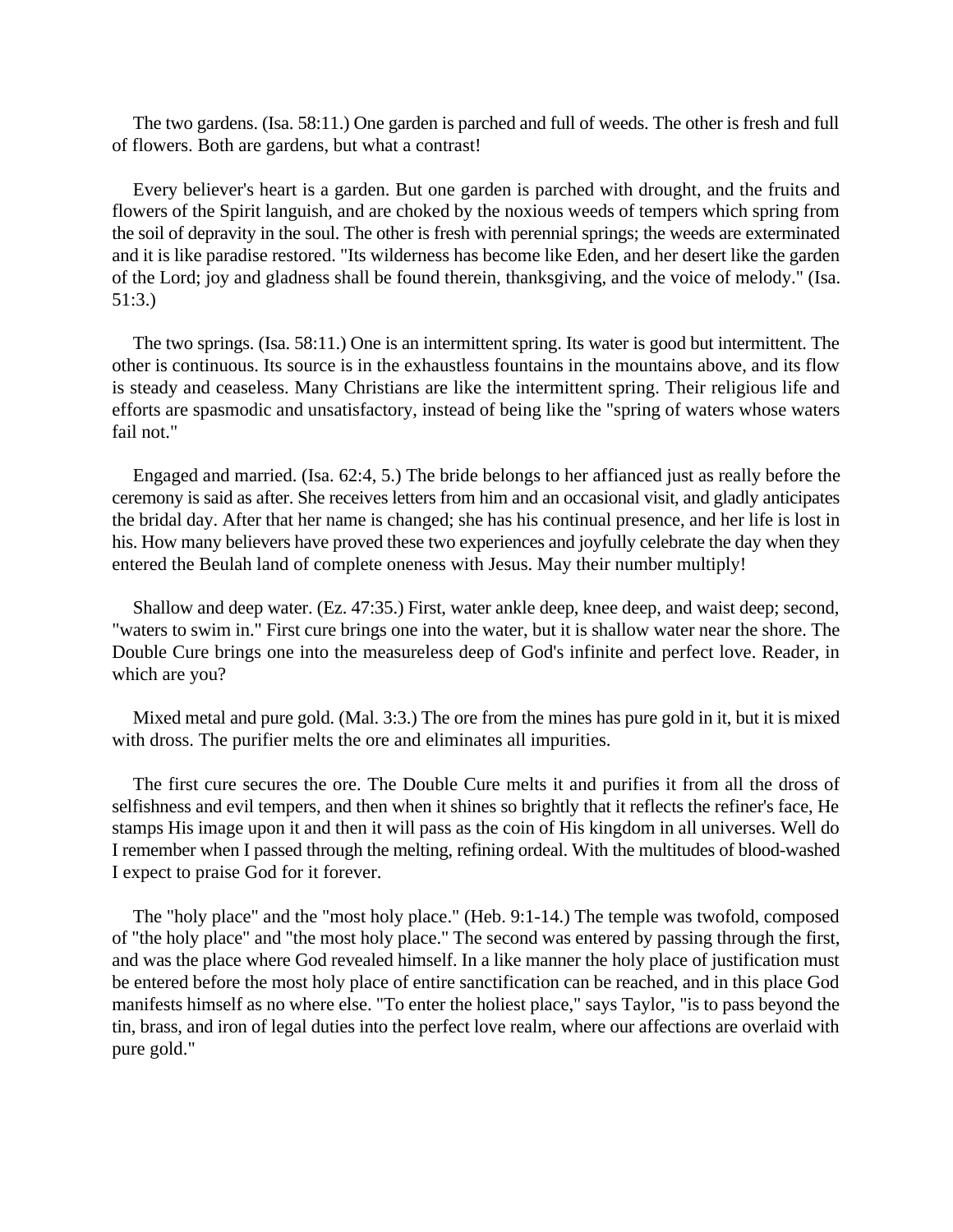The holiest place stands open wide, Enter by the blood of Jesus; The shadowing vail now hangs aside, Enter by the blood of Jesus.

Enter now this holiest place, Enter by the blood of Jesus; Here He shows His shining face, Enter by the blood of Jesus. -- J. B. Foote --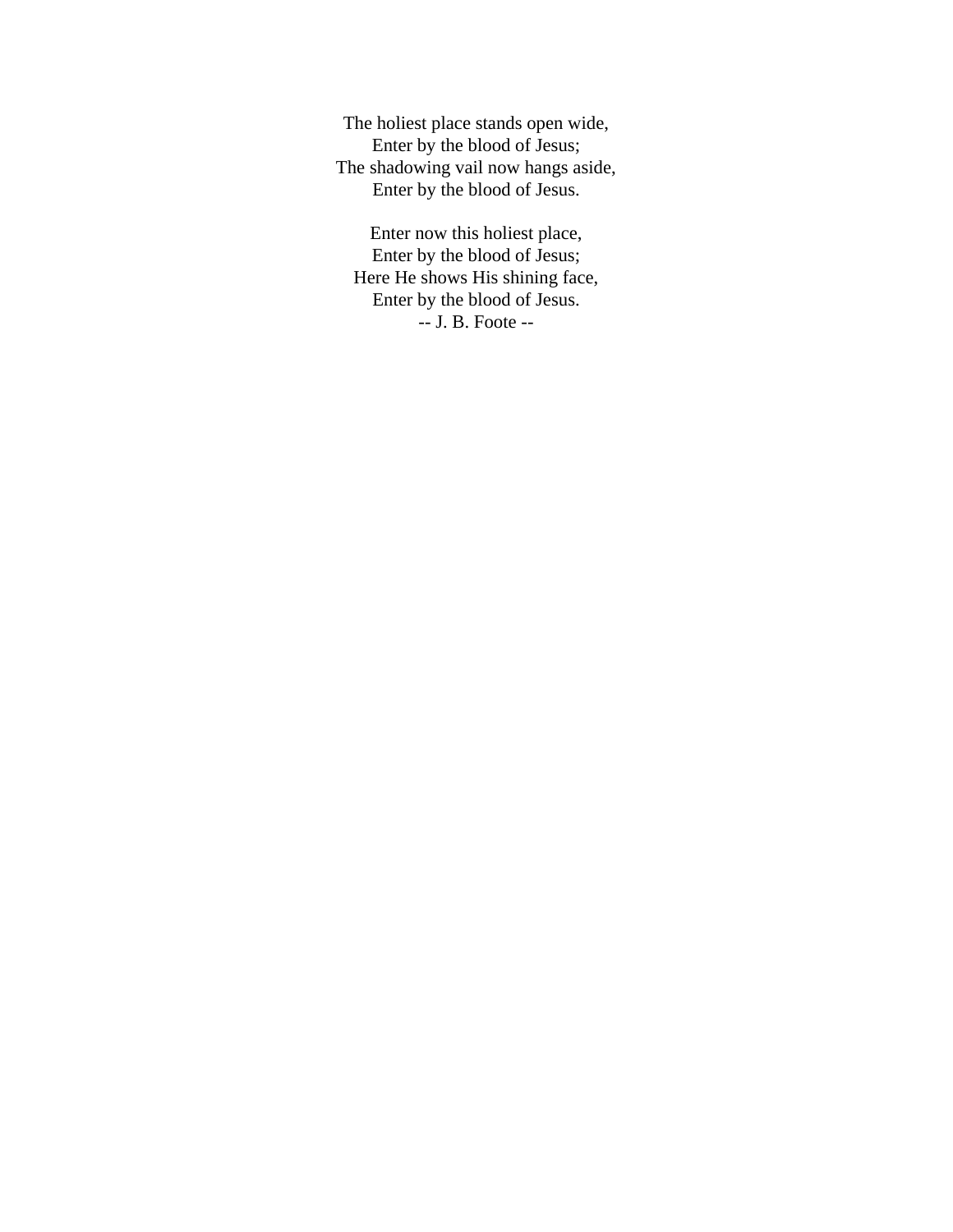#### **CHAPTER 6**

#### **TYPIFIED IN THE NEW TESTAMENT**

<span id="page-19-0"></span>The Double Book. The Bible is a double blessing. The Old Testament precedes and paves the way for the New. It is the trunk of the tree of which the New is the blossom and the fruit. The Old was perfect as far as it went, but is incomplete without the New. Both are incited by the Holy Ghost, and both were essential to the salvation of the race, and the true Christian never gets beyond either, and it is a mistake to minify one at the expense of the other. The Double Cure is as reasonable as the double Book. One is a distinct as the other, and the fact of the double Book should silence all objections to a double blessing.

The double dispensations. The Old shadows the first work; the New the second. Both were divine and perfect in their spheres, and, like the two books, the one prepared the way for the other.

People who are skeptical of a Double Cure are met by the stern fact of a double dispensation. One is just as reasonable as the other. Both are of God, and it is not the mission of mortals to demand of their Maker "why thus?"

Double authorship. (Heb. 13:12; 1 Pet. 1:2.) Salvation in these verses is attributed in the first to Jesus, and in the second to the Holy Spirit. Under God the Father they each have their part in the Double Cure. There would be less said against the Double Cure if its critics would look through the fog which blinds their vision to the double authorship of it. Such, sooner or later, must see that they have been fighting against God, who, through his Son, provides the atoning blood, an through his Spirit the refining fire.

The double nature. (Rom. 1:3, 4.) Jesus possessed a double nature -- human and divine. All the reasons why, we can not see. We know the fact. His humanity was the setting from which shone His divinity. This was essential to His mission as a Savior. This illustrates the fact of the double work. If a double work is unreasonable, then must be a double nature. If it is absurd that there should be a second work to perfect man's salvation, then it is absurd that the Son of God was not incarnated from Eternity.

The double baptism. (Matt. 3:11.) First, water baptism unto repentance and regeneration; second, the baptism of fire unto entire sanctification. The first was administered by John upon all who would repent and believe in Jesus; the second is by Jesus upon all believers who will consecrate and believe for it. Water cleanses and renews, and is an emblem of life. Fire permeates and melts and burns up the dross.

Bodily resurrection and healing. (John 11.) Physical death is one of the most forceful types Scripture gives of the sinner's state. (Eph. 5:14.) Men are by nature dead in trespasses and sin, so dead that they are unmoved by their own condition, by God's warnings, and all the fire-alarm bells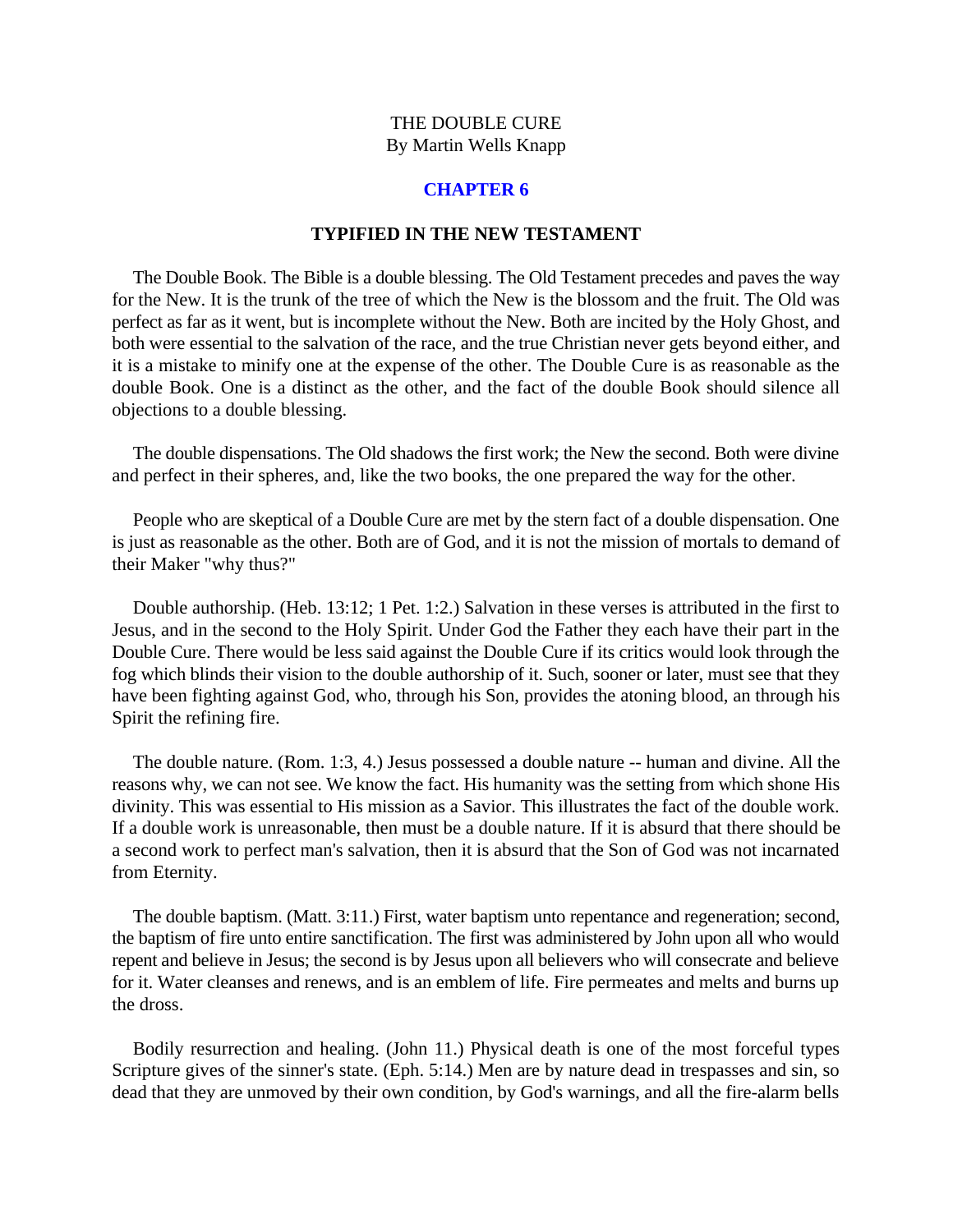of time and eternity; so dead that though Christ may bleed and friends may weep over them, they hear and heed it not; so dead that no power but that of Omnipotence can ever resurrect them. This God does at conversion through the resurrecting power of the new birth. Yet after life is imparted, mighty miracle that this is, still, until the Double Cure has been wrought, they are hindered by a spiritual disease, different phases of which are typified by the different diseases mentioned in the New Testament.

The leper and the Double Cure. (Matt. 8:2.) The leper did not come to Jesus for life, for he had that, but for healing. Leprosy unfitted him for life's duties and employments, and only God could cure. He asked, believed, and received the blessing sought. The believer seeking complete cleansing, like the leper, has life, but is suffering from a loathsome and fatal disease that none but Christ can cure. When he comes to Jesus confessing his need and trusting Him to cleanse, immediately he is made every whit whole. Then he knows by experience the reality and blessedness of the Double Cure.

Spiritual palsy and the Double Cure. (Matt. 9:2.) Palsy typifies the paralyzing power of inbred sin. Spiritual palsy is a prevalent and crippling disease. All who have not the Double Cure are afflicted by it in some of its forms. It sometimes affects the hand, so that it is slow to write for holiness; sometimes the tongue, so that it does not always and everywhere speak as it should for God; sometimes the limbs, so that they are clumsy to carry the body into all places where Jesus would have it go; and often the eyes and ears, so that they can not see and hear clearly the teachings of the Word on this and kindred themes. The Double Cure is the only remedy. As the scribes and Pharisees opposed Jesus and derided the miracle, so some of their brethren today treat the Holy Ghost and the Double Cure.

Spiritual weakness. (Matt. 9:20-22.) The person here healed had life and strength enough to get to Jesus, and spiritual discernment enough to know her need and plead its cure. She had suffered for many years, and all nostrums having failed and prescriptions proved worthless, she now threw them to the wind, and, in desperation, pressed her way to Jesus, and "touched the hem of His garment." In an instant she was healed and heard from the Master's own lips the welcome words, "Be of good comfort, thy faith hath made thee whole."

How many believers there are who, like this woman, are weaklings. Inbred sin has exhausted their spiritual energies. They have mourned the fact, and appealed to many spiritual doctors for relief. They have tried Dr. Growth, Dr. Got-it-all-at-Conversion, Dr. Water, Dr. Fire, Dr. Repression, Dr. Imputation, and all of their school, but are "nothing bettered." Finally they have come to Jesus, by faith have appropriated the merits of His cleansing blood, and been made perfectly whole in an instant.

> "O touch the hem of His garment, Thou, too, shalt be made whole; His cleansing power this very hour Will cleanse and heal thy soul."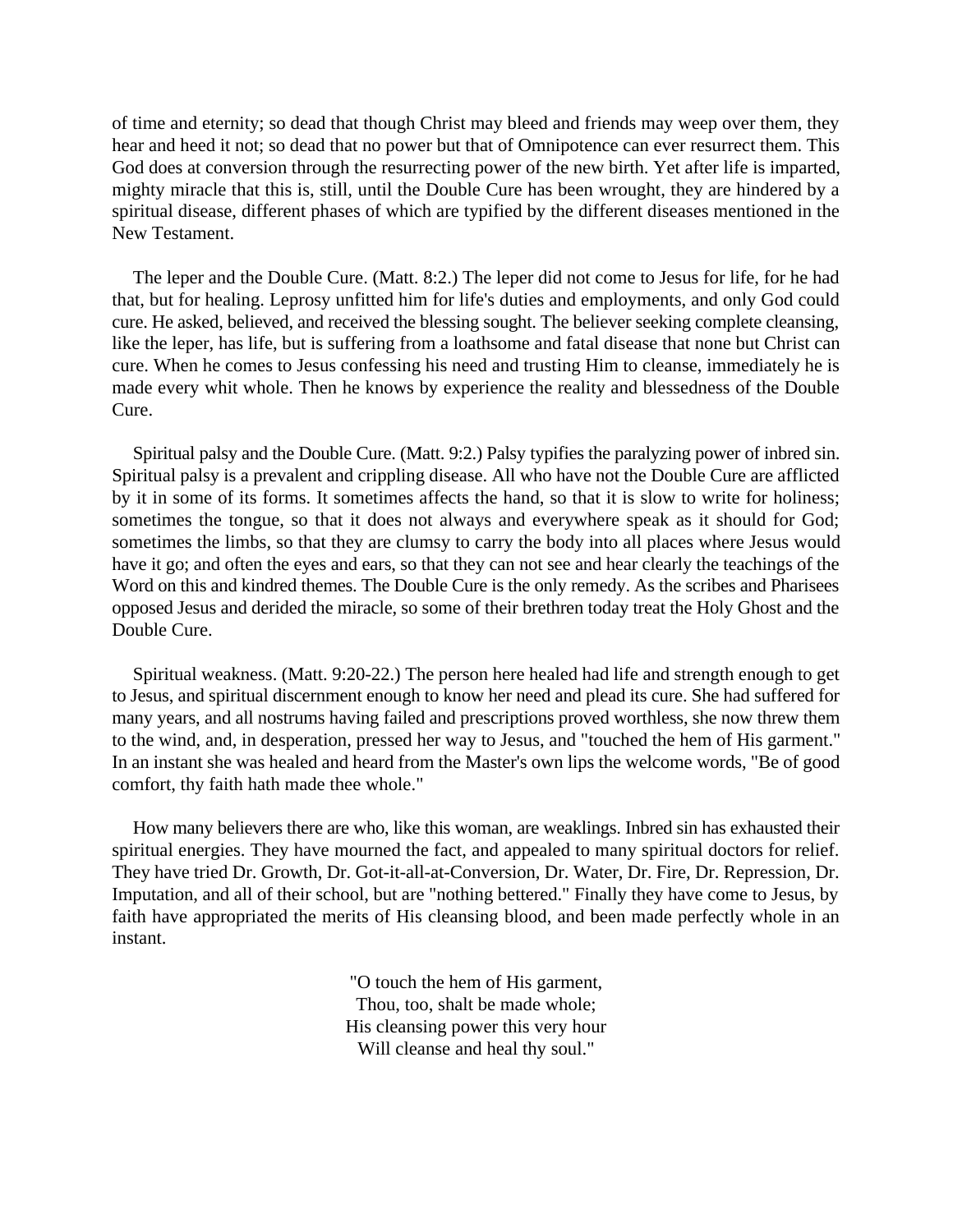As she received complete healing from Jesus by faith and instantaneously, so may all by meeting like conditions secure perfect soul-healing.

Spiritual blindness and the Double Cure. (Matt. 9:27; Mark 8:22-26; John 9.) The effects of inbred sin upon the spiritual vision is typified by spiritual blindness. "Born blind." (John 9:1.) Likewise carnality, the cause of spiritual blindness, is inherited. All are born into God's kingdom with defective spiritual vision, partially blind to many of the great truths of revelations. They have perfect life but poor vision. As a result of this, many crooked paths, stumble over many things, and frequently have views of God's character, requirements, government, and plan of holiness that are unscriptural and irrational.

In each instance when Jesus cured spiritual blindness the cure was complete and the patient filled with praises. The opposition and derision of the Pharisees, instead of invalidating the cure, advertised the remedy. Each could say, "one thing I know, whereas I was blind now I see."

An ounce of experience is worth a ton of empty theory. Witnesses which on every side arise to testify from experience to the reality of the Double Cure, drown the voices of its critics like Niagara would drown the sound of the snapping of popguns.

Spiritual dumbness and the Double Cure. (Matt. 9:34.) This man had perfect life, but his tongue was tied. There are many tongue-tied Christians, those who do not speak or pray out loud. They say they can not pray aloud nor speak for Christ., The Double Cure emancipates the tongue. Pentecost is God's cure for spiritual dumbness. Multitudes have tested this truth; all may. If the Pharisees attributed the miracle of our Savior to devils, none need marvel if their children ascribe the Double Cure to the imagination or magnetism, or try to reason it away into "airy nothingness."

Spiritual dropsy and the Double Cure. (Luke 14:14) Dropsy is a figure of spiritual inflation or pride. In regeneration this is kept down, in complete cleansing it is cured. It is another of the many manifestations of inbred sin. It craves position, notice, honors, adornment, and preferment. It overrates self and underrates others and Jesus. In some instances its victim has been like the frog in sop's fable that tried to be as big as an ox, "and swelled and swelled until it burst." It was the source of Lucifer's fall, and is known in common parlance as the "big head." Notice the following facts in regard to the preceding illustrations:

1. They are not figures of regeneration, for the persons cured were all alive, and resurrection from the dead is the symbol of conversion.

2. All who came felt their need, deplored it and sought the remedy from Jesus.

- 3. They were all completely healed.
- 4. They were healed by faith.
- 5. They were healed instantaneously.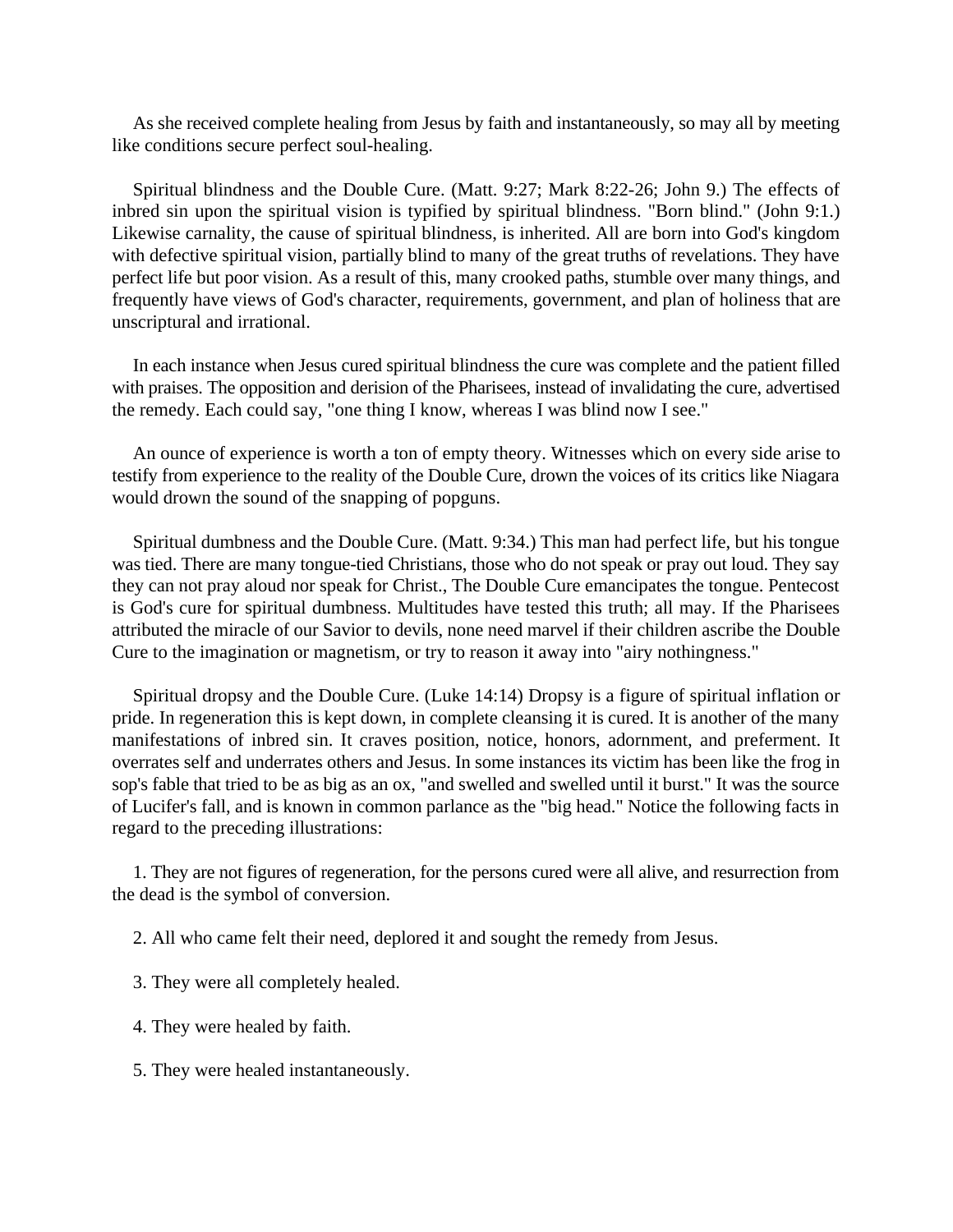- 6. When healed they possessed a double blessing: (a) life, (b) health.
- 7. They gave God the glory and were derided by the Pharisees.

Each of the seven facts stated is true of all who claim the Double Cure of full salvation.

O come again to Jesus now And test the Double Cure, And He will speak the healing word, And cleanse and keep thee pure.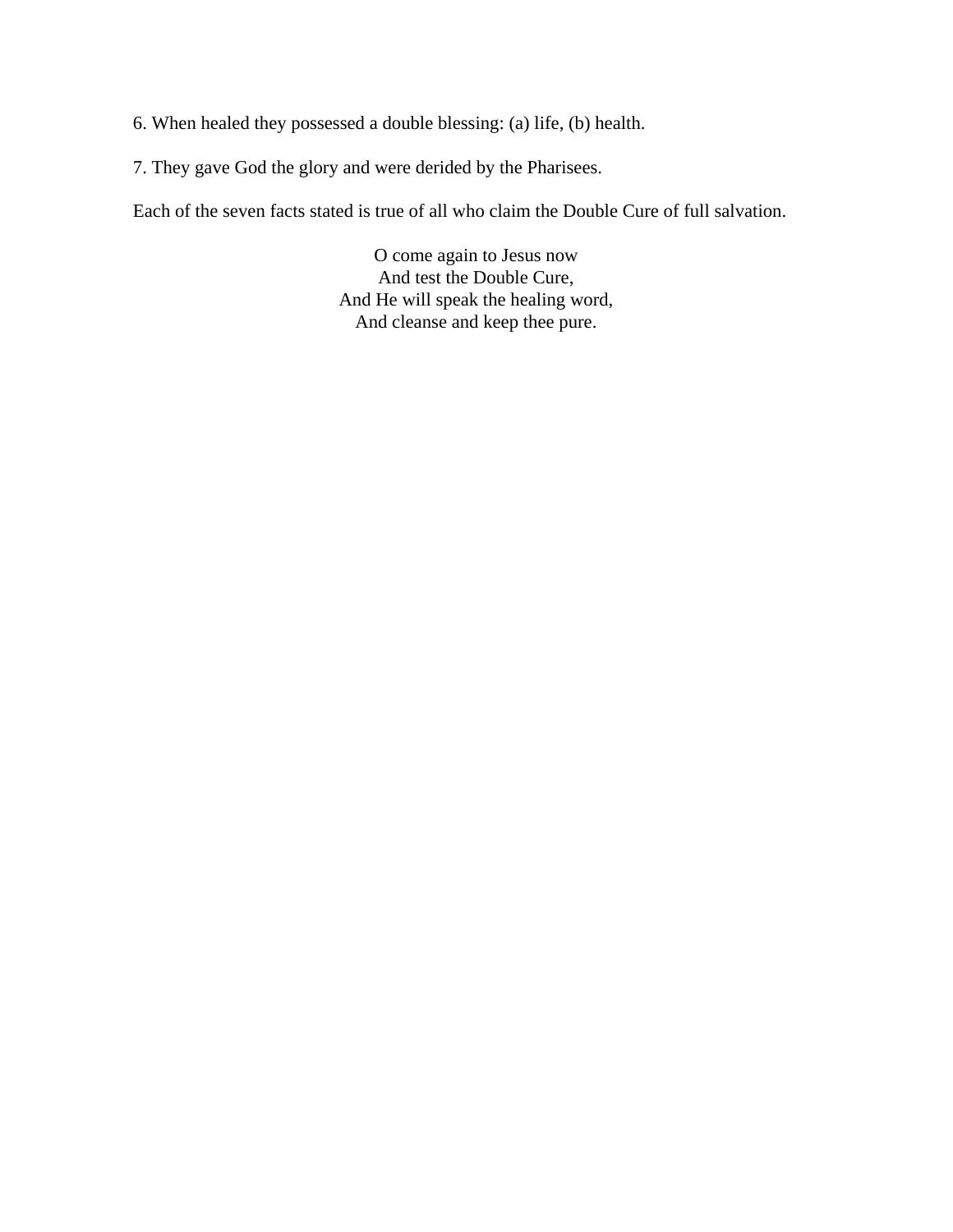# **CHAPTER 7**

# **THE APOSTLES AND THE DOUBLE CURE**

<span id="page-23-0"></span>The apostles and their co-workers received the Double Cure at Pentecost when they were filled with the Holy Ghost and their hearts were purified by faith. (Acts 15:8, 9.) Prior to Pentecost they were:

I. TRULY CONVERTED. -- This is overwhelmingly proved by the following facts:

They had received the Word. "For I have given unto them the words which thou gavest me; and they have received them." (John 17:8.)

They were persecuted for their unworldliness. "I have given them thy word, and the world hath hated them because they are not of the world, even as I am not of the world." (John 17:14.) "If ye were of the world, the world would love his own: but because ye are not of the world, but I have chosen you out of the world, therefore the world hateth you." (John 15:19.)

Jesus Himself declared that they were branches of the true vine. "I am the vine, ye are the branches." (John 15:5.) Is it possible for one to be a branch of the vine without being converted?

Also that they were divinely chosen and ordained. "Ye have not chosen me, but I have chosen you, and ordained you, that ye should go and bring forth fruit." (John 15:16.) To say that they were not converted until Pentecost flatly contradicts the repeated and plain declarations of Jesus.

They had wonderful manifestations of Jesus. "And after six days Jesus taketh Peter, James, and John his brother, and bringeth them up into an high mountain apart, and was transfigured before them: and his face did shine as the sun, and his raiment was white as the light." (Matt. 17:1, 2.)

They had forsaken all for Christ. "And when they had brought their ships to land, they forsook all, and followed him." (Luke 5:11.)

Their names were written in heaven. "Notwithstanding in this rejoice not, that the spirits are subject unto you; but rather rejoice, because your names are written in heaven." (Luke 10:20.)

God was with them. "But ye know him; for he dwelleth with you, and shall be in you." (John 14:17.) The false notion that the disciples all backslid at the crucifixion, and were simply reclaimed at Pentecost is clearly disproved by the following texts which refer to them between the resurrection and Pentecost:

They were called to preach. (Matt. 28:16-20.) Christ would not have thus commissioned backslidden men.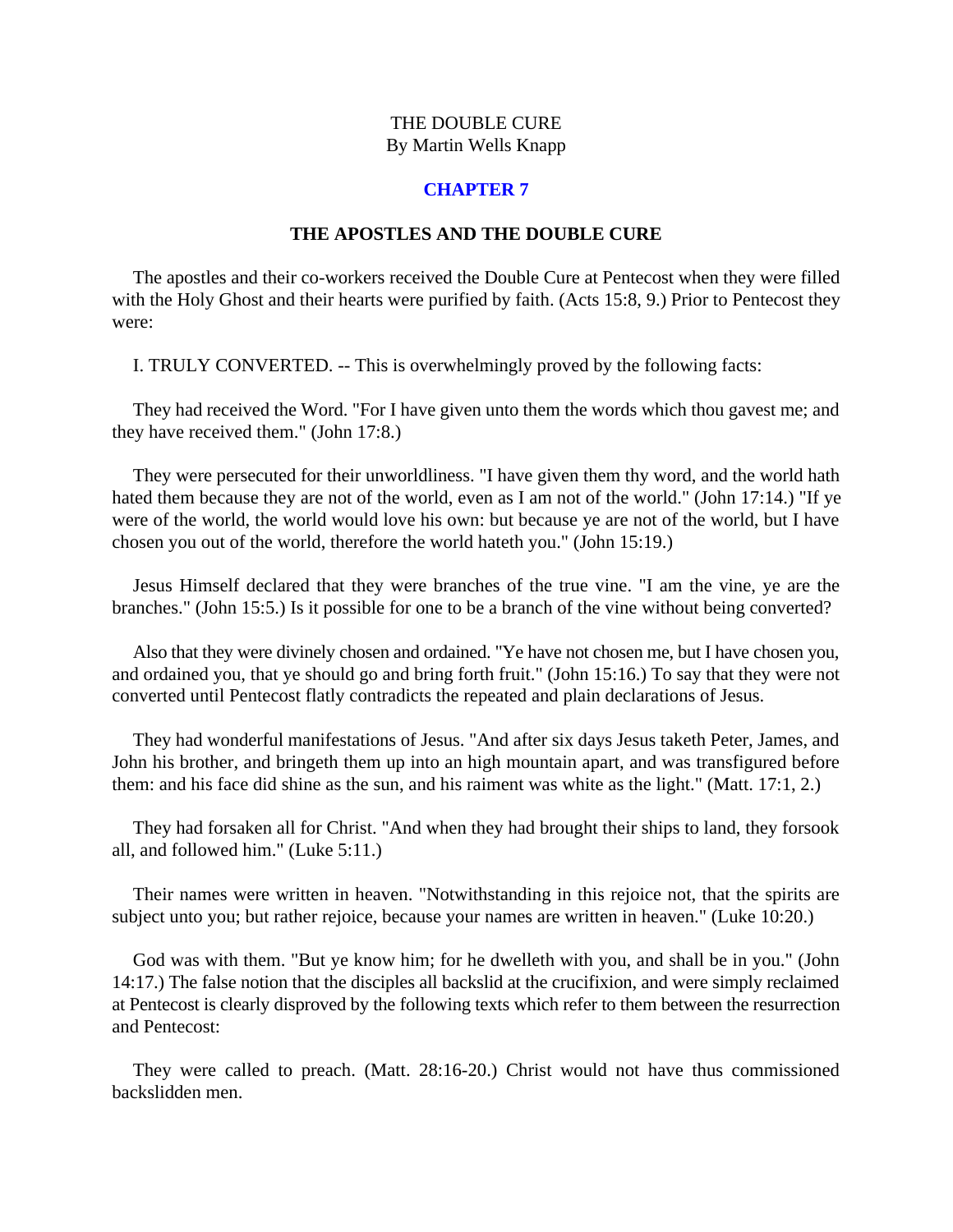Jesus called them brethren. He said, "Go to my brethren. (John 20:17.) He would not have thus addressed backsliders.

He spoke peace unto them. "Then said Jesus to them again, peace be unto you: as my Father hath sent me, even so send I you." (John 20:21.) He would not have spoken peace to men who were unforgiven.

The testimony of Peter. "And he said unto him, Lord, thou knowest all things; thou knowest that I love thee." (John 21:17.) "When thou art converted" (Luke 22:32) means, as the revised version translates it, "when once thou hast turned again," and confirms the fact of Peter's conversion.

II. THEY WERE NOT FULLY SANCTIFIED. -- This is also clearly shown.

They were revengeful. "And when his disciples James and John saw this, they said, Lord, wilt thou that we command fire to come down from heaven, and consume them, even as Elias did? But he turned, and rebuked them, and said, ye know, not what manner of spirit ye are of." (Luke 9:54, 55.) After Pentecost, like Jesus and Stephen, they could pray, "Father, forgive them, they know not what they do."

They were uncharitable and bigoted. "And John answered him, saying, Master, we saw one casting out devils in thy name, and he followeth not us." (Mark 9:38.) After Pentecost they could say, "Of a truth I perceive that God is no respecter of persons, but in every nation he that feareth him, and worketh righteousness, is accepted with him." (Acts 10:34, 35.)

Perfect love had not yet cast out fear. "Then all the disciples forsook him, and fled." (Matt. 26:56.) After Pentecost, "when they saw the boldness of Peter and John, and perceived that they were unlearned and ignorant men, they marveled; and they took knowledge of them, that they had been with Jesus." (Acts 4:13.)

They were unbelieving. "Afterward he appeared unto the eleven as they sat at meat, and upbraided them with their unbelief and hardness of heart, because they believed not them which had seen him after he was risen." (Mark 16:14.)

Their spiritual sight was defective. "But they were terrified and affrighted and supposed that they had seen a spirit." (Luke 4:37.)

Jesus promised to sanctify them fully, and told them to tarry until thus endued. "And behold I send the promise of my Father upon you: but tarry ye in the city of Jerusalem, until ye be endued with power from on high." (Luke 4:49.)

They were self-seeking. "But they held their peace: for by the way they had disputed among themselves, who should be the greatest." (Mark 9:34.) "And James and John, the sons of Zebedee, come unto him, saying, master, we would that thou shouldest do for us whatsoever we shall desire. And he said unto them, what would ye that I should do for you? They said unto him, grant unto us that we may sit, one on thy right hand, and the other on thy left hand, in thy glory." (Mark 10:35-37.)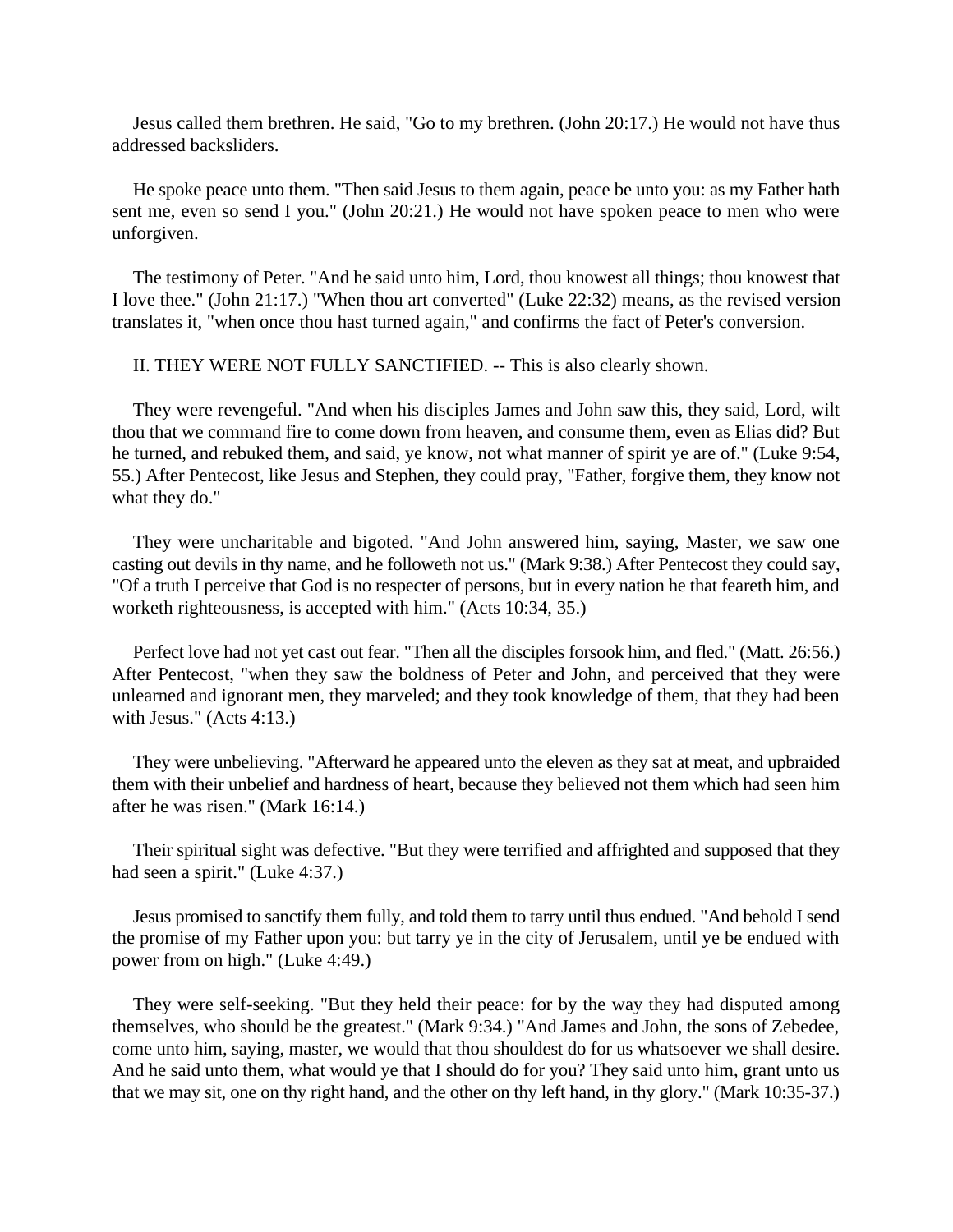After Pentecost they preached and practiced the principles proclaimed in 1 Pet. 5:5, 6: "Yea, all of you be subject one to another, and be clothed with humility: for God resisteth the proud, and giveth grace to the humble. Humble yourselves therefore under the mighty hand of God, that he may exalt you in due time."

They were impatient with each other. "And when the ten heard it, they were moved with indignation against the two brethren." (Matt. 20:24.) Inbred sin often breaks out in petulance, impatience, and evil speaking. It did in this instance. After they had received the Double Cure, instead of thus doing, they were saved from evil speaking, and ready to "lay down their lives for the brethren."

They were afraid of the Pharisees. After their hearts were purified by faith they could boldly warn them of sin and hypocrisy, and testify to them the power of an uttermost salvation in the very place where they had crucified the Lord.

They yielded to temptation. Peter denied Jesus, and they all for the time deserted their Master. Under the power of the Double Cure they could say from a triumphant experience, "The Lord knoweth how to deliver the godly out of temptations, and to reserve the unjust unto the day of judgment to be punished." (2 Pet. 2:9.) They still were tempted, but, like Jesus, were victorious.

They were hasty. "And behold, one of them which was with Jesus stretched out his hand and drew his sword and struck a servant of the high priest, and cut off his ear." (Matt. 26:51.) After the upper chamber purification and enduement, they followed the example of Him "who, when he was reviled, reviled not again; when he suffered, he threatened not; but committed himself to him that judgeth righteously." (1 Pet. 2:23.)

They were easily discouraged. "Simon Peter saith unto them, I go a fishing. They say unto him, we also go with thee." After they had received "the promise of the Father," they gave themselves wholly to the work of the ministry, "and no earthly honors nor positions were able to divert them from their work, and no opposition weaken their ardor or their perseverance. ' Upheld by an unseen One, they were enabled to "resist steadfast in the faith" every evil influence.

They looked for an earthly kingdom in which they were to be chief "When they therefore were come together, they asked of him, saying, Lord, wilt thou at this time restore the kingdom to Israel?" (Acts 1:6.) Their spiritual eyes were touched, but they saw things but dimly until they had received the Pentecostal gift of perfect love. Then "the eyes of their understanding were enlightened," and they no longer looked for the exaltation of self and worldly interests, but to the coronation of Jesus and the triumphs of His Church. Henceforth they were ready to brave all dangers, only that His kingdom might be established, and eagerly sealed their efforts and their testimony with their blood.

"Matthew was martyred in a city of Ethiopia. Mark was dragged through the streets of Alexandria, Egypt, till he expired. Luke was hanged on an olive-tree in Greece. John was miraculously delivered from a caldron of boiling oil in Rome, and banished to the isle of Patmos, where he was permitted to witness the wonderful apocalyptic vision, and is probably the only one who died a natural death. Paul was beheaded on Nero's block without the gates of Rome. James the Elder was slain with a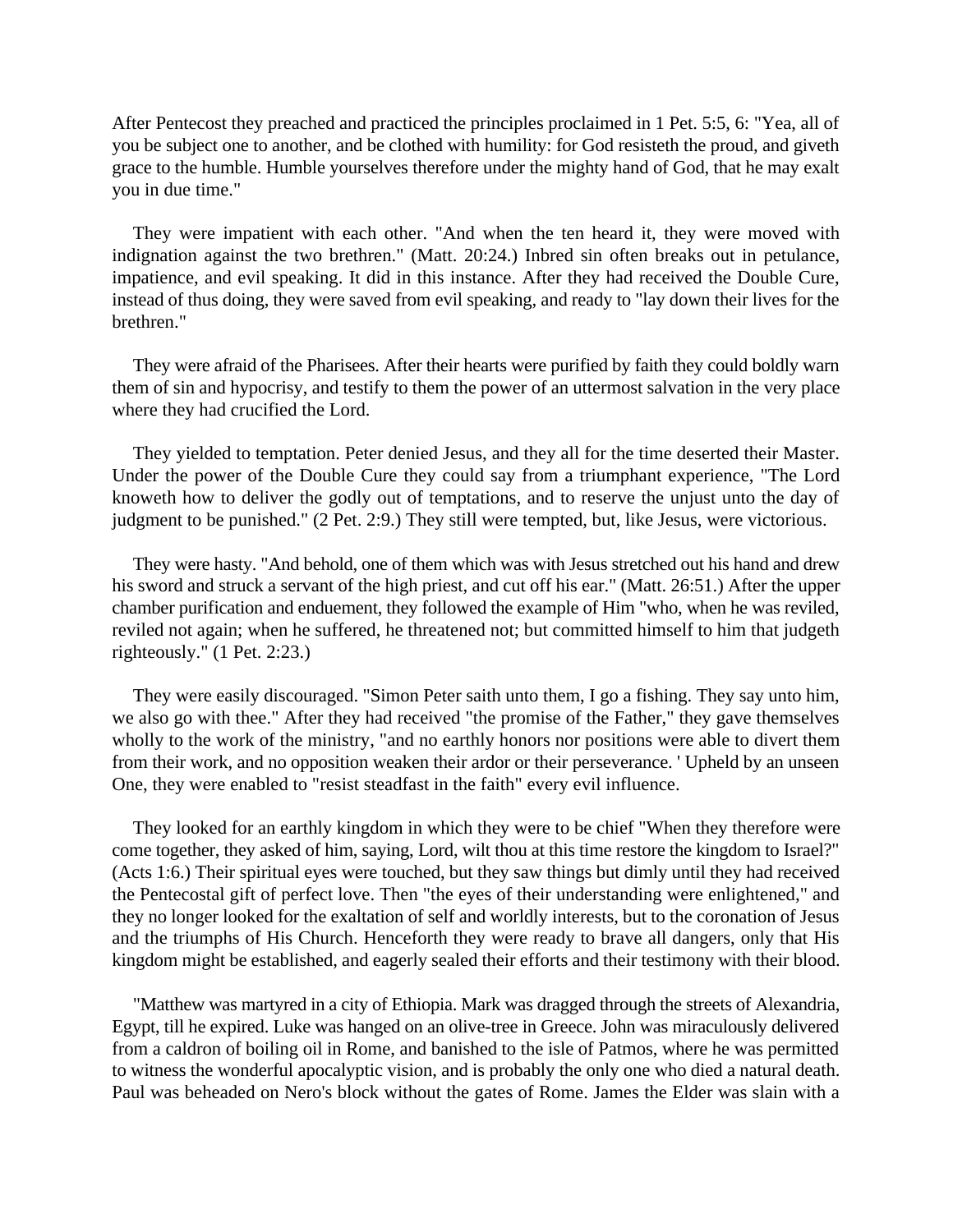sword by Herod. James the Less was thrown from a pinnacle of the temple, and beaten to death with a fuller's club. Andrew was crucified on a cross in Armenia, and preached to the crowd till he expired. Bartholomew was flayed alive by order of a barbarous king. Thomas penetrated away to the interior of India, and there suffered martyrdom by having a cruel iron thrust through his body."

Thus, coming up out of great tribulation, having washed their robes and made them white in the blood of the Lamb, they passed through the gates into the City henceforth to serve close by the throne of God.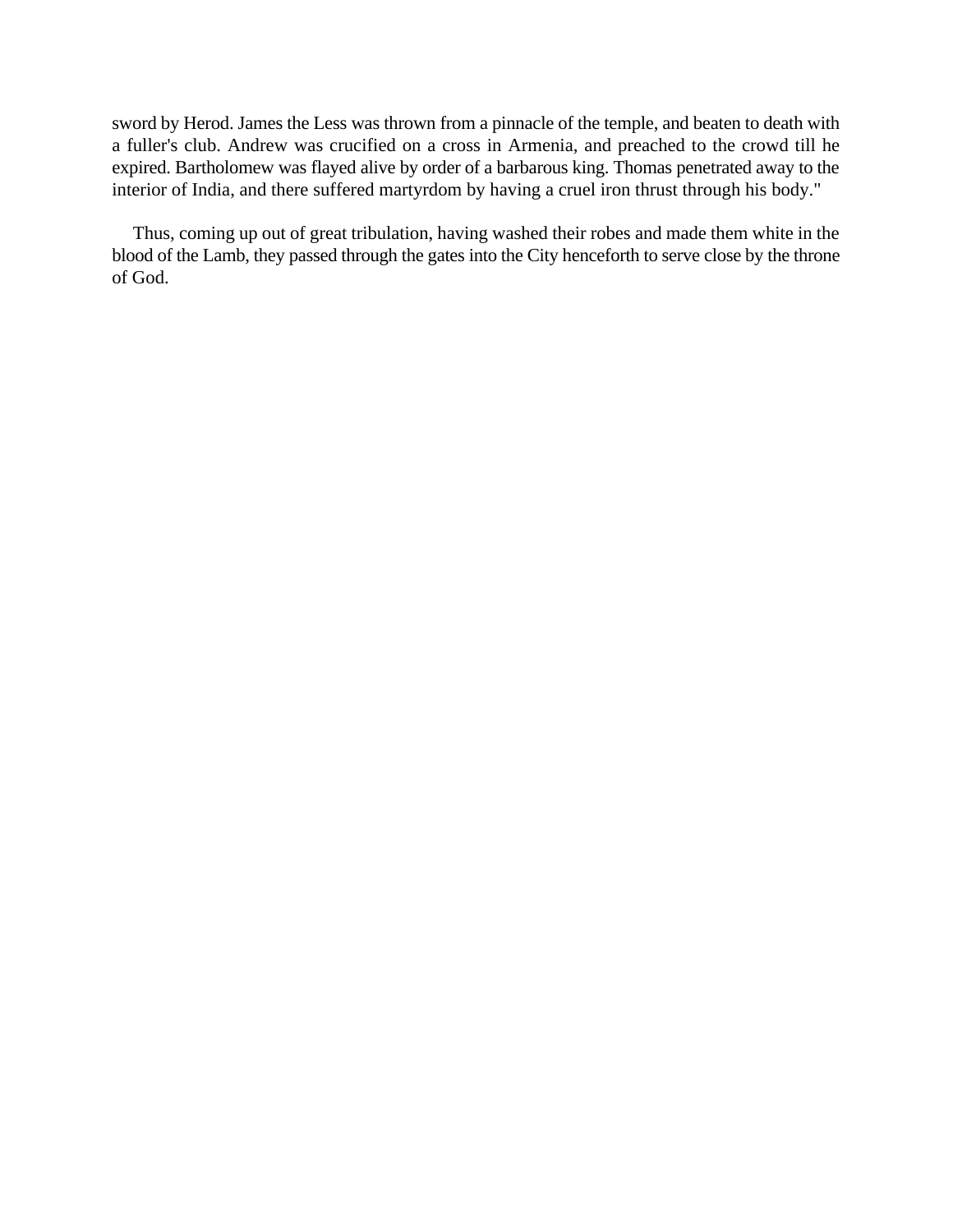#### **CHAPTER 8**

#### **SHAM DOCTORS**

<span id="page-27-0"></span>"For they have healed the hurt of the daughter of my people slightly, saying, peace, peace; when there is no peace." (Jer. 8:11.) There is nothing Satan fears more than that believers shall be made fully whole. Hence, he seeks in many ways to blind them to God's provision for the Double Cure. He has many doctors whose work it is to substitute some sham for this great work of grace.

For years I was deluded by some of these doctors, and I am glad to be used of God to help expose them. They have deceived many good people -- ministers among the number -- and their sophistry is to be dreaded like poison.

Dr. Delusion. He deafens the ears of believers and blinds their eyes to the commands, prayers, promises, and examples of the Bible, which require and provide for full salvation, and thus persuades them that it is a delusion.

Dr. Fire. This error substitutes fire for the blood, purgatory for the present, has no proof from the Word, and is so absurd that it has been accepted by none of the evangelical churches.

Dr. Water. He would substitute water baptism for the baptism of the Holy Ghost. Inbred sin, from which the soul is to be purified, is deeper than the muscle, bones, marrow, or nerves, so that his notion of cleansing from it simply by the application of water to the skin is so ridiculous that but few have been deceived by it. It is utterly without witness and without Scripture proof. I knew a man who had been baptized three different ways, but was still a sinner.

Dr. Culture. "Culture" is frequently substituted for the Holy Spirit. People are educated in our Sunday-schools and colleges, grow up in the church, become official members, and perhaps ministers, yet are as ignorant as was Nicodemus. They may write books, and have "peculiar views of their own" on holiness, but their "culture car" never reaches the depot of full salvation. It runs on flimsy, wooden rails, painted and polished though they may be, instead of on the track of tried gospel truth.

Dr. Deception. He tells his patients that the Double Cure advocates claim absolute perfection, including freedom from errors of judgment, infirmities, unpleasant dreams, wandering thoughts, dependence on the atonement, temptations, and need of watchfulness and prayer. He thus places the standard higher than the Bible does, and deluding into the belief that the Double Cure is something more than "perfect love from a pure heart," he prevails upon many to substitute some remedy of his own instead, and then rejoices over the perplexity and pain which follows.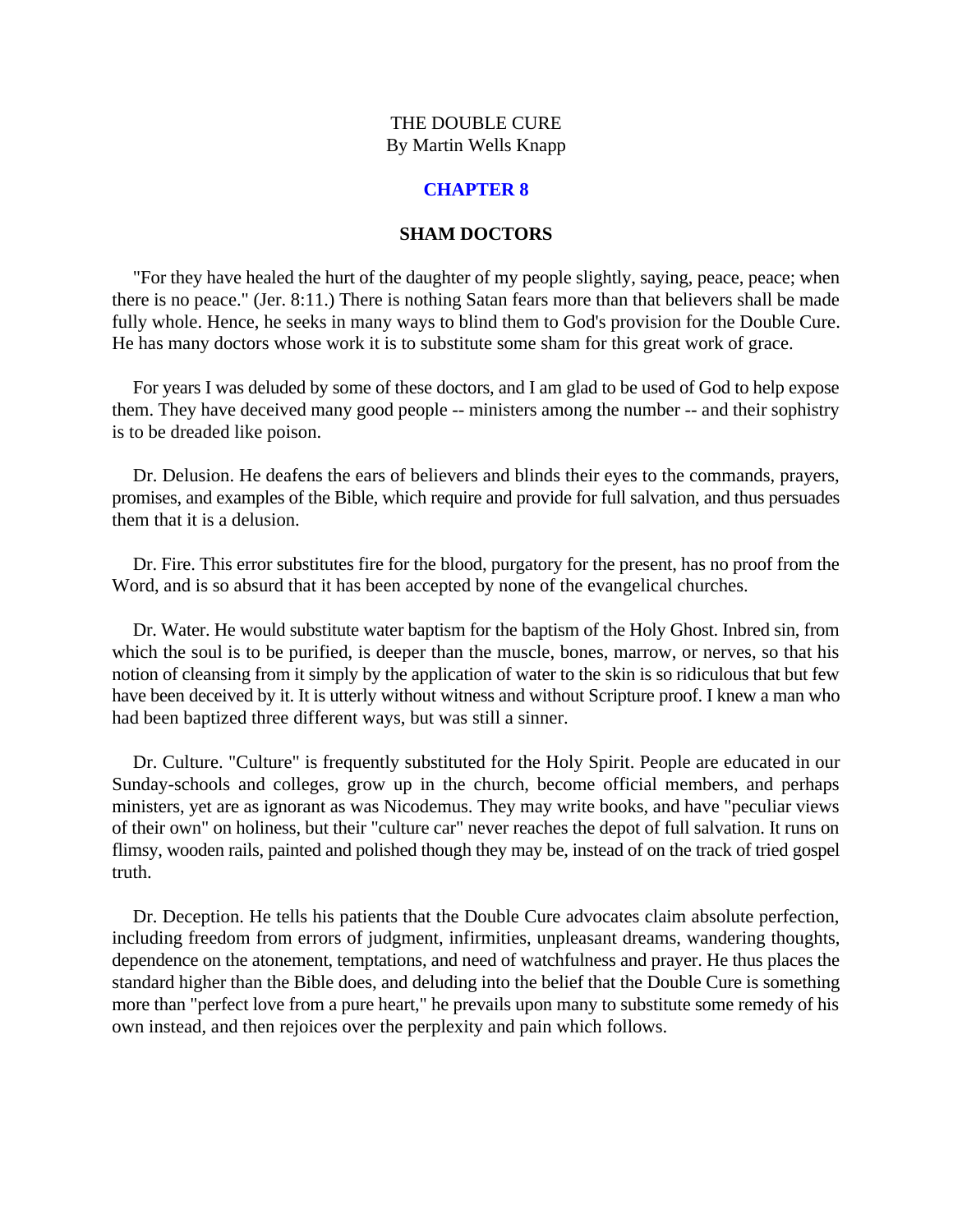Dr. Imputation. He teaches that none can be pure; that the purity of Jesus is imputed to the believer, and covers him like a white robe might be thrown over a man that was covered with putrefying sores, or as the pure snow may cover a foul yard.

Dr. Repression. This error seeks to keep inbred sin in the believer's heart through the notion that sanctification can not cleanse it out, but only suppress it. It's defenders quote the Scriptures, which teaches we are to be "overcomers," but omit that it is to be not by our own will power, but through the blood of the Lamb and the word of our testimony. This has been called "the Jack-in-the-box theory." So long as one's hand is on the box, the Jack is kept down, but when the hand is raised, up jumps the Jack. It proposes to bind the tiger of depravity, and let him live in the soul-temple instead of casting him out. Fatal course! Multitudes of victims! It quotes Romans 7th, which does not refer to a sanctified experience at all, and says that the "body can not be sanctified." It confounds the physical body, which is to be 'kept under," with the "body of sin," which is to be cleansed away, and locates sin in the flesh instead of in the soul.

Dr. Works. "Work out your own salvation with fear and trembling" (Phil. 2:12) is often wrenched from its proper meaning to support his notion. This passage does not refer to getting saved, but to the works which flow from the person who is saved. The prostitution of it which substitutes works for the blood is condemned by a perfect avalanche of Scripture, as "NOT BY WORKS of righteousness which we have done, but according to his mercy he saved us." (Tit. 3:5.) "BY THE WORKS of the law shall no flesh be justified." (Gal, 2:16.) "NOT OF WORKS, lest any man should boast. For we are his WORKMANSHIP, created in Christ Jesus unto good works." (Eph. 2:9, 10, and references.)

Dr. Growth. The victims of this mistake usually quote, "but grow in grace, and in the knowledge of our Lord and Savior Jesus Christ." (2 Pet. 3:18.) They forget that this text has no reference whatever to sanctification; that this relates to growth, which is an increase, while sanctification relates to a purging and filling, and is the condition of the greatest possible growth. It is just as wise to talk about growing the weeds out of a garden or a cancer out of a child, as to seek sanctification by growth. Many say they are seeking it by growth, but no one ever obtained it in that way. The sooner a transportation line which has tried to carry passengers to a certain port for 1800 years, and has never yet landed one, is abandoned, the better for all concerned. Brother, don't embark for Beulah Land by the "growth line." If you do, like many before you, you will be lost in the fog.

Dr. Got-it-all-at-conversion. Many who are deceived by him claim that "they got the Double Cure when converted." This is contrary to sense, fact, and Scripture.

Sense. It is as ridiculous as to claim that the birth of a child includes perfect health, or that the rescuing of a sinking leper from a watery grave cures him of the leprosy.

Fact. Millions have been converted at one time and entirely sanctified as another and second work, while no one has ever been converted and entirely sanctified by the one act. If there is such a person let him report and pass examination.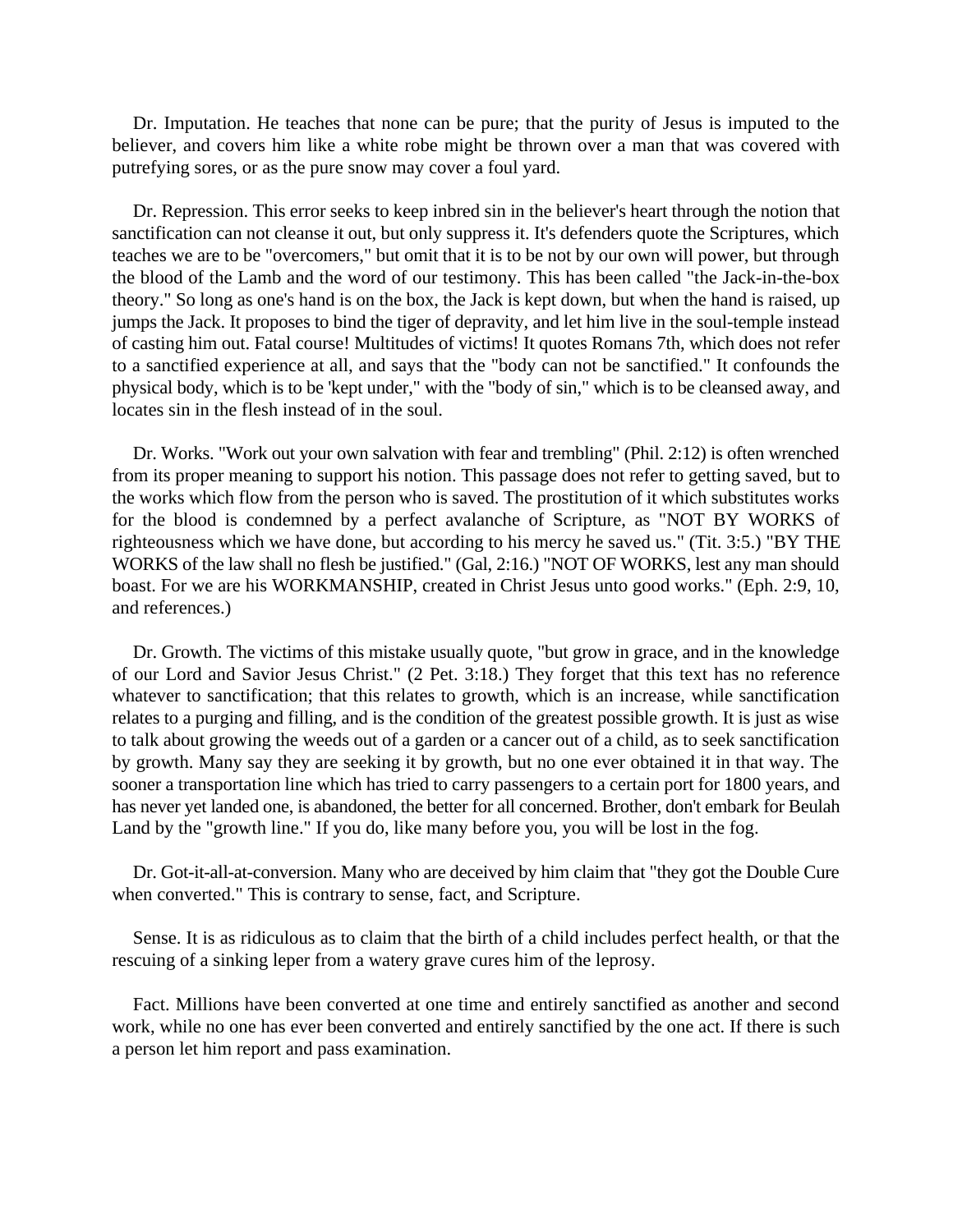Scripture. The Bible all through exhorts sinners to repent and be converted, and then urges believers to consecrate themselves and be entirely sanctified. It nowhere includes the latter with the former. The apostles were converted before Pentecost, sanctified then. Cornelius was converted before he sent for Peter, sanctified after. The Ephesian converts were "believers," after- wards fully sanctified. (Acts 19:2-6.) No church creed in Christendom holds the monstrous fallacy that conversion fully sanctifies the soul. This doctor's theory reminds us of the story of an old Scotchman. Some claimed that he was dead, others thought not. A counsel was held, who, in due time, made the final announcement, "He is dead." Just then up he rose in his coffin and exclaimed, "I'm no dead, I'm no dead." His Wife, astonished and bewildered, rebuked him, saying, "Lie doon, Jamie, lie doon. The doctors knows more about it than you do." Many spiritual doctors have made a similar mistake, and it is feared that many have been deceived by them.

Dr. Opposition. The following are some of the fallacies by which he seeks to prejudice people against this blood-bought blessing. He says that "it leads to fanaticism," but forgets that were such the case God would not have provided it and commanded His children to accept of it. He claims that "its profession promotes pride." Does a profession of loyalty foster treason? or of health lead to sickness? He objects that "it imposes heavy burdens." Instead, it relieves of weights and imparts power from on high to do duties already devolving. It is not a burden to be carried, but wine to refresh. "It brings new temptations." Yes, but eliminates their ally of carnality from the heart, and gives needed grace to resist them. It transforms vacillating Peters into conquering princes. "Many professors do not believe in it." Many do. One Columbus sailing around the world proves its rotundity. The thousands who are enjoying the Double Cure, and living, telling, and preaching it, prove its verity against any number of witnesses who never took the medicine. "It was only for the apostles and extraordinary persons." Jesus expressly declared that it was for all who should believe on Him through their word. (John 17:17, 20.) Multitudes from all the walks of life have possessed it and now enjoy it. "Some ministers preach against it." So did they against the prophets and against Jesus. So have they against every Bible doctrine. Jesus said there would be false prophets, and all who preach against this thus show the fruit whereby their falsity is known. Many do preach it, love it, and lead others into its light. Listen to the true watchman, not to the wolves.

This doctor is full of objections, and often before one is answered he flies for another. The source of such opposition in most cases lies in an unwillingness to comply with all the conditions of the Cure. For fuller answers, see "Wood's Perfect Love," "Out of Egypt into Canaan," and Pickett's "Book and Its Theme."

Dr. Perverted Scripture. He seeks to keep from the Double Cure by misinterpreting Scripture. The following are among the Scriptures which this doctor misapplies:

"There is none righteous, no not one." (Rom. 3:10.) It is a mistake to apply this text to the Double Cure, as the context expressly declares that it has reference not to Christians but to reprobates, "whose feet are swift to shed blood," and who have "no fear of God before their eyes." "I find then a law, that, when I would do good evil is present with me." (Rom. 7:21, also 24.) Instead of disproving the Double Cure, this chapter graphically pictures the need of it. It is a description of the conflict between the truth and carnality. Step into the next chapter and you will find Paul delivered from that experience and rejoicing in the Double Cure.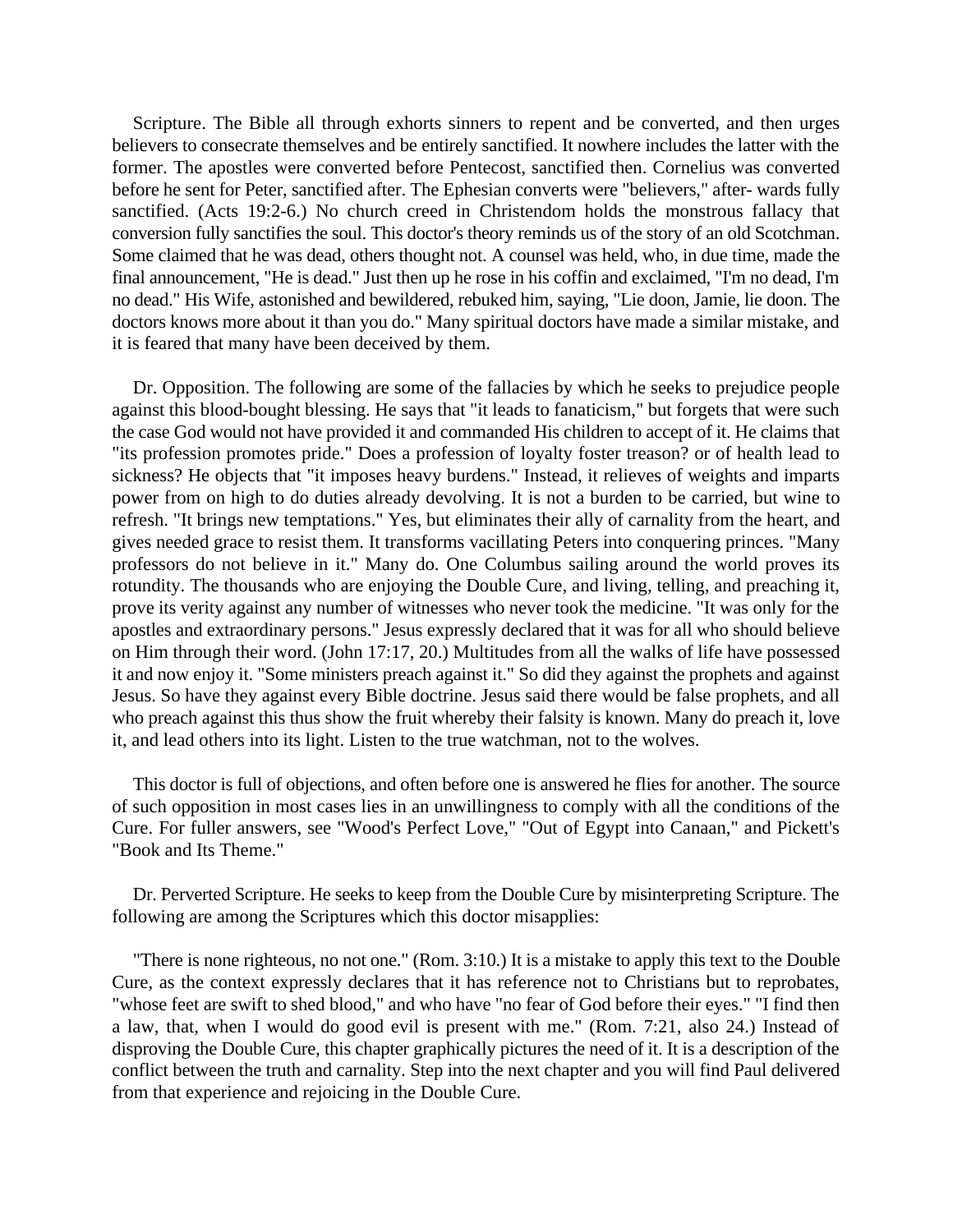Not as though I had already attained, either were already perfect." (Phil. 3:12.) This does not refer to perfect love, but to another kind of perfection. For proof see verse 15, in which Paul boldly professes the Double Cure by saying, "Let us therefore, as many as be perfect be thus minded."

"There is no man that sinneth not." (Kings 8:46.) If it were true that at that time all were living in sin, it would not prove that Jesus would never be able to save from it. Commentators declare that this text should be translated, "There is no man that MAY not sin."

"If we say that we have no sin, we deceive ourselves, and the truth is not in us." (1 John 1:8.) The true meaning of this text is shown in the verses preceding and following it. These declare cleansing from all sin, so that this text means, "If any one who never has been cleansed says he has no sin to be cleansed from, that man deceives himself, and the truth is not in him." It has no reference to those who are enjoying the Double Cure, but to unsanctified people who say they have no sin to be cleansed from. This is further proved by verse 6, which declares that "If we say that we have fellowship with him, and walk in darkness [sin], we lie, and do not the truth." Every text which this doctor quotes against the Double Cure, like those mentioned, is misapplied.

Dr. Death. Some substitute "death" for Jesus. If this were true then death, the child of sin and grandchild of the devil, would be mightier than God. On the other hand, the Bible nowhere teaches that death sanctifies, but always attributes it to an act of God, and obtainable in this life and now. A multitude of sturdy facts as pallbearers carry this notion away to the grave, where it awaits the resurrection of the doomed.

All of the above doctors are used of Satan for the express purpose of hindering Christ's kingdom by defeating the Double Cure. They have no support for their views from the Word of God, and have never effected a cure. Many ministers and people have been deceived by them and crippled in their lifework, and many doubtless have, by listening to their sophistries, been eternally lost. Their nostrums produce spiritual deafness, blindness, and decrepitude, and keep in an unstable, unsatisfactory, crooked path, up and down, "oh-miserable-man-that-I-am" experience, instead of imparting perfect soul-health and its blessed experiences of purity, joy, strength, and victory.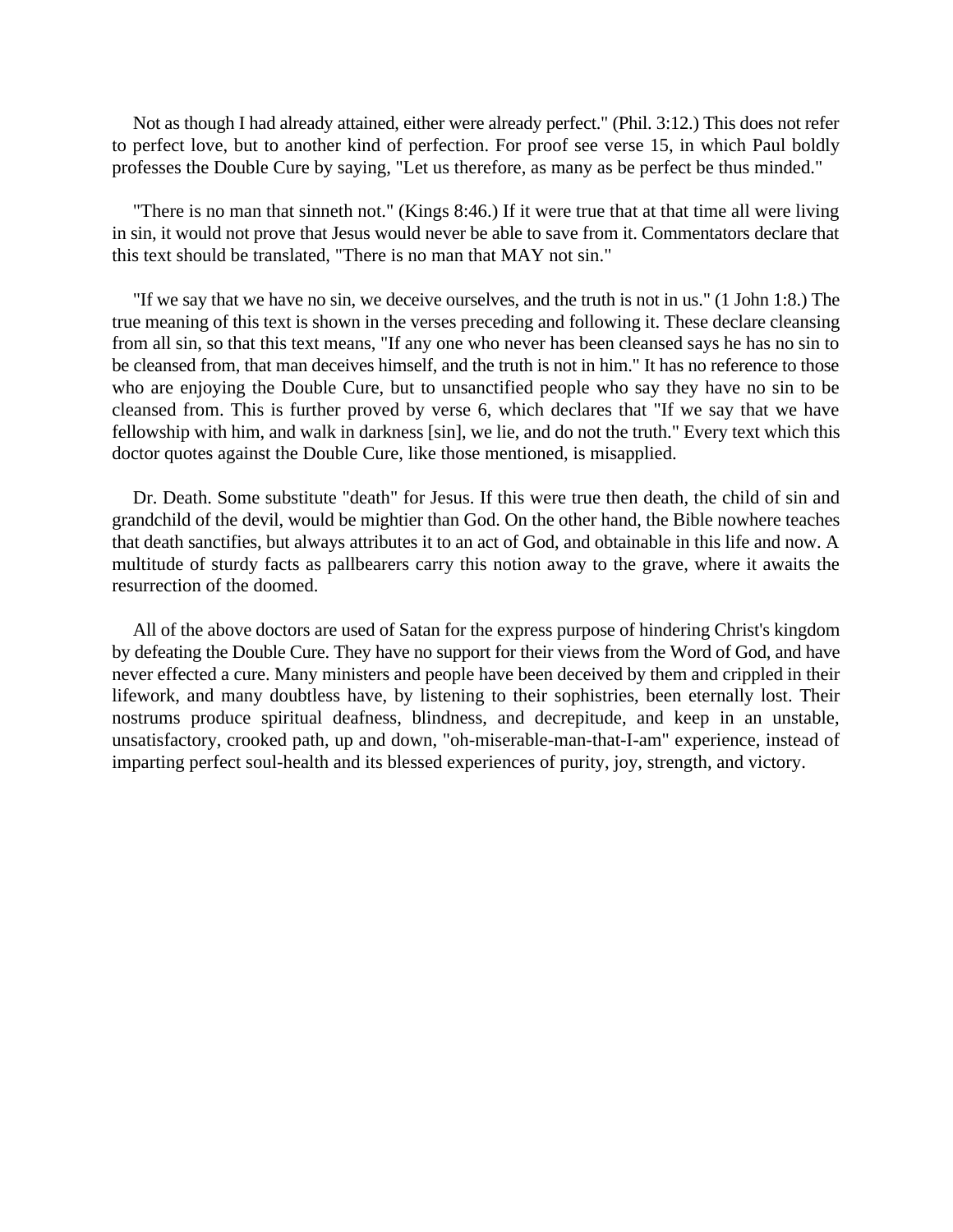#### THE TRUE PHYSICIAN

I am sure I was converted, And my sins were washed away, For I had my Savior's presence, And the witness day by day. But my spirit still was tainted With a stubborn, strange disease, Which oft made me feel more willing Self instead of Christ to please.

Advised with many doctors, Seeking for a perfect cure, But their notions all were different, And they failed to make me pure. Doctor Ignorance informed me That conversion cured all, Purifying all the nature Which was ruined by the fall.

But I knew he was mistaken, For my Bible taught me so, And my "up and down" experience Told me that he did not know. Doctor Works and Doctor Water, Doctor Growth and Doctor Fire, All were free with their opinions, But to help me failed entire.

Then I heard of Doctor Culture, Who could polish the outside, But he could not reach the evil, And a cure for sin provide. Nor could Doctor Imputation Understand my case at all, Nor could Doctor Sin Repression, So I ceased on them to call.

Many said that I must suffer With my painful soul disease, Until Doctor Death would free me, Only he could give release. But I knew they were mistaken, And I freely told them so, Else redemption was a failure,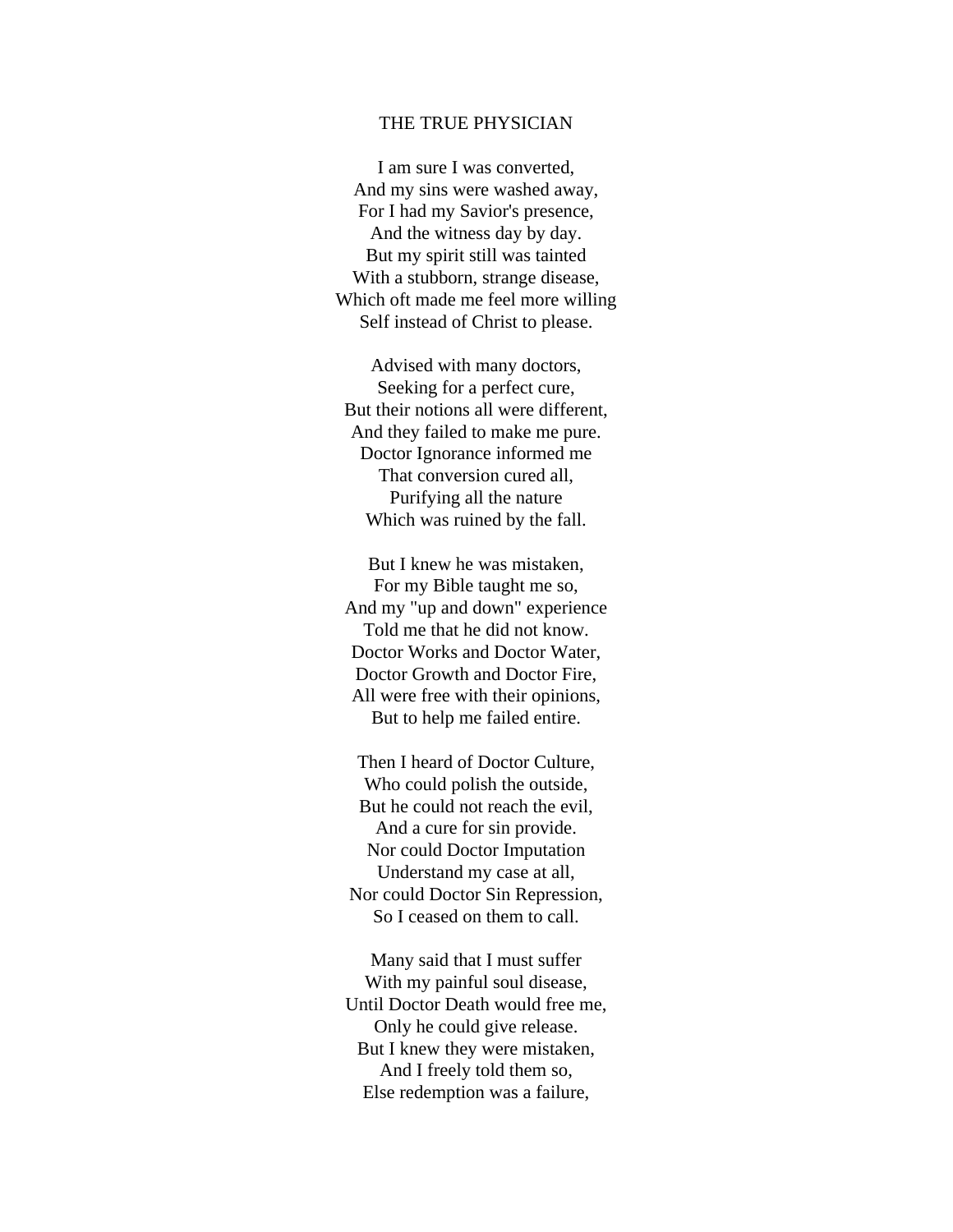And the Savior's promise, too.

All these doctors had their plasters, Which they wanted me to try, But they never wrought a cure, So I bade them all good-bye. Then I yielded all to Jesus, Unto sin and self I died, And reposing on His promise, I by faith was sanctified.

Now I know the Great Physician Can effect the Double Cure, And the heart of each believer Make and keep completely pure. Christians, wont you seek this blessing, Waiting for you from above? It is Pentecostal power, It is Jesus' perfect love.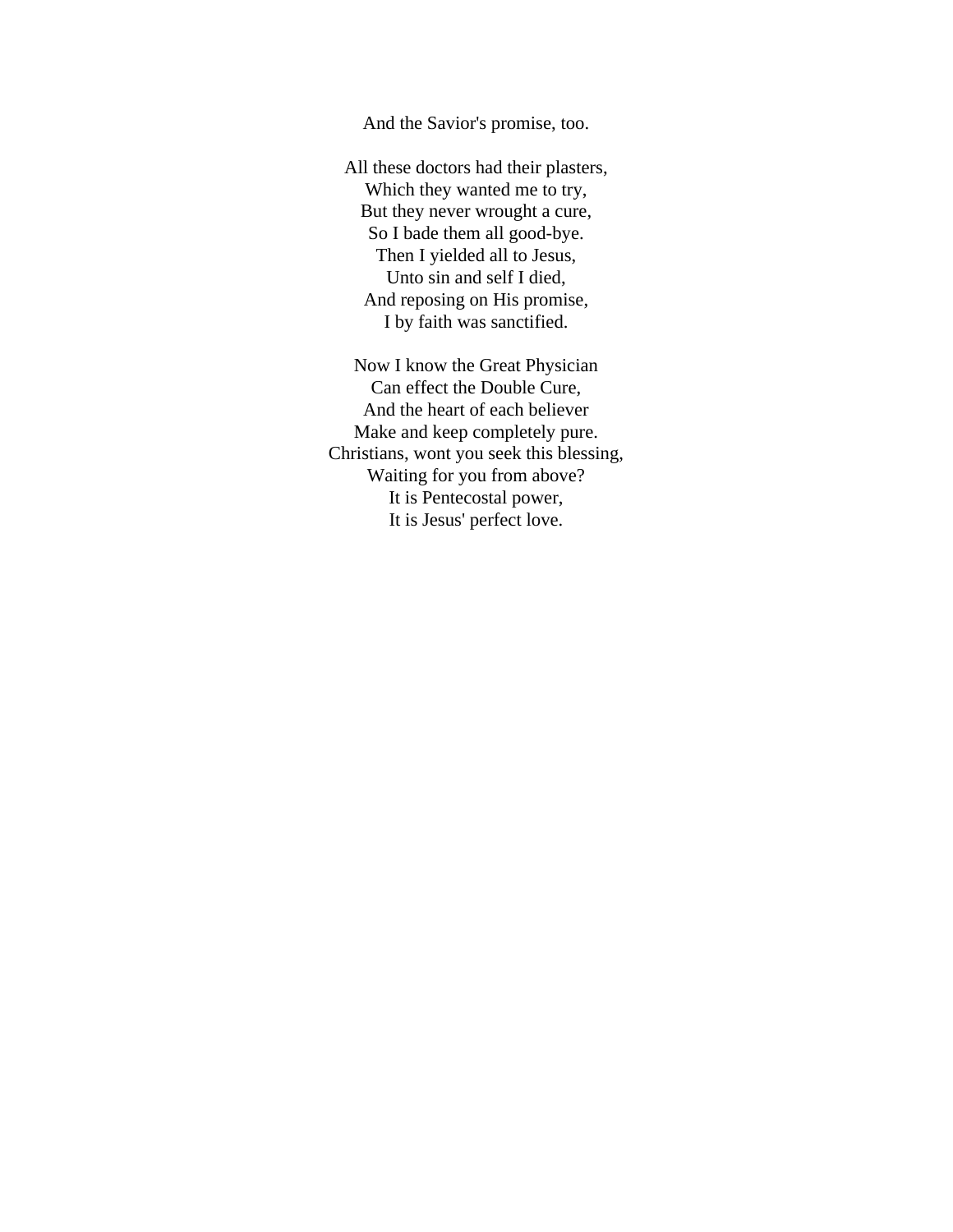## **CHAPTER 9**

# **THE INCLINE**

<span id="page-33-0"></span>Among the numberless illustrations which we meet that are figures of the Double Cure, some of the most impressive is the inclined planes over which people ascend to some of the suburbs in our city. We recently made such an ascent over one which is said to carry to an elevation of two hundred and seventy-five feet above the Ohio river, leaving the fever and fog and bustle of the city far below.

The ascent is made by the street car from the city, being run into a case which is quickly drawn up the steep "incline" by a strong cable operated by an unseen power.

It beautifully illustrates some of the phases of entering the blessed Beulah Land experience mentioned in the Bible under the names of "Perfect Love," "Holiness," "Sanctified Wholly," and a "Pure Heart."

The ascent becomes a necessity. One reaches a point where he must make it or leave the car. The believer after conversion reaches a similar point. He must heed God's commands and embrace His promises and be holy or lose his title to heaven. He must ascend the Beulah heights of perfect love or abandon the car of salvation, and. like unbelieving Israel, perish in the wilderness.

The ascent is made desirable by the beauty of the suburb. There is life and activity in the city below, but on the heights the air is purer, the breezes bracing, and the landscapes lovely and inspiring. The fever and malaria of the lowlands is all left behind. So the beauty of holiness attracts the true believer. Perfect purity prevails. Breezes from heaven here are constantly felt. The landscapes are of surpassing beauty, and some here, like Bunyan, have gained glimpses of the "land that is far off." The mist and fog which settle on the lowlands rise not to these sunny heights. Here the people sing and feel:

> "I've reached the land of corn and wine, And all its riches freely mine, Here shines undimmed one blissful day, For all my night has passed away.

Many in the city below hearing of its loveliness and catching glimpses of its beauty have felt:

Oh, that I might at once go up No more on this side Jordan stop! But now the land possess. This moment end my legal years, Sorrows and sins and doubts and fears, A howling wilderness."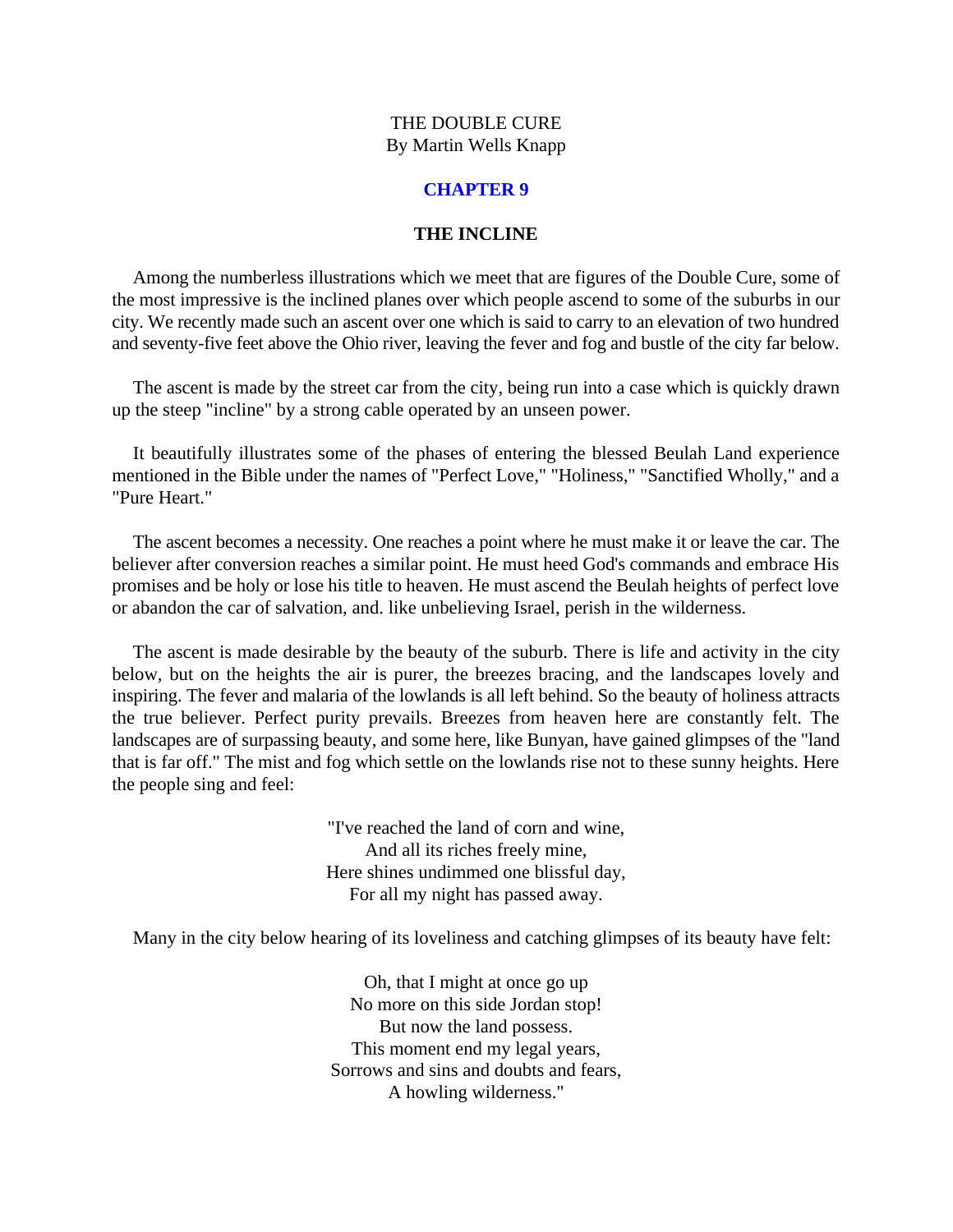The heights are far more healthful than the valley. Spiritual sickness and this Double Cure are incompatible. All who have not ascended to its heights are troubled with the leprosy of inbred sin, with its manifold manifestations of pride, unbelief, fear, impatience and kindred movings of the carnal mind. Entire holiness extirpates these and makes every whit whole. It is true that physical disability with other infirmities may remain, but spiritual sickness is excluded. No spiritual rheumatism which makes duty a task here! No tongue-tied professors or still-born babes here! All its inhabitants love to sing and tell the praises of the land and of its beloved Lord.

Those who dwell on the heights are profuse with their praises of it. Many of them once resided below and are delighted with the change. So with all dwellers in Beulah Land. Like Caleb and Joshua, they give a glowing report of it. They want all to move up there. They often feel like Bishop Hamline who, when dwelling there, exclaimed: "I feel as though my soul had wings." And again: "My soul exults in the perfect love of God." They realize that it is, indeed,

> "A land of corn and wine and oil, Favored with God's peculiar smile With every blessing blest There dwells the Lord, our righteousness, And keeps His own in perfect peace And everlasting rest."

The management of the "incline" is no respecter of persons. All who meet the conditions irrespective of race, sex or rank are borne to the summit. Christ purchased salvation for all. He recognizes neither color, rank, sex or other accidents as barriers to salvation or advancement in His kingdom. All who will rightly "humble themselves" under "His mighty hand," He promises to "lift up;" and all who dwell in this land are recognized as brothers and sisters of each other, and of its King.

Abandonment and faith are essential to the ascent. If one has not faith enough to get into the car and stay there he will not be taken up. He abandons himself to the arrangement and trusts an unseen power to propel him. The same principles prevail in ascending to the heights of holiness. There must be utter abandonment to God and His plan of fully saving. All must be laid on the altar and kept there. Then faith trusts an unseen power to bear it up, and relying on the cable promises is quickly born to Beulah heights.

Many agencies combine to make the ascent possible. The car is propelled by the cable. The cable receives its power from the engine. Back of all is the sum paid for construction and maintenance of the plant, and back of that the company which controls it. So with the counterpart in the spiritual world. The consecration rests on the cable of the promises, the promises are made effective by the Holy Spirit; back of these is the purchase price, the "blood which cleanses," and over all the Father, Son and Holy Spirit whose is the whole plan of salvation.

Ascending the incline is a second and definite experience from getting on the car. One may take the car at Fountain Square, and from the time of taking it will be continually nearing the incline until it is reached and must be ascended or the trip abandoned. Receiving perfect love is a second work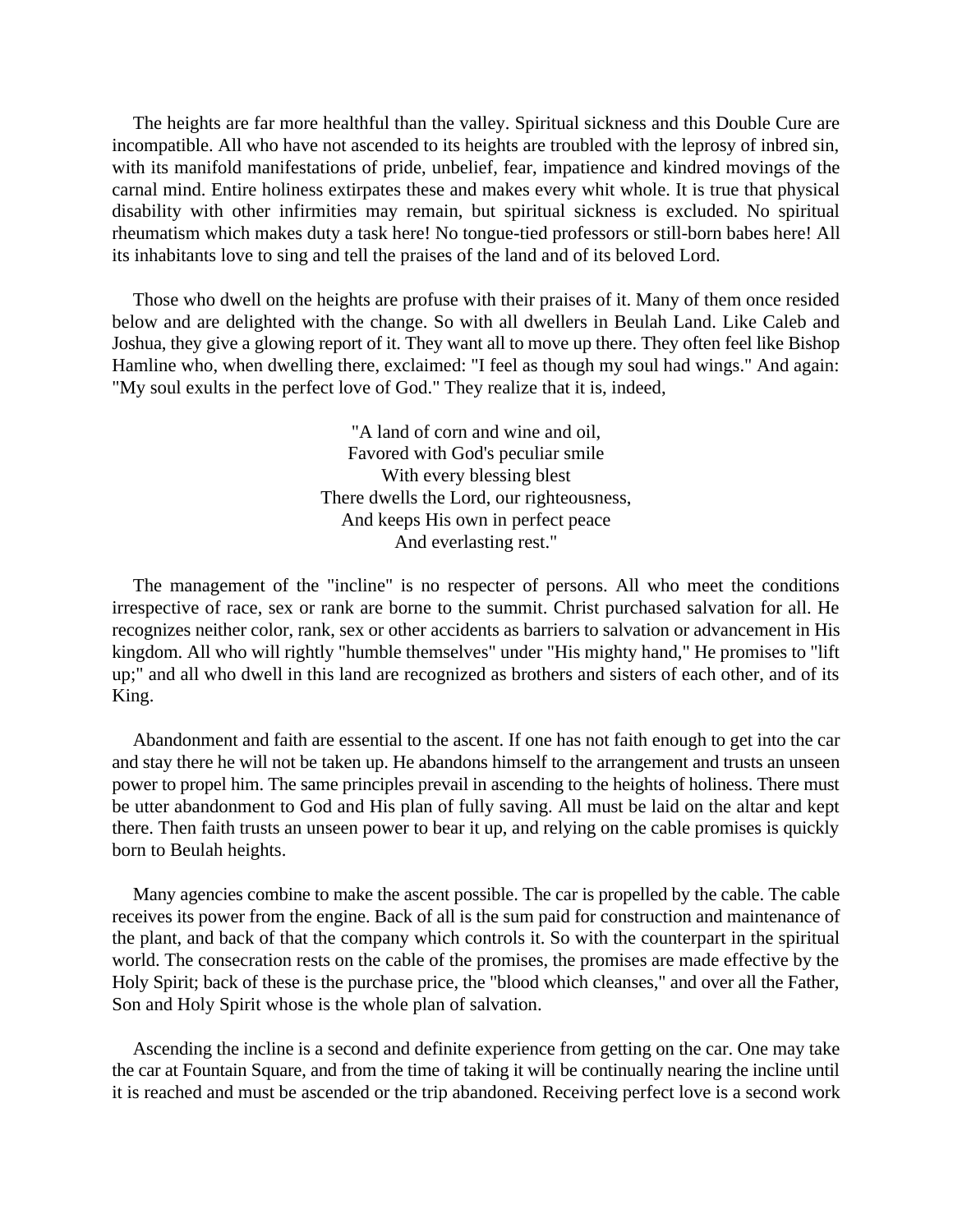after conversion. Conversion is taking the car at the fountain filled with blood. Entire sanctification is reached by afterwards taking the incline. Passengers usually ride a long ways before they reach it, which is not needful. Some, because of prejudices, or fears, or false reports to which they have listened, get off at the incline and go no further. The apostles took the salvation car when they "forsook all," for He told them to "rejoice" because their names were "Written in heaven." They were borne to Beulah summits at Pentecost, for it is written that then their "hearts were purified by faith."

Ascending the incline does not depend on the strength of one's faith, but the fact of it and the strength of the cable. If a person has faith enough to get on and stay, he will be carried up. So with the seeker of full salvation. If he has faith enough to make a complete consecration and believe that God accepts it he will be rewarded. Howbeit strong faith enjoys the ride more than weak faith.

Progress does not end with reaching the summit. The car then moves on through a beautiful suburb! In a like manner growth does not cease with the full baptism of the Holy Ghost, but is greatly facilitated, and life becomes far more beautiful and useful than before.

One fare entitles its possessor to a through ride to the incline, over it and beyond. All of God's children, in like manner, are entitled not only to pardon and adoption, but to the "gift of the Holy Ghost." Beulah heights is a part of their blood-bought heritage. Happy are all who take possession and reside there.

No figure can be made to illustrate all sides of a truth, and there is none but that may be perverted.

Mechanical inclines are not always safe. Through imperfection and neglect accidents sometimes occur. The ascent to Beulah is free from danger. The safety of all who conform to its regulations is absolutely assured.

One might be forced against his will up an incline, but none except the willing are borne to Beulah heights.

The suburbs of the city can be reached by different routes. The heights of holiness only by the one "incline," of death to sin, self and the world, and complete consecration and appropriating faith.

Woe unto all who allow heart idols, or the follies of fanatics, or the frowns of formalists to frighten them from this goodly land. Infinitely better is it to heed the cravings of the hungry heart and the commands and promises of the Word, and ascend at once, take immediate possession and rejoicing sing:

> "I rise to walk in heaven's own light Above the world and sin, With heart made pure and garments white, And Jesus crowned within."

And test the blessedness of the promise which declares that: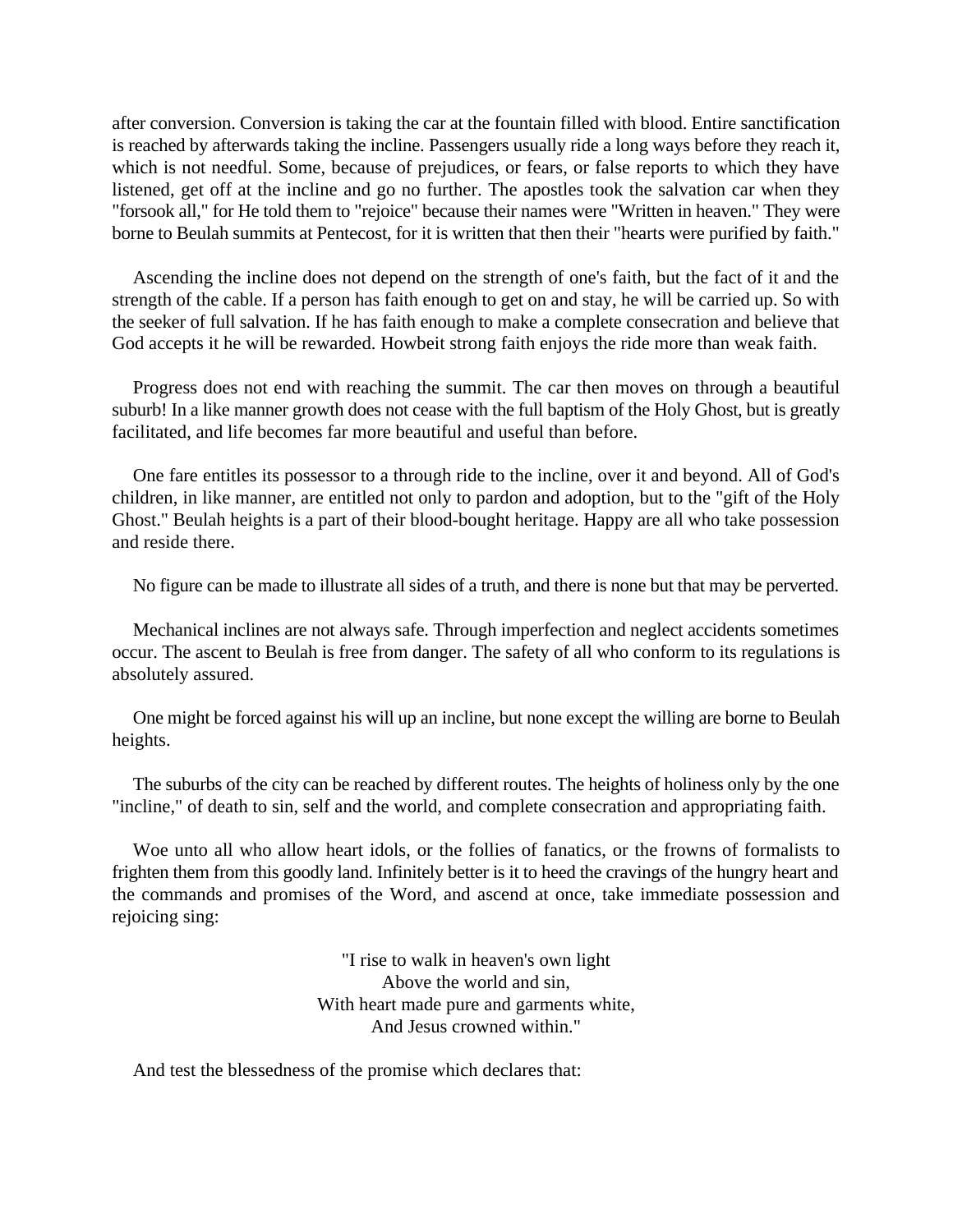"They that wait upon the Lord shall renew their strength; they shall mount up with wings as eagles; they shall run and not be weary; and they shall walk, and not faint."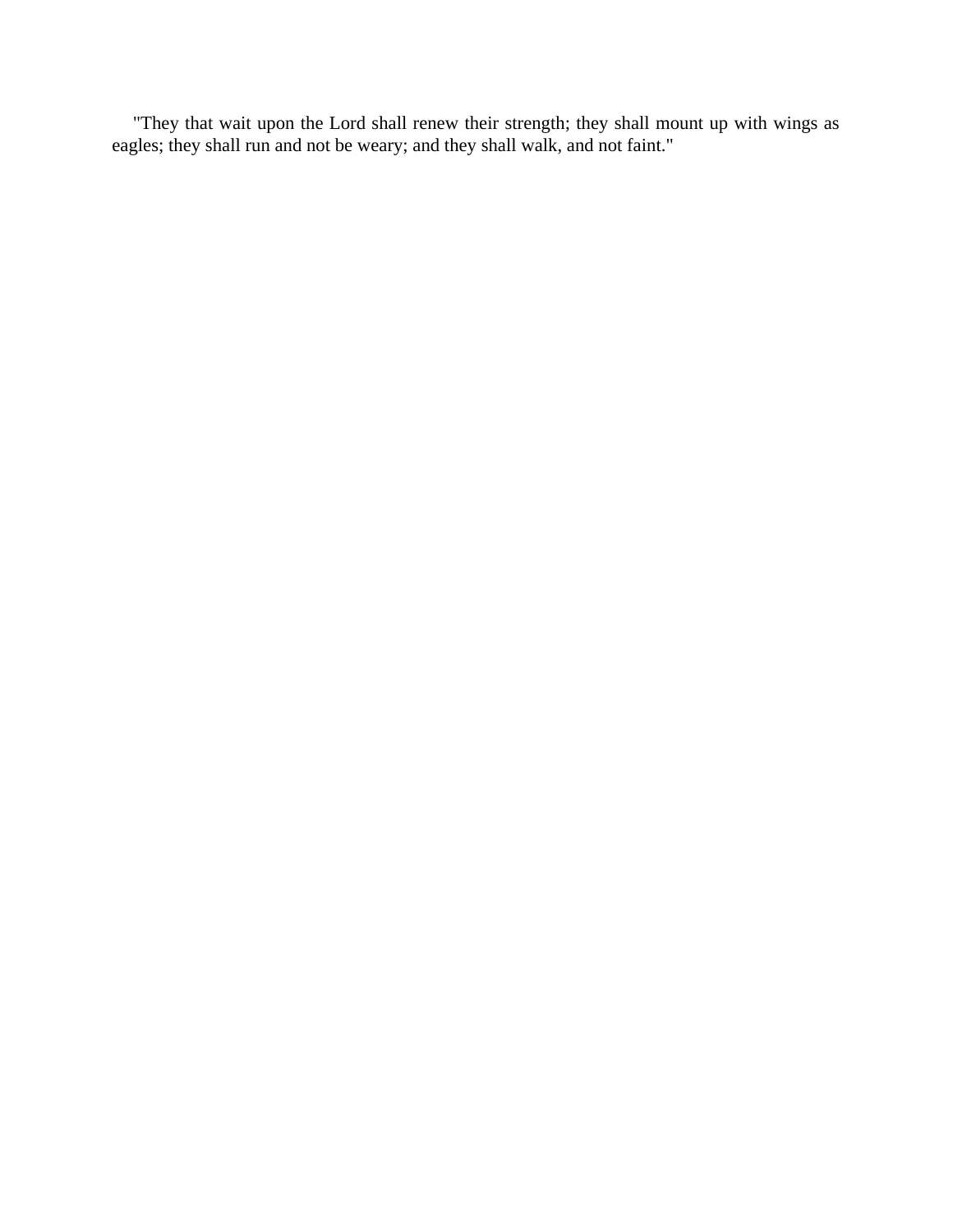#### **CHAPTER 10**

#### **WITNESSES**

<span id="page-37-0"></span>The Double Cure not only cleanses the heart from all sin and fills it with perfect love, but also emancipates the tongue. Hence, all who have received it, divinely taught, proclaim its worth and magnify its Author.

In order that by worthy witnesses the truths of the foregoing pages may be established, we invite the reader to listen to the following testimonies selected from multitudes of others equally as unimpeachable:

Enoch. "And Enoch walked with God: and he was not; for God took him." (Gen. 5:24.)

Noah. "Noah was a just man and perfect in his generations, and Noah walked with God." (Gen. 6:9.)

Asa. "Asa's heart was perfect with the Lord all his days." (1 Kings 15:14.)

Job. "Hast thou considered my servant Job,.... a perfect and an upright man, one that feareth God, and escheweth evil." (Job 1:8.)

Caleb. "I wholly followed the Lord my God." (Josh. 14:8.)

Hezekiah. "Remember now how I have walked before thee in truth and with a perfect heart, and have done that which is good in thy sight." (2 Kings 20:3.)

David. "I am small and despised: yet do not I forget thy precepts. Trouble and anguish have taken hold on me: yet thy commandments are my delights." (Ps. 119:141-143.) "Thou preparest a table before me in the presence of mine enemies: thou anointest my head with oil; my cup runneth over." (Ps. 23:5.)

Isaiah. "Then flew one of the seraphims unto me, having a live coal in his hand, which he had taken with the tongs from the altar: and he laid it upon my mouth, and said, lo, this hath touched thy lips; and thine iniquity is taken away, and thy sin purged." (Isa. 6:6,7.)

Habakkuk. "Although the fig tree shall not blossom, neither shall fruit be in the vines; the labor of the olive shall fail, and the fields shall yield no meat; the flock shall be cut off from the fold, and there shall be no herd in the stalls: yet I will rejoice in the Lord, I will joy in the God of my salvation." (Hab. 3:17, 18)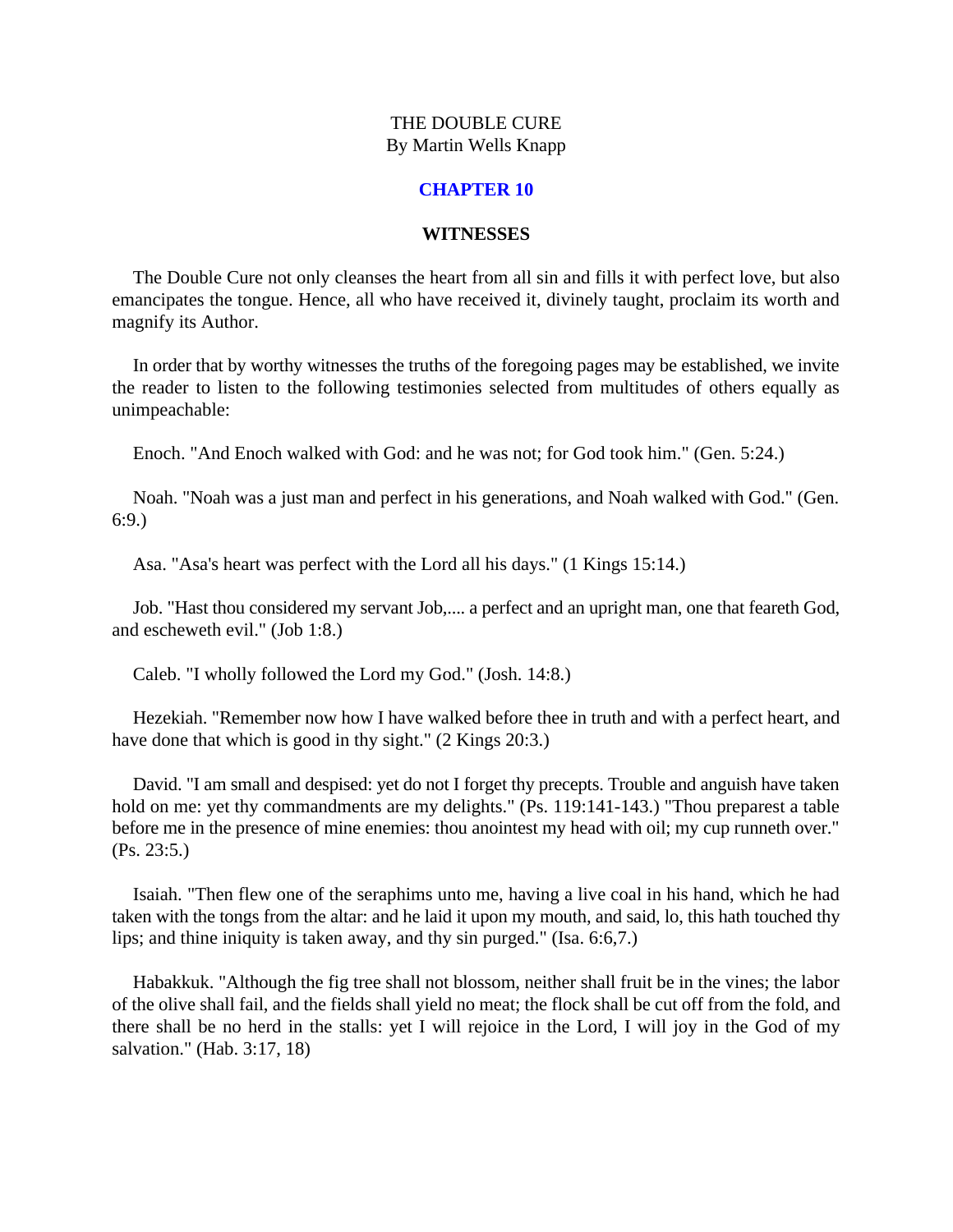Zacharias and Elisabeth. "And they were both righteous before God, walking in all the commandments and ordinances of the Lord blameless." (Luke 1:6.) "And Elisabeth was filled with the Holy Ghost: and she spake out with a loud voice." (Luke 1:41, 42) "Zacharias was filled with the Holy Ghost, and prophesied." (Luke 1:67.)

Disciples. "And they were all [women and men, laymen and preachers] filled with the Holy Ghost, and began to speak with other tongues, as the Spirit gave them utterance." (Acts 2:4.)

Stephen. "They chose Stephen, a man full of faith and of the Holy Ghost." (Acts 6:5.)

Cornelius and his company. "While Peter yet spake these words, the Holy Ghost fell on all them which heard the word." (Acts 10:44.) "And as I began to speak, the Holy Ghost fell on them, as on us at the beginning." (Acts 11:15.) "And put no difference between us and them, purifying their hearts by faith." (Acts 15:9.)

Philippian converts. "Let us therefore, as many as be perfect, be thus minded." (Phil. 8:15.)

Paul. "Ye are witnesses, and God also, how holily and justly and unblamably we have behaved ourselves among you that believe." (1 Thess. 2:10.)

Ephesian believers. "And when Paul had laid his hands on them, the Holy Ghost came on them; and they spake with tongues, and prophesied." (Acts 19:6)

The truth that the Double Cure is for us and for all believers as really as it was for men in the olden time, not a favored few, is seen from the following testimonies from believers of different churches and walks in life:

"I profess unto you I am dead unto sin and alive unto God..... He is my indwelling sanctifier." -- Rev. John Fletcher, Episcopalian.

"I was distinctly conscious when I reached it. I was then redeemed by a mighty power and filled with the blessing of perfect love." -- Rev. T. C. Upham, Congregationalist.

"Suddenly I felt as though a hand omnipotent, not of wrath but of love, were laid upon my brow..... For a few minutes the deep of God's love swallowed me up all its billows rolled over." -- Bishop L. L. Hamline, Methodist.

"After spending one whole day in fasting and prayer, and continuing my fast until midnight, the place where I was staying was filled with the manifested glory of God. His presence appeared to me not exactly in visible form, but as really as though he had come in person." -- Rev. Jacob Knapp, Baptist Evangelist.

"I was satisfied that the doctrine of sanctification in this life, and entire sanctification in the sense that it is the privilege of Christians to live without known sin, was a doctrine taught in the Bible, and that abundant means were provided to secure its attainment.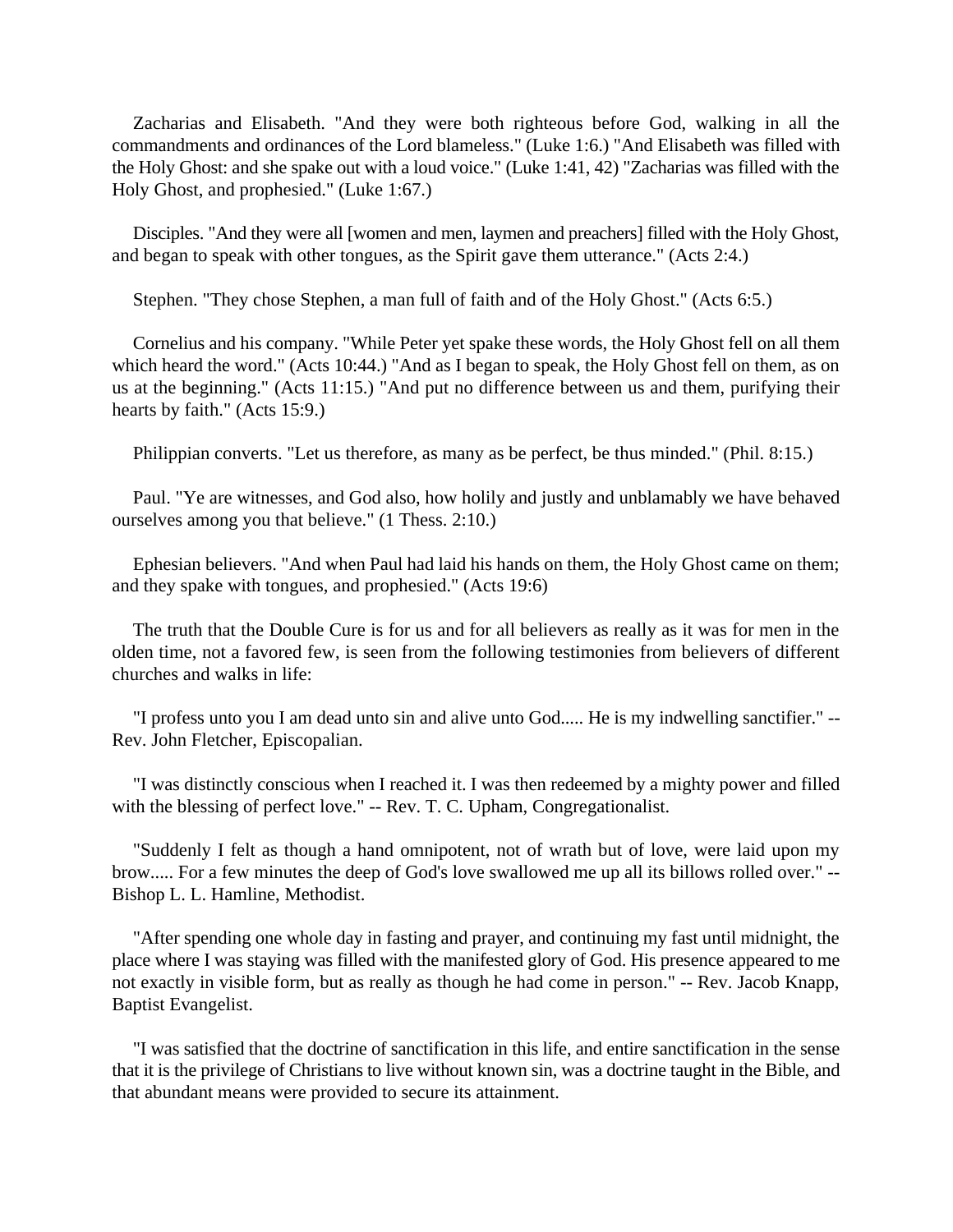"He enables me now to rest in Him, and let everything sink in His perfect will with much more readiness than ever before the experience of that winter. It seems to me that I can find God within me in such a sense that I can rest upon Him and be quiet, lay my heart in His hand, and nestle down in His perfect will and have no carefulness or anxiety." -- President C. G. Finney, Presbyterian.

After making mention of his clear conversion, call to the ministry, and growing conviction of the need of complete cleansing and induement, Rev. Edgar Levy adds: "The blessed baptism came. I seemed filled with all the fullness of God. I wept for joy..... The fountains of my being seemed broken up and my heart was dissolved in gratitude and praise. My soul seemed filled with pulses, every one thrilling and throbbing with such waves of love and rapture that I thought I must die from excess of life..... The sovereign will of God seemed at once so sweet and blessed that I felt lost in the thought that God ruled over me and in me." -- Rev. Edgar Levy, Baptist.

"Sanctification has saved me from inordinate ambitions. It was not always so. Once I coveted place and power -- an agency, an editorship, or even an Episcopal mitre. But these aspirations became as dead as ashes to me more than a quarter of century ago. It has saved me from the love of money; it has saved me from a querulous disposition, the peculiar besetment of old men, dyspeptic young men and spoiled children, an acrid temper, and has saved me from evil speaking and cynical criticism of my brethren." -- Rev. Asbury Lowrey.

"Sanctification has saved the writer from all irritability of temper and disposition. Regeneration has saved him from giving vent to it in speech and act, but did not alienate the dark destroying spirit from the heart. Sanctification, glory be to God! has done this blessed interior work. The hot, impatient flash, the quick nettled feeling, the hasty impulse to angry speech, the gunpowder expression of thought and word -- all have been taken away in a moment of time by the blessed Son of God..... I knew that I was sanctified just as fifteen years before I knew I was converted..... The Holy Ghost bore witness clearly, unmistakably and powerfully to His own work, and although months have passed away since that blessed morning, yet the witness of the Holy Ghost to the work has never left me for a moment, and is as clear today as it was then." -- Rev. B. Carradine, M. E. South.

"Eighteen months, or two years after I was converted, I found many hindrances, especially a very bad temper. My circumstances in previous life was very good, and it seemed to please God in order to give me what I now have to take away everything. Glory! if it were not for my poverty I should not be where I now am. I began to feel an aching void in my soul. Wanted something better. Glory to God! I have it. Hallelujah! I was like a ragged, dirty beggar, forlorn and friendless. Up on the hill there is a great mansion, very bright marble walls, richly carved doors, hanging tapestry, all lighted up. I have day after day been to the kitchen door and took the crumbs they gave me. I had a theological diploma, but never understood holiness, took notes, studied, heard Bro. Pickett and Knapp preach, found holiness was not living so you can not sin, but where you won't want to sin. I gave up all, went into the great mansion, sat at the table, and am eating the best there is for me." -- A Baptist preacher.

"It settled upon me deeper and deeper, sweeter and sweeter, till I seemed to be 'filled with all the fullness of God.' I was ineffably satisfied." -- Dr. J. O. Peck.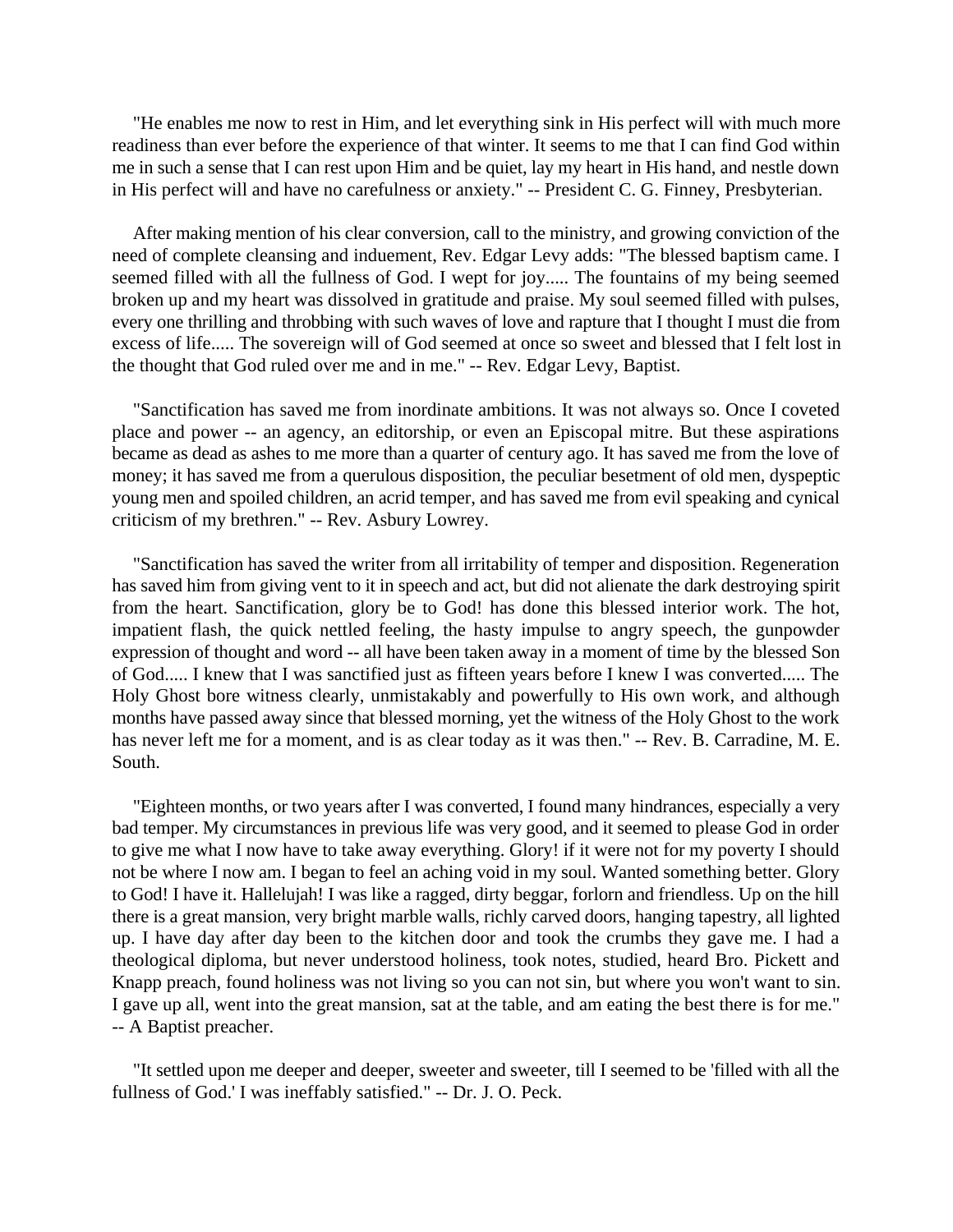"I seemed to sink into the will of God. I hardly knew how, but oh, such a flood of glory as covered me! My whole being seemed permeated with divine power and joy unspeakable." -- Luke Woodard, Quaker.

"Upon the promise I ventured with an act of appropriating faith. For several hours I clung by naked faith. Suddenly I became conscious of a mysterious power exerting itself upon my sensibilities. My physical sensations, though not of a nervous temperament, in good health, alone and calm, were indescribable; as if an electric current were passing through my body with painless shocks, melting my whole being into a fiery stream of love.

"I am conscious of errors, grievances, infirmities and defects, which though consistent with perfect love and loyalty to God, need and by faith receive, every moment, the merit of Christ's death." -- Rev. Daniel Steele, Methodist.

"First I was shown that 'the blood of Jesus Christ, His Son, cleanseth us from all sin,' and then it was made plain to me that He who had thus cleansed had power to keep me clean; so I just utterly yielded myself to Him and utterly trusted Him to keep me..... He has brought me into the highway of holiness, up which I trust every day to progress, continually pressing forward, led by the Spirt of God." -- Frances Ridley Havergal, Episcopalian.

Referring to some ladies who earnestly prayed that he might enter into this experience, Mr. Moody says: "I did not like it at first, but I got to thinking it over, and after a little time I began to feel a desire to have what they were praying for. The result was that at the end of three months God sent this blessing upon me. I would not for all the world go back to where I was before. Since then I have never lost the assurance that I am walking in communion with God, and I have a joy in His service that sustains me and makes it easy work.

I have done three times the work I did before, and it gets better and better every year." -- D. L. Moody, Congregationalist.

"I was born in 1833, born again in 1849; began to preach in 1853; and was sanctified in 1868. During the fifteen years of my unsanctified ministerial life, feeling myself committed, at least nominally, to the doctrine of entire sanctification, I always recognized myself in the attitude of a seeker, and felt it my duty to teach and defend the doctrine, as well as seek the experience pursuant to my ordination vows. But how difficult to preach in advance of my experience. I fluctuated, strove hard to reason it out -- now Zinzendorfian, now Pelagian, and again Wesleyan. Floods of Scripture on full salvation I knew I had never experienced. I often labored to explain them away, then conscious of the futility of my efforts, sank down under deep conviction for the blessing which would bring me into harmony with the Word of God. After nineteen years in the wilderness of inbred sin, seventeen years ago by simple faith I stepped into the Jordan. An unseen hand caught the flood. I found the Jordan no obstruction to those who have faith. That very hour I entered the land of corn and wine. -- Rev. W. B. Godbey, M E. South, author of Christian Perfection, Victory, etc.

"I had an inexpressible satisfaction and joy in suffering and being a prisoner. The confinement of my body made me better relish the freedom of my mind. The stones of my prison looked in my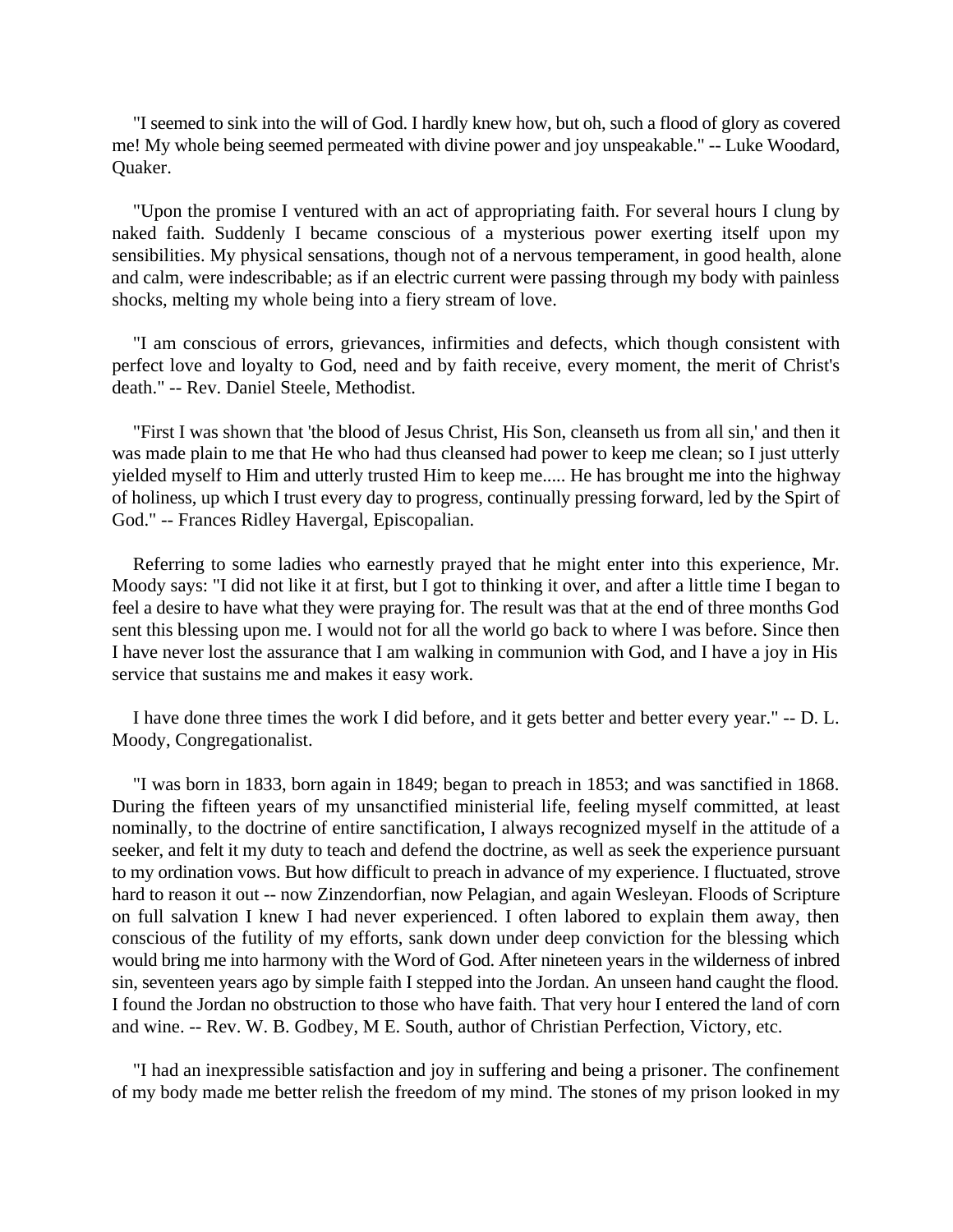eyes like rubies; I esteemed them more than all the gaudy brilliants of a vain world. My heart was full of that joy which Thou givest to them that love Thee in the midst of their greatest crosses." -- Madame Guyon, Roman Catholic.

The following facts are true of each of the witnesses above mentioned:

They had, in the first place, a definite experience of conversion. After this, with no backsliding, they found themselves just as clearly convicted for complete cleansing and induement as formerly for pardon. They sought this definitely and earnestly. They consecrated all fully and forever to Jesus. They then trusted Him to fulfill His promise and effect the Double Cure. God answered and made them just as conscious that the Holy Spirit fully sanctified as that Jesus freely forgave them. They all became witnesses to His power to fully save. Through this new experience they each, like the apostles at Pentecost, became equipped as never before for service, and have since shone with increasing brightness; some in this world, others translated to the brighter constellation above.

Reader, God is no respecter of persons, and provided the Double Cure not only for these witnesses but for you and for all that believe on Jesus. (John 17:20, 21.)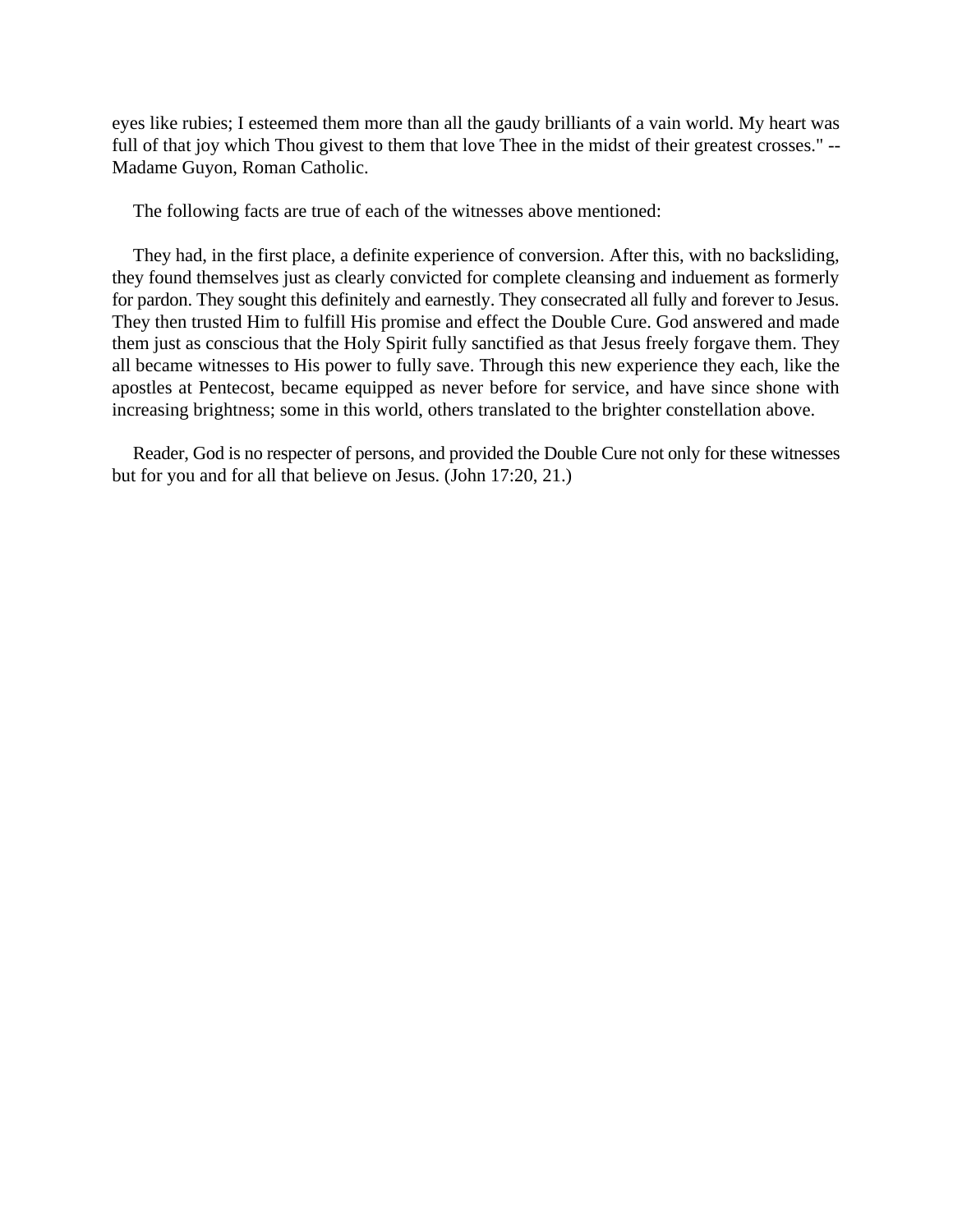# **CHAPTER 11**

#### **MOTIVES FOR SEEKING THE DOUBLE CURE**

<span id="page-42-0"></span>It is the will of God. This is the will of God, even your sanctification, that ye should abstain from fornication. [Worldliness is spiritual fornication.] (1 Thess. 5:3.)

He who opposes sanctification opposes God's will and God's remedy for worldliness. He who accepts of it throws himself in harmony with the will of God.

It is the great object of the incarnation of Jesus. "And she shall bring forth a son, and thou shalt call his name Jesus: for he shall save his people from their sins." (Matt. 1:21.) He, therefore, who accepts of it welcomes the mission of Jesus to this lost world, and he who opposes it opposes the very thing for which Christ humbled Himself and became obedient unto death.,

It was the prayer of Jesus for the Church. "Sanctify them through thy truth: thy word is truth." (John 17:17.) How blessed to feel that Jesus prayed that we might be blessed with this priceless boon. How terrible to stand in the way of the answer to our Savior's prayer!

It was the design of God in providing redemption. "According as he hath chosen us in him before the foundation of the world, that we should be holy and without blame before him in love." (Eph. 1:4.) When one is moving in harmony with God's designs, he is borne on as by a resistless tide. When against them it is like fighting the power of gravitation.

It is the great object of gospel preaching. "Whom we preach, warning every man, and teaching every man in all wisdom; that we may present every man perfect in Christ Jesus." (Col. 1:28.) The object of gospel preaching, therefore, is not simply to please, or entertain, or instruct, but to "present perfect."

It is essential to successful witnessing and work. "But ye shall receive power, after that the Holy Ghost is come upon you: and ye shall be witnesses unto me.".....(Acts 1:8.) Jesus commanded His disciples to tarry until they received this enduement. The divine order in Christ's kingdom is: Come, and be saved. Tarry until endued with power. Then go and work and witness and win.

It is essential to happiness. "These things have I spoken unto you, that my joy might remain in you, and that your joy might be full." (John 15:11.) "These things" here mentioned are the "purging" of the vine and "abiding" in Jesus like the branch in the vine, both of which are embraced in the Double Cure.

It is essential to gaining heaven. "Follow peace with all men, and holiness, without which no man shall see the Lord." (Heb. 12:14.) "And there shall in no wise enter into it anything that defileth."..... (Rev. 21:27.) God will doubtless purify all who would have accepted of holiness had they known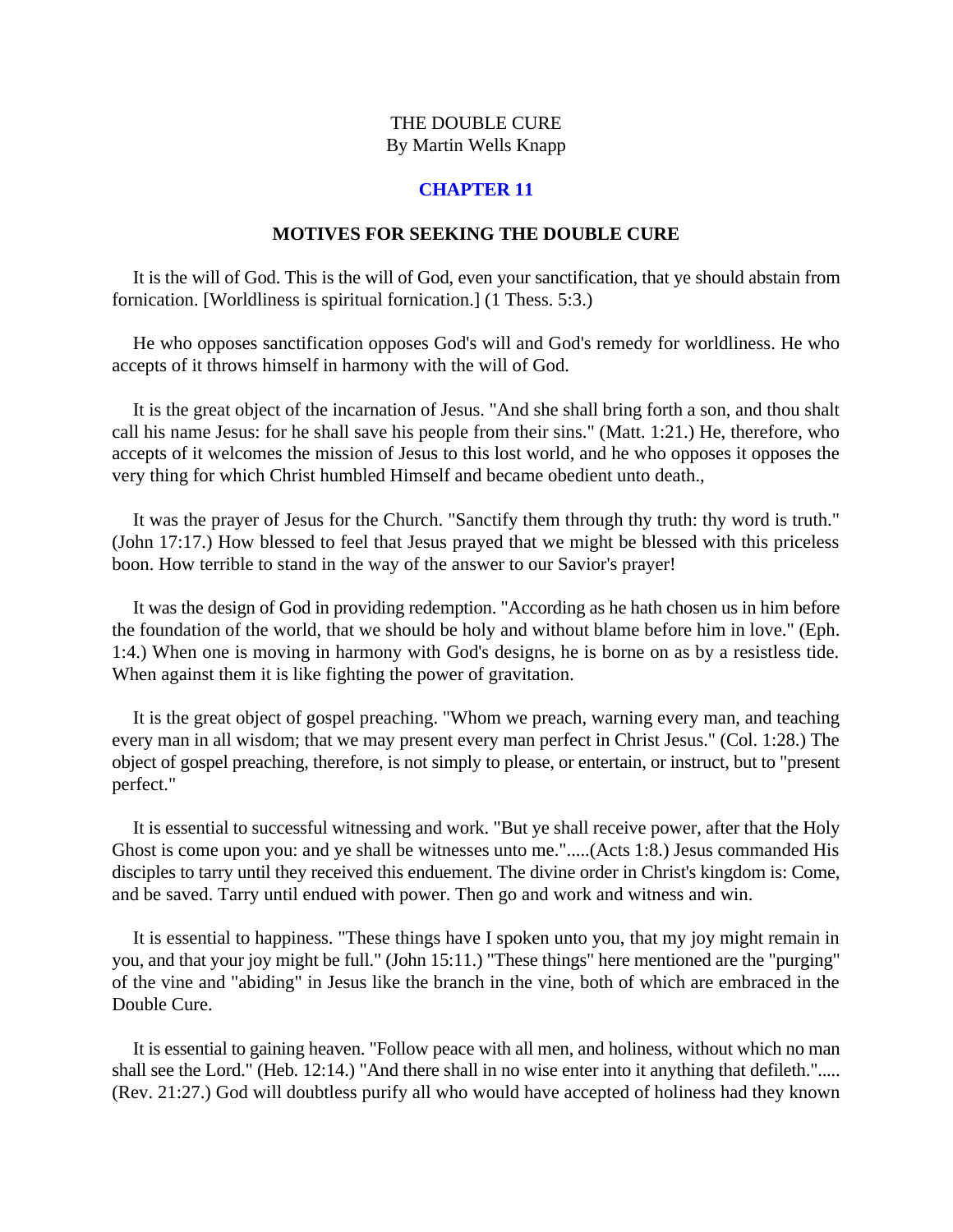the way, but for those who reject holiness when the light has come, as unto all who read this and kindred books, there can be no hope of heaven.

He, therefore, who has sanctification has the end of gospel preaching. He who opposes it opposes the object of one of the mightiest saving agencies in the universe. The people who demand that their minister shall substitute aught else instead of this, and the minister who yields to such an ungodly demand must face a fearful reckoning at the Judgment.

It is an indispensable requisite of salvation. "Because God hath from the beginning chosen you to salvation through the sanctification of the Spirit and belief of the truth." (2 Thess. 2:18.) He who rejects it rejects the only ship which can bear him into the haven of an uttermost salvation.

It is God's proof of the divinity of Christianity. "I in them, and thou in me, that they may be made perfect in one; and that the world may know that thou hast sent me, and hast loved them, as thou hast loved me." (John 17:28.) Here Christ dearly declares that the demonstration of His divinity is not to be by learned disquisitions nor great sermons, but by the spectacle of believers living in the Beulah land experience of the Double Cure. Hence the receiving of this experience, as at Pentecost, leads to the conviction and conversion of sinners; and its rejection or evasion results in spurious or no conversions, and sinks the church into coldness, formality and death.

It is the great object of the atonement. "Wherefore Jesus also, that he might sanctify the people with his own blood, suffered without the gate." (Heb. 13:12) "Husbands, love your wives, even as Christ also loved the church, and gave himself for it; that he might sanctify and cleanse it with the washing of water by the word, that he might present it to himself a glorious church, not having spot, or wrinkle, or any such thing; but that it should be holy and without blemish." (Eph. 5:25-27.) All who reject the Double Cure reject the very mission of Christ upon the cross. Hence, all such walk in doubt and darkness, while those who experience this truth rejoice in assurance and victory. Our Savior's humble birth and ignominious death were but a part of the cost of our salvation. Add to these His life of trial, His treatment by the Jews, the instability of His followers, His betrayal, the Gethsemane agony and His father's frown, and then remember that He suffered all this that we might be sanctified and rejoice in the blessedness of the Double Cure. No marvel that these truths have won multitudes from indifference and skepticism in regard to this precious experience, to acknowledge its reality and seek and receive its power.

Sweep on Thou convincing, conquering Christ until every believer's heart

"Is whiter than the driven snow, And all, Thy saving fullness know."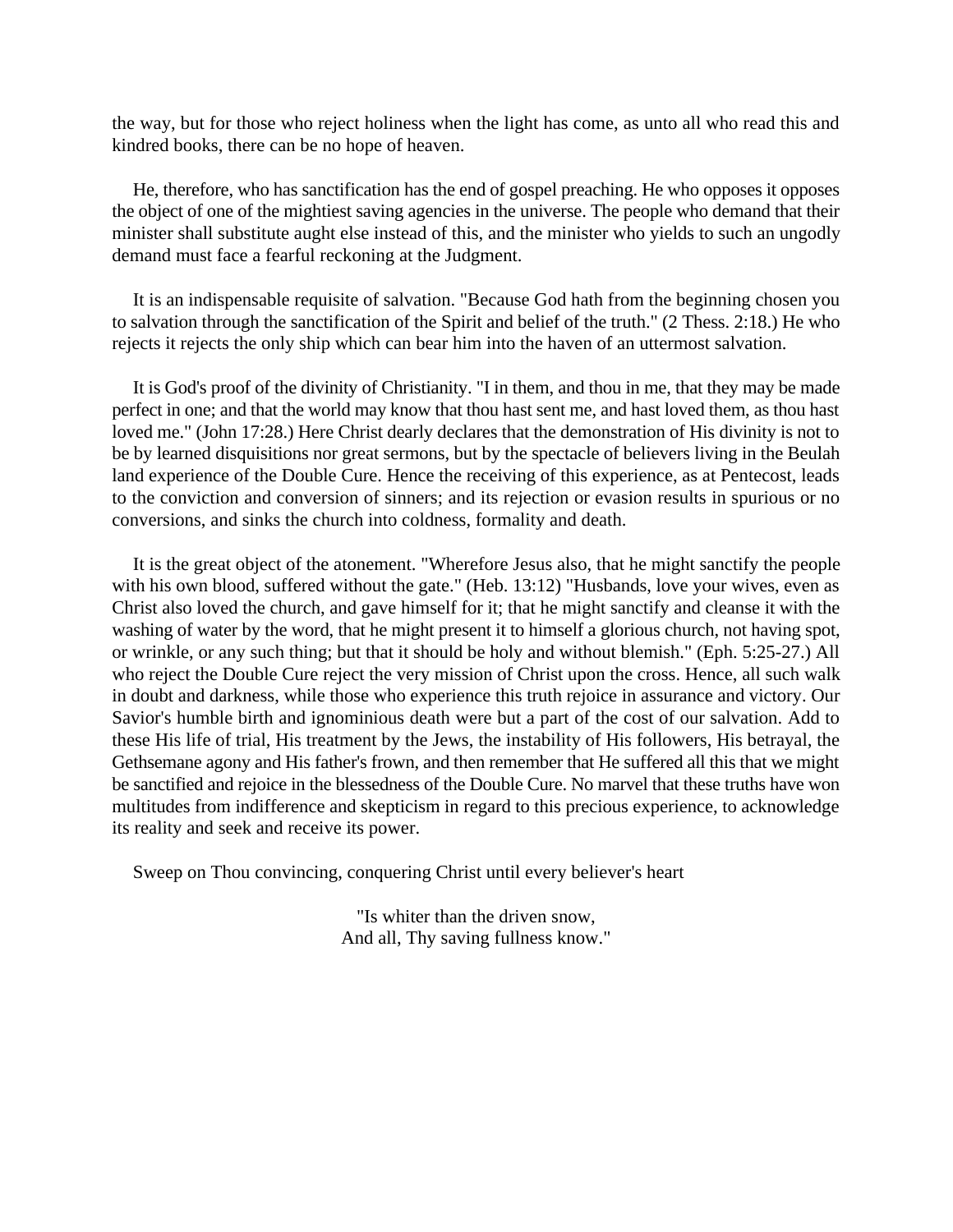# **CHAPTER 12**

## **THE CONDITIONS**

<span id="page-44-0"></span>While the gift of the Double Cure is free, yet certain conditions must be met in order to receive it. Both conversion and entire sanctification have a God side and a man side. In conversion the divine and the human work is clearly shown in the following and kindred texts:

1. GOD'S PART. -- Redemption. "Forasmuch as ye know that ye were not redeemed with corruptible things, as silver and gold..... but with the precious blood of Christ." (1 Pet. 1:18, 19.) The Blood is the purchase price of man's salvation; the Truth, the instrument; the Holy Spirit, the Superintendent; the Church, the agent.

Conviction. "Nevertheless I tell you the truth; It is expedient for you that I go away: for if I go not away, the Comforter will not come unto you; but if I depart, I will send him unto you. And when he is come, he will reprove the world of sin, and of righteousness, and of judgment." (John 16:7, 8.)

Pardon. "Let the wicked forsake his way, and the unrighteous man his thoughts: and let him return unto the Lord, and he will have mercy upon him; and to our God, for he will abundantly pardon." (Isa. 65:7.) "I have blotted out, as a thick cloud, thy transgressions, as a cloud, thy sins: return unto me; for I have redeemed thee." [A special promise to backsliders.] (Isa. 44:22.)

Justification "Being justified freely by his grace through the redemption that is in Christ Jesus." (Rom. 3:24.)

Adoption. "Wherefore come out from among them, and be ye separate, saith the Lord, and touch not the unclean thing; and I will receive you, and will be a Father unto you, and ye shall be my sons and daughters, saith the Lord Almighty." (2 Cor. 6:17, 18.)

Witness. "The Spirit itself beareth witness with our spirit, that we are the children of God." (Rom. 8:16.)

Imparts peace. "Therefore being justified by faith, we have peace with God through our Lord Jesus Christ." (Rom. 5:1.)

II. MAN'S PART. -- Intellectual belief. In the very nature of the case no man can accept of the plan of salvation unless he knows of it and intellectually believes in it. One may have this kind of belief without salvation, but can not have salvation without having it. "He that cometh to God must believe that he is." (Heb. 11:6.)

Intense desire. God forces conversion upon no one, and, therefore, it must be desired to be had. "And ye shall seek me, and find me, when ye shall search for me with all your heart." (Jer. 29:13.)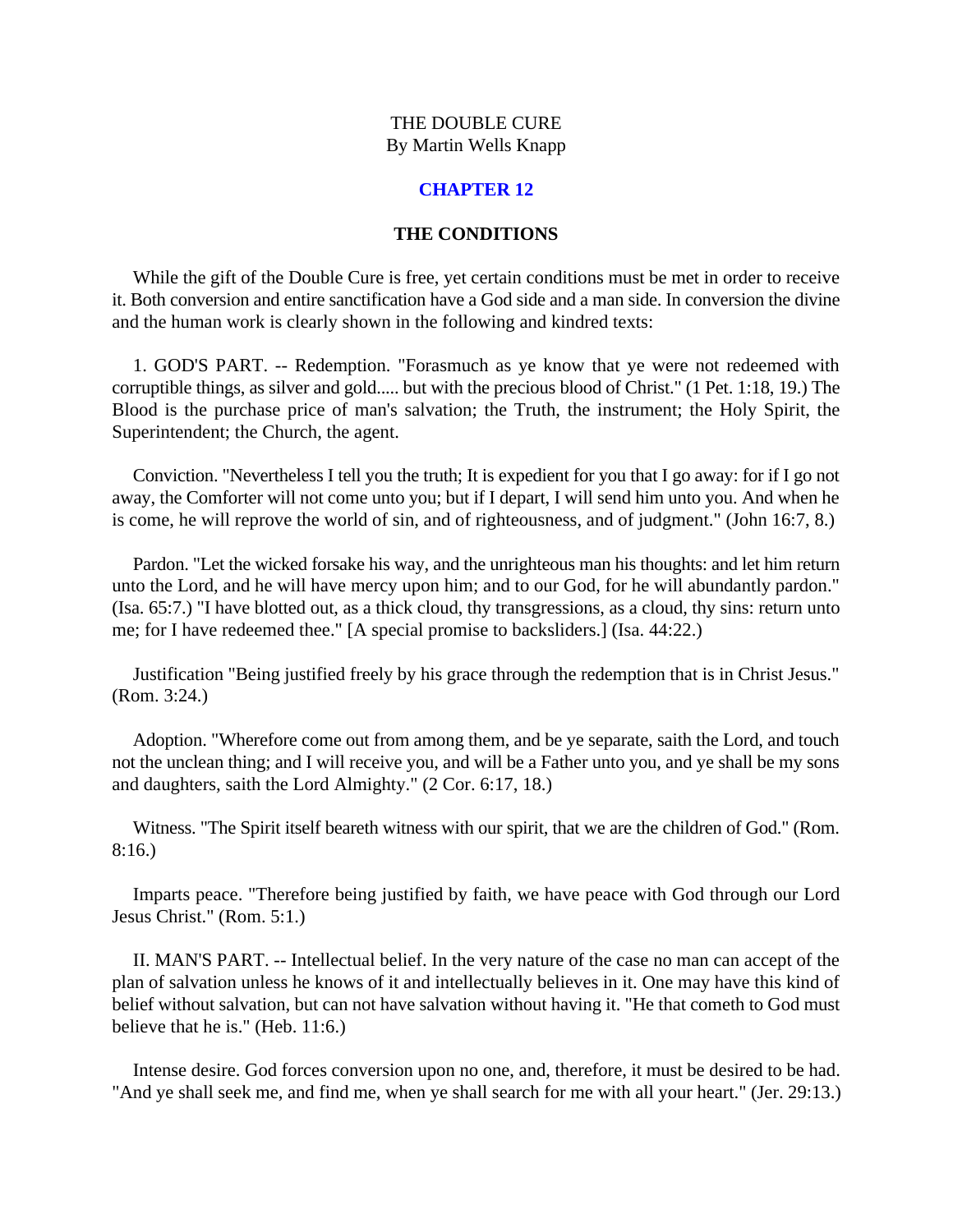Resolution. "Whosoever will." (Rev.. 22:17.) "The day of the Lord is near in the valley of decision." (Joel 3:14.)

Repentance. "Except ye repent, ye shall all likewise perish." (Luke 13:3.)

Genuine repentance always includes the following:

Sorrow for sin. "Blessed are they that mourn: for they shall be comforted." (Matt. 5:4.)

Giving up sin. "Wash you, make you clean; put away the evil of your doings from before mine eyes; cease to do evil." (Isa. 1:16.)

Confession. "He that covereth his sins shall not prosper: but whoso confesseth and forsaketh them shall have mercy." (Prov. 28:13.) See story of prodigal (Luke 16.) Pride sinks many into hell by keeping from confessing.

Restitution. "If the wicked restore the pledge, give again that he had robbed ..... he shall surely live, he shall not die." (Ezek. 33:16.)

Prayer. "Seek ye the Lord while he may be found, call ye upon him while he is near." (Isa. 55. 6. "For whosoever shall call upon the name of the Lord shall be saved." (Rom. 10:13.)

Appropriating faith. "He that believeth on the Son hath everlasting life: and he that believeth not the Son shall not see life; but the wrath of God abideth on him." (John 3:36.)

In the second work of entire sanctification there exists the same divine and human copartnership as in conversion.

I. GOD'S PART. -- He pays the price for it. "Wherefore Jesus also, that he might sanctify the people, with his own blood, suffered without the gate." (Heb. 13:12.) "Having therefore, brethren, boldness to enter into the holiest by the blood of Jesus." (Heb. 10:19.)

He commands it. "Be ye holy; for I am holy." (1 Pet. 1:16.) "Be filled with the Spirit." (Eph. 6:18.) "For this is the will of God, even your sanctification." (1 Thess. 4:3.)

He promises it. "That he would grant unto us, that we being delivered out of the hand of our enemies might serve him without fear, in holiness and righteousness before him, all the days of our life." (Luke 1:74, 75.) "Having therefore these promises, dearly beloved, let us cleanse ourselves from all filthiness of the flesh and spirit, perfecting holiness in the fear of God." (2 Cor. 7:1.)

He exemplifies it. "Be ye therefore perfect, even as your Father which is in heaven is perfect." (Matt. 5:48.) "Be ye therefore followers of God, as dear children; and walk in love as Christ also hath loved us." (Eph. 5:2.)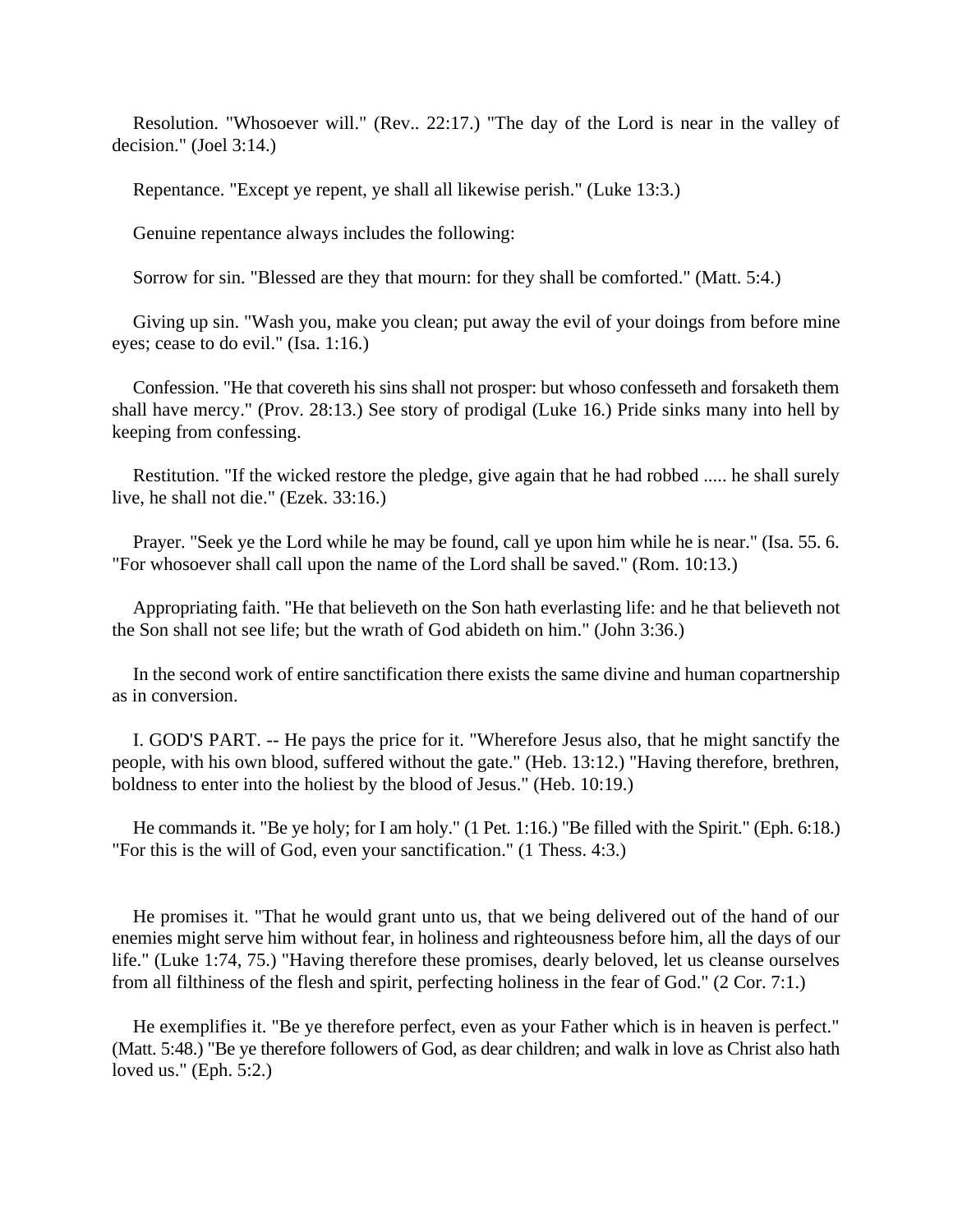He imparts it. It is not a state to be gained by growth, but a divine work to be wrought in the soul, and only He can do it. "Sanctify them through thy truth: thy word is truth. (John 17:17.) "And the very God of peace sanctify you wholly; and I pray God your whole spirit and soul and body be preserved blameless unto the coming of our Lord Jesus Christ. Faithful is he that calleth you who also will do it." (1 Thess. 5:23, 24.)

He designs it. "According as he hath chosen us in him before the foundation of the world, that we should be holy and without blame before him in love." (Eph. 1:4.)

He witnesses to it. "For by one offering he hath perfected forever them that are sanctified, whereof the Holy Ghost also is a witness to us." (Heb. 10:14, 15.)

II. MAN'S PART. -- Intellectual belief. Without this it is as impossible to be sanctified as it is to be justified. For in one instance as in the other -- "He that cometh to God must believe that he is, and that he is a rewarder of them that diligently seek Him." (Heb. 11:6.) The seeker for entire sanctification must believe in it as taught in God's Word, as an experience of purity and perfect love to be sought and received by faith after conversion. This belief may exist without an understanding of the doctrine. A lady witnessed in one of our meetings that after she was converted she felt the need of something more. She said that she prayed as follows: "O God, You command me to be perfect. I don't know what that means, but You do. Oh make me just what You mean by it." She said "He heard me, and gave me what you call sanctification."

The seeker must be a truly converted person. Unconverted professors and backsliders must first experience pardon. The power of sin must be broken before the poison of carnality can be expelled, and the patient made perfectly whole. Be sure you have a clear experience of present conversion, then enter the Double Cure.

Intense desire. "Blessed are they which do hunger and thirst after righteousness: for they shall be filled." (Matt 5:6.) What intense figures are hunger and thirst! Esau, to appease hunger, sold his birthright. Dives would have given worlds for water to quench his thirst. Hunger and thirst for holiness are accompaniments of the new birth. Only the Double Cure can satisfy them. God does not propose to give this rare gift to an unappreciative person. When we are willing to "sell all" for this priceless pearl, God deeds it to us. Never until then.

Resolution. "And Jacob was left alone..... And he said I will not let thee go, except thou bless me." (Gen. 32:24, 26.) Halfhearted effort is abortive in any field of endeavor. It is only when we seek with all the heart that the doors of this surpassingly glorious kingdom fly open. When modern Jacobs, like Israel of old, say and mean "I will not let Thee go, except Thou bless me," then, as of old, they prevail. It has been seen that it is the will of God that all of His children should have it. When they will to have it, it is not long before they take possession. It is whosoever WILL that claims these possessions, not whosoever "hopes," "tries," "desires," but whosoever WILL. When one gets where the minister did when he cried "Now I WILL enjoy this cleansing in the blood of the Lamb or die," it will not be long before, like him, he can also say 'Glory to God! I've got it! I've got it!" "Indecision" shuts God out of the soul, while "Fixed Purpose" swings the door widely open for Him to enter.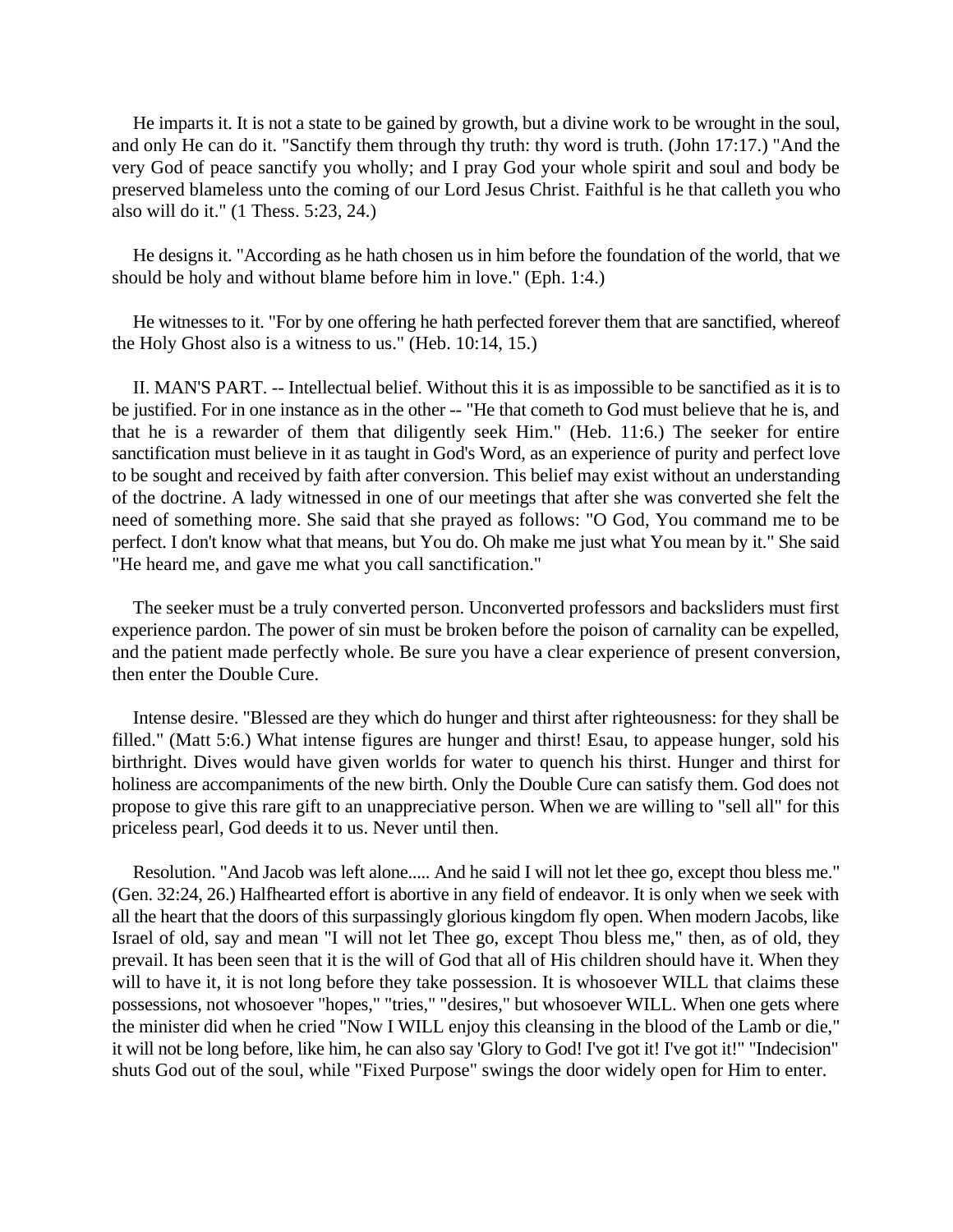Entire consecration. "I beseech you therefore, brethren, by the mercies of God, that ye present your bodies a living sacrifice, holy, acceptable unto God, which is your reasonable service." (Rom. 12:1.) This includes (a) Death reckoning; (b) Life reckoning. "Likewise reckon ye also yourselves to be dead indeed unto sin, but alive unto God through Jesus Christ our Lord." (Rom. 6:11.) The soul cuts loose from the world at conversion; dies to it at sanctification. This reckoning includes death to preferment, promotion, preconceived opinions, prejudices, ambitions, rivalries, selfish plans and worldly influences, and even to things and friends, good in themselves but coming between the soul and God. Search and be sure that no tie to self or the world remains to be cut; that self-crucifixion is so complete that there is a fixed purpose to please God and do all of His will though all the world oppose. Then reckon yourself to be alive to Him by a complete dedication of all of your redeemed being and belongings un to Him to be cleansed, filled, kept, and used only as He may will. If uncertain whether all is consecrated then claim the promise: "If in anything ye be otherwise minded, God shall reveal even this unto you." (Phil. 8:15.) In the light of the Spirit and Word let it be settled fully and forever, without any "ifs," or "buts," or dictation, or mental reservation that you do yield yourself fully to God in ALL THINGS, for ALL TIME and FOREVER. This is putting "all on the altar." When you are sure that all is there then one more act and the soul enters into the rest of perfect love.

Appropriating faith. The crucified Christ is the Christian altar, and when you have so died to all else and yielded to Him that you have the consciousness that all is fully abandoned to Him, then, and not before, you are to believe on the authority of God's Word that just now the altar Christ sanctifies you the gift. (Heb. 13:12.) God declares, "whatsoever toucheth the altar shall be holy." (Ex. 29:37.) And that "the altar sanctifieth the gift." (Matt 23:19.) You are the gift and Christ is the altar. All is now upon it, and there to remain. Then either one of two things is true. God keeps His Word and, "sanctifies the gift," or breaks it and does not. He says the former. Satan suggests the latter. Your reception of the Holy Ghost, the Sanctifier, or shutting Him out, now depends upon whether you believe God's statement or Satan's suggestion. Will you believe and "enter into rest," or disbelieve and continue in unrest? Believe God and verify His promises, or disbelieve Him and "make Him a liar?" You are doing one or the other. (See 1 John 5:10.) Fully yield and fully trust Him now. As you value your soul, your usefulness and happiness; as you prize freedom from inbred sin and efficiency in soul-winning work; as you revere God's commandments and appreciate the provision He has made for your complete cleansing; as you wish to please Him, and finally sweep triumphantly through the gates washed in the blood of the Lamb, just now having laid all on the altar and gotten the witness to that fact, boldly step out on the promises and dare, in Jesus' name and through His blood, to claim the Double Cure.

"After the battle of consecration," writes Rev. B. Carradine, "comes the battle of faith. Both precede the perfect victory of sanctification. Hence, men can be perfectly consecrated all their lives and never know the blessing of sanctification. I must believe there is such a work in order to realize the grace. Hear the words of the Lord that proved a foundation for my faith: 'Every devoted thing is most holy unto the Lord. The blood of Jesus Christ, His Son, cleanseth from all sin.' Still again: 'The altar sanctifieth the gift.' In this last quotation is a statement of a great fact. The altar is greater than the gift; and whatsoever is laid upon the altar becomes sanctified or holy. It is the altar does the work." Dr. Clarke, commenting on Hebrews 10:12, says "the altar here mentioned is Jesus Christ. As the victim He died; as the priest He offered Himself, and His divine nature was the altar upon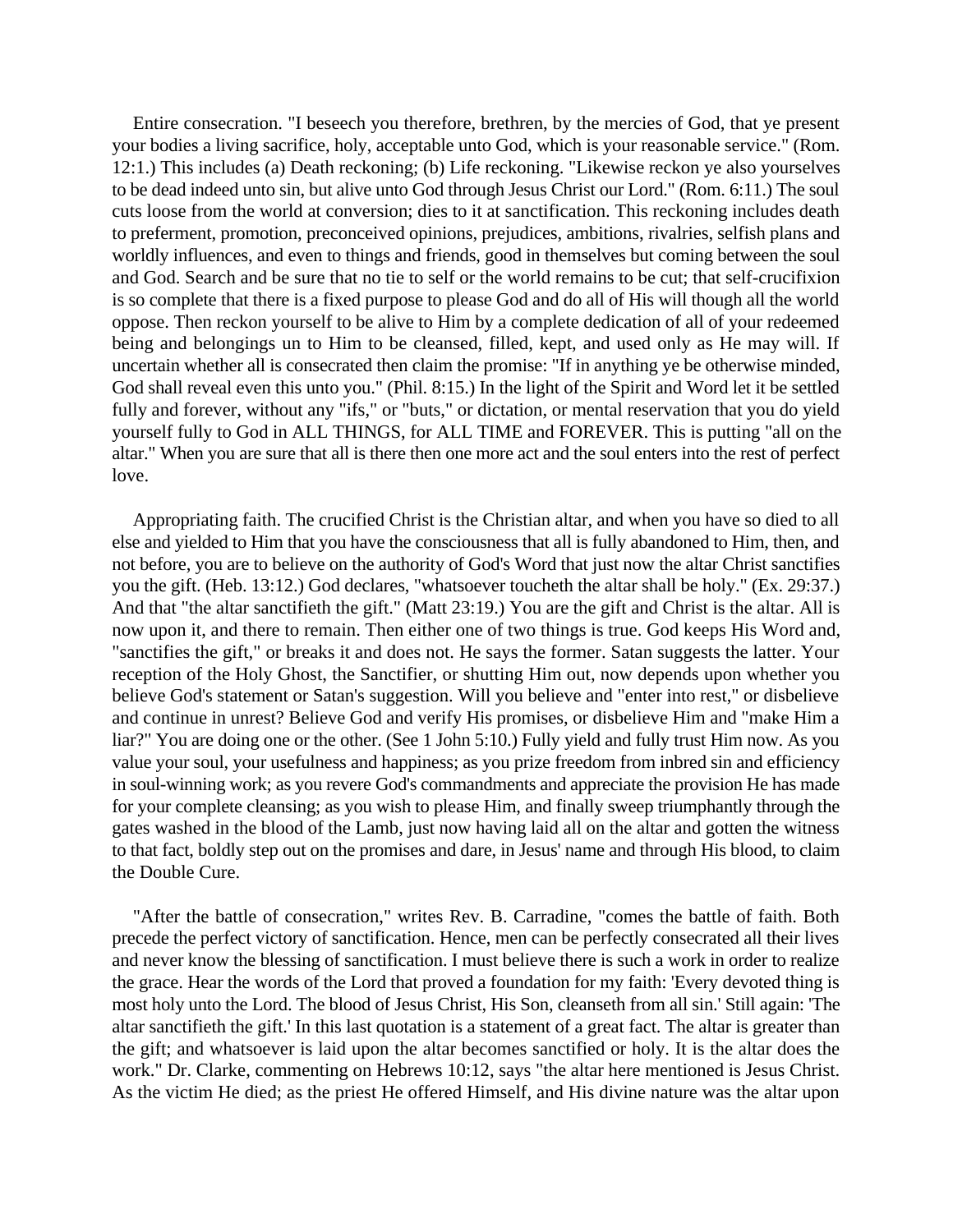which the sacrifice was made. The Savior then is the Christian's altar. Upon Him I lay myself. The altar sanctifies the gift. The blood cleanses from all sins, personal and inbred.

"The instant we add a perfect faith to a perfect consecration the work is done and the blessing descends, As Paul says, 'we which believe do enter into rest.' I was alone in my room in the spirit of prayer. My faith rose to meet the blessing. In another minute I was literally prostrated by the power of God. I called out again and again: 'O my God! my God!' and 'glory to God!' ..... For several minutes I thought I would certainly die...... I knew that I was sanctified just as fifteen years before that I was converted. The Holy Ghost bore witness clearly, unmistakably and powerfully to His own work."

While all on receiving the Double Cure may not have as ecstatic an experience as the above, yet all may know that the work is wrought, and abide in the perfect soul rest which here remains for all of God's people. May each reader divinely led here and now from the heart yield all to Jesus, trust Him this moment to fully sanctify, and henceforth by His grace be living witnesses of the power and blessedness of the "Double Cure."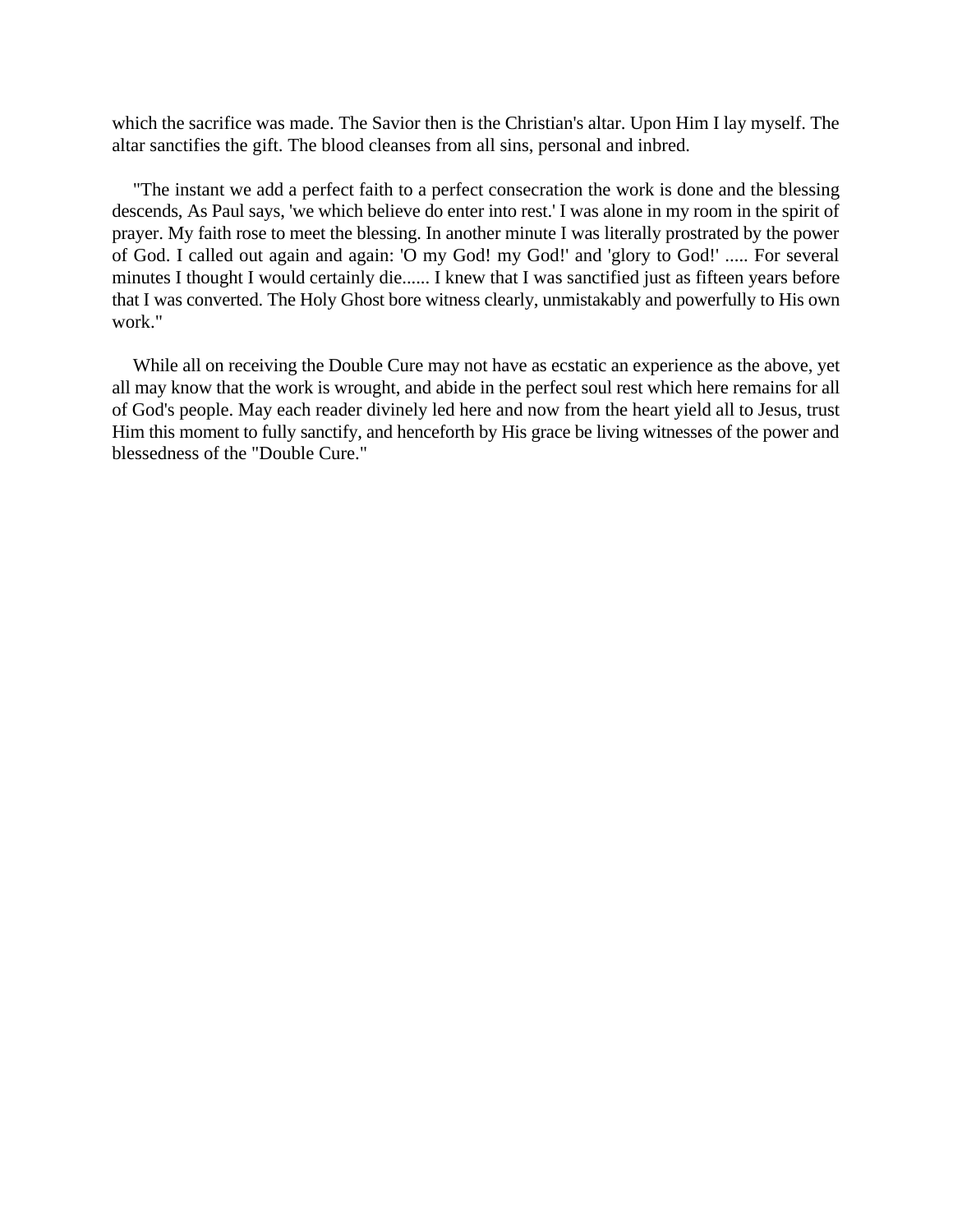# **CHAPTER 13**

#### **HOW RETAINED**

<span id="page-49-0"></span>It is one thing to be healed and another to retain health and develop growth and strength. The Double Cure is not designed to be an end, but the means to a greater end. If the soul health it brings is not preserved then its benefits are lost. If they are preserved then the soul will grow in grace and increase in strength, enjoyment and usefulness forever. Certain spiritual laws had to be complied with to experience the Double Cure. Likewise there must be to retain it and secure the development and maturity which should follow. May the following hints for preserving soul health prove helpful:

I. Beware of self-confidence. Lean hard on Jesus; He only can keep you.

Of Satan, he is not dead, and will do his utmost to sever your union with Christ.

Of a censorious spirit, it will sour you and alienate you from those whom you might win.

Of evil speaking, it will deaden you and damage others.

Of doubtful indulgences, companionship, and places. they will ensnare you.

Of marriage with the ungodly, it will hamper you and displease God.

Of looseness in your engagements, it will hurt yourself, injure you with others, and be a reproach to the church.

Of too great intimacy with those of the opposite sex, this has shorn many a Samson of his strength, ruined many for this world and the next, and caused the enemies of the kingdom to deride.

Of uniting with worldly clubs and lodges, you will regret it.

Of mistaking your own opinions or those of other people for the will of God.

Of endorsing worldliness in the church. The wrongs existing there need your protest, not your endorsement.

Of compromise, it will let you down.

Of poison literature, it will sap your spiritual life.

Of neglect of the means of grace, you need them and they need you.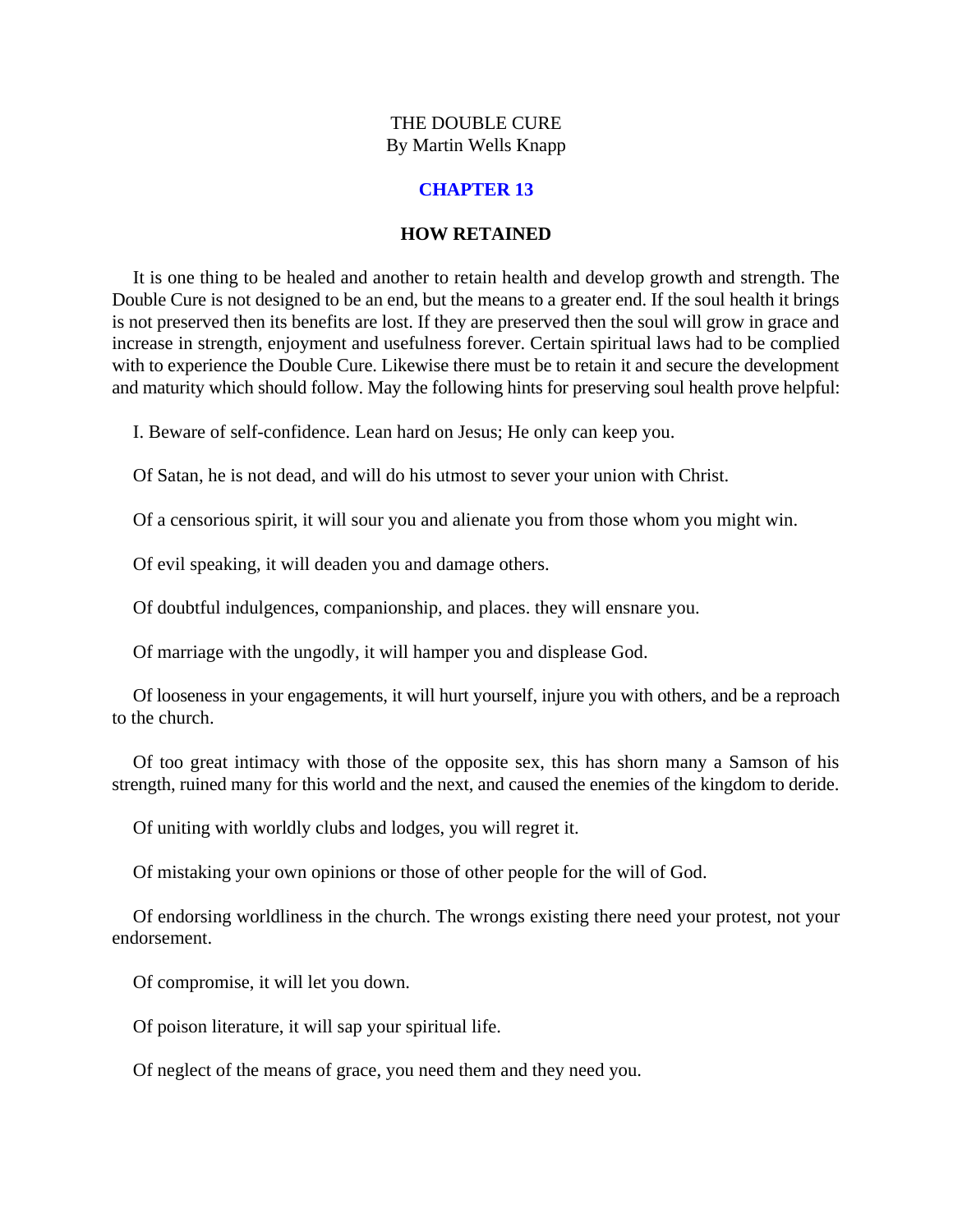Of leaving the church because some in it are unsanctified. Better stay and tell them of the Double Cure.

Of condemning all who differ from you. Sanctification makes people love alike, but not always to think alike. Possibly you may be the one mistaken.

Of harsh judgments. When tempted to utter them it is well to remember that Jesus said: "Judge ye not." That there may be a mistake somewhere. That the person, if wrong, may have been under sore temptation, and have since repented. That he may have been in a weak, nervous condition, which God will take into account even if you don't. That it is better to pray for him than to pound him. You do the praying, and let the Lord do the pounding, if there is any to be done.

Of being led by sudden ridiculous impressions. They will come to you.

Of making a hobby of some one phase of holiness. It will weaken you.

Of underrating regeneration or other doctrines of the Bible. They are essential parts of the great holiness temple.

Of talking and praying too long in meeting. It wrongs others, and cultivates verbosity and conceit.

Of thinking you are above temptation or liability of falling. It is a snare of Satan.

Of even the appearance of evil.

Of complicity with the rum power, or sin o any kind, by voice, vote or silence.

Of levity and foolish jokes. Religious joy is one thing and worldly fun, mirth, and jokes quite another. The first is sunlight, the last, fox fire.

Of worldly conformity in regard to dress and worldly society.

Of secret habits that sap the soul life.

Of harboring evil thoughts and imaginations. You can not help their knocking at the door of your soul, but you can tell them begone, and trust Jesus to drive them away.

Of grieving the Holy Spirit, for only He can guide you into all truth.

Of taking your eyes off from Jesus, if you do, Peter-like, you will begin to sink.

Of complaining about your trials and persecutions, for in them you should "rejoice and be exceeding glad."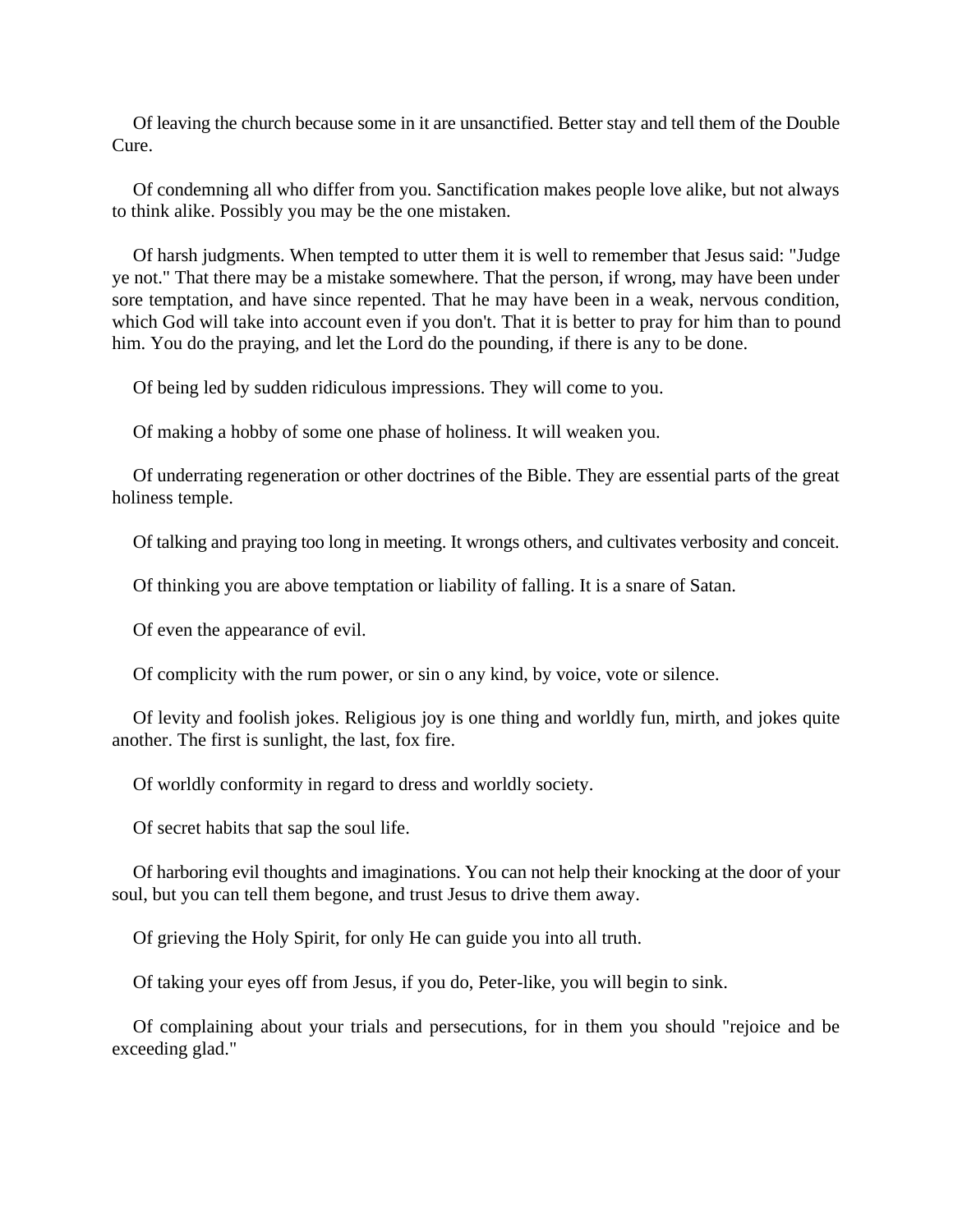In addition to the above warnings it will be wise for you to

II. Remember that all must be kept on God's altar.

That you must continually confide in the promises and the Sanctifier.

That you must keep the two facts of consecration and confiding established and then stick to the facts and not go by the feeling. "We walk by faith."

That while these two facts remain you have the Double Cure, and God will give you all the feeling that will be for your good and His glory.

That the Double Cure is a permanent blessing, spiritual ecstasies variable.

That it is a higher spiritual state to walk by faith than by feeling.

That if your faith should lapse, or Satan trip you up, you should at once fly to the Blood.

That if no one knows it but you and God, you need confess it to none but Him. Confession needs to be as near as possible, co-extensive with the knowledge of the lapse.

That temptation must be resisted, and Jesus trusted to defeat the devil.

That secret prayer, meditation, Bible reading and fasting should be maintained.

That Satan will seek to get your eyes off from Christ and upon yourself, or good people, or great ones, or bad ones.

That public worship should be attended.

That the Double Cure should be frequently confessed, and its Author publicly praised. Shut the damper of confession and you will smother the fire of sanctification.

That loyalty to the church does not compel you to endorse worldly schemes in it for raising money or furnishing amusement.

That you should cultivate a spirit of liberality.

That "whatsoever ye do in word or deed, do all in the name of the Lord Jesus, giving thanks to God and the Father by him." (Col. 3:17.)

That you should "abstain from all appearance of evil."

That special meetings for the promotion of holiness are honored of God, and that they need your presence and you need their influence.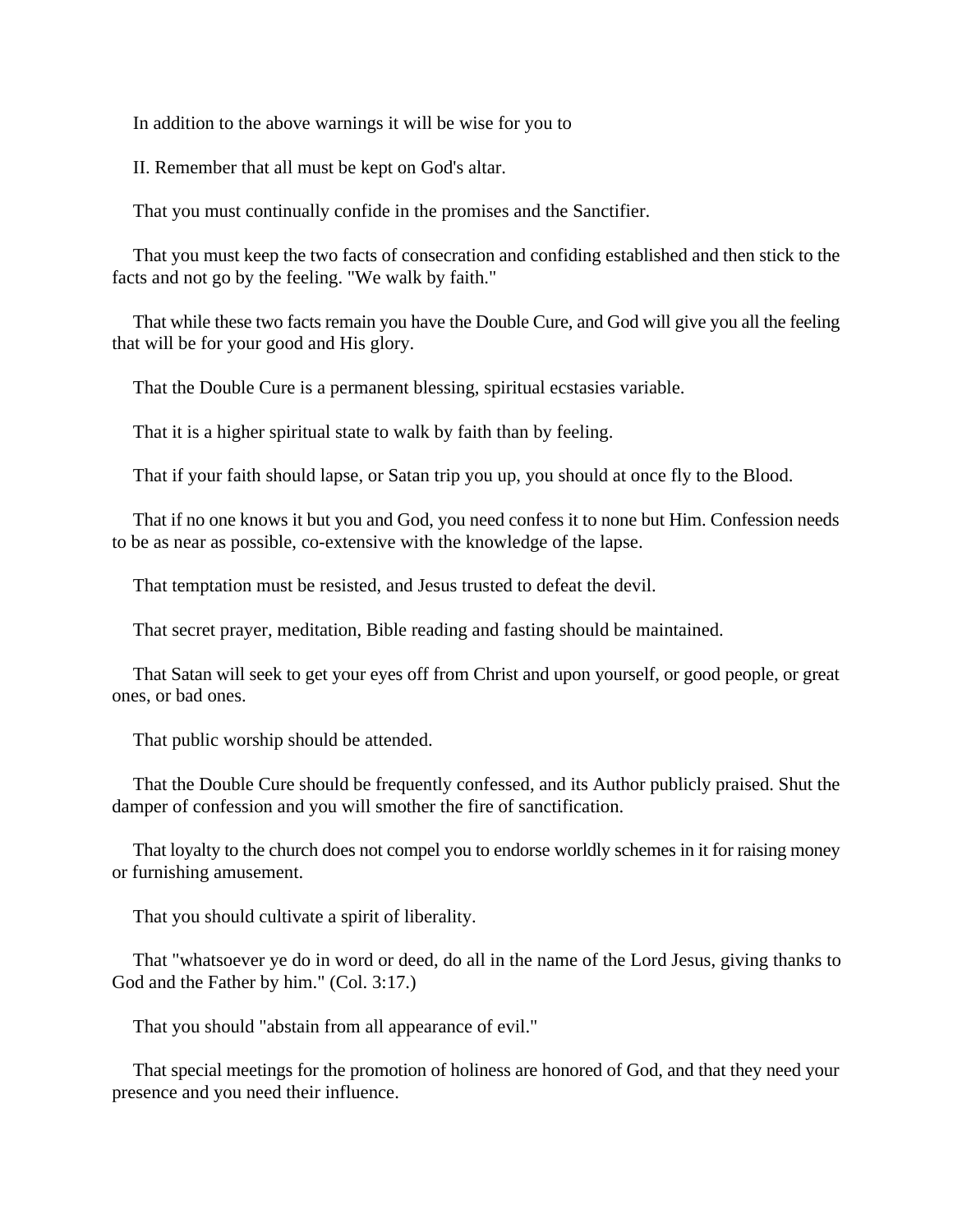That Satan will seek to silence your testimony and rob you of your experience by accusing you of hypocrisy, by pointing to some that may have fallen, and by suggesting that the less you say about it the less harm done should you fall.

That the failure of others should incite you not to throw away your life-preserver, but to greater watchfulness, aggressiveness and prayer.

That Satan will try to tone you down and cool you off into an ice-box, or else ran you off into the ditch of fanaticism.

That any impression that is not right, reasonable, in harmony with God's providences and Scriptural, is not from above.

That if you would be intelligent and get all the holiness help that God has for you, you must study the Bible and read holiness books and papers.

That if Satan can not puff you up with presumption he will try to defeat you by discouragement.

That to retain the Double Cure you must advertise it, and do all you can to spread it and lead others into the experience.

That your "sufficiency is of God."

That you should "Be careful for nothing; but in everything by prayer and supplication with thanksgiving let your requests be made known unto God. And the peace of God, which passeth all understanding, shall keep your hearts and minds through Christ Jesus." (Phil. 4:6, 7.)

That "God is able to make all grace abound toward you; that ye, always having all sufficiency in all things, may abound to every good work." (2 Cor. 9:8.)

That "My God shall supply all your need according to his riches in glory by Christ Jesus." (Phil. 4:194)

That He "Is able to do exceeding abundantly above all that we ask or think, according to the power that worketh in us." (Eph. 8:20.)

That God "Is able to keep you from falling, and to present you faultless before the presence of his glory with exceeding joy..... to whom be glory and majesty, dominion and power, both now and ever. Amen." (Jude 24, 25.)